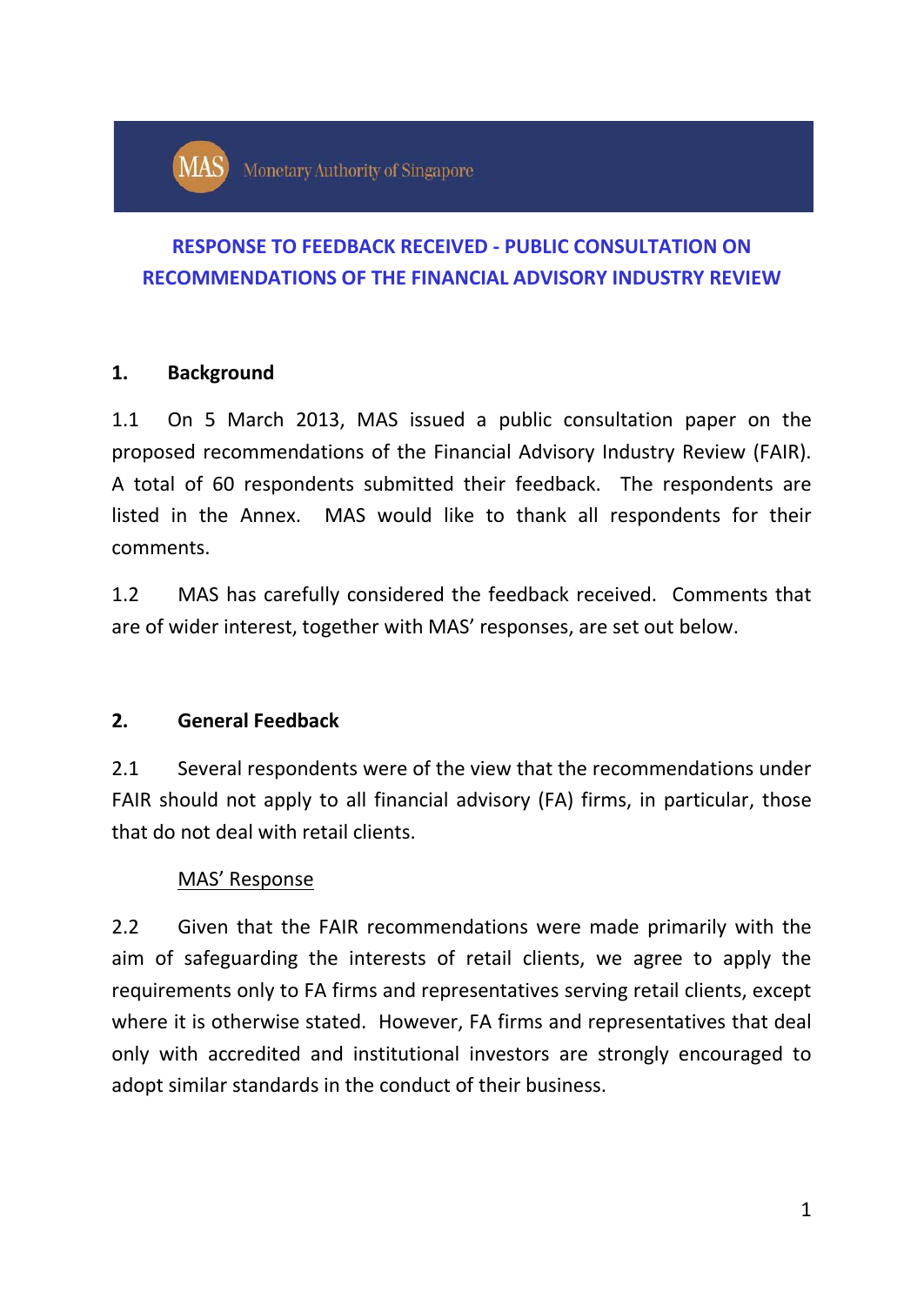#### **3. THRUST ONE – RAISING THE COMPETENCE OF FA REPRESENTATIVES**

#### **3.1 Minimum Academic Entry Requirement**

#### **Scope of Requirement**

3.1.1 Respondents from the public and the industry generally agreed with the proposal to raise the minimum academic entry requirement for FA representatives from four GCE 'O' Level credit passes to a full certificate in GCE "A" level, an International Baccalaureate (IB) Diploma qualification, or a diploma awarded by polytechnics in Singapore; or their equivalent. Several respondents from the industry asked whether the new minimum academic entry requirement would apply to appointed representatives of Capital Markets Services (CMS) licensees who are exempt from holding a financial adviser's licence.

#### MAS' Response

3.1.2 The new minimum academic entry requirement will apply to appointed representatives of all licensed financial advisers (LFAs) as well as appointed representatives of persons who are exempt from holding a financial adviser's licence under section 23(1)(a), (b), (c), (d), or (e) of the Financial Advisers Act (Cap. 110) (FAA). For new representatives who intend to conduct regulated activities under the FAA and the Securities and Futures Act (Cap. 289) (SFA), the higher of the requirements under the FAA and SFA will apply.

### **Assessment of Equivalence**

3.1.3 Respondents from the industry sought clarity on the qualifications which would be considered equivalent to a full GCE 'A' level certificate, an IB Diploma qualification, and a diploma awarded by a polytechnic in Singapore. Several respondents from the industry suggested that professional qualifications, such as the Chartered Financial Analyst (CFA) by the CFA Institute or the Chartered Alternative Investment Analyst (CAIA) by the CAIA Association, should be recognised as fulfilling the proposed minimum academic entry requirement for new FA representatives. One respondent from the industry was of the view that individual FA firms should be responsible for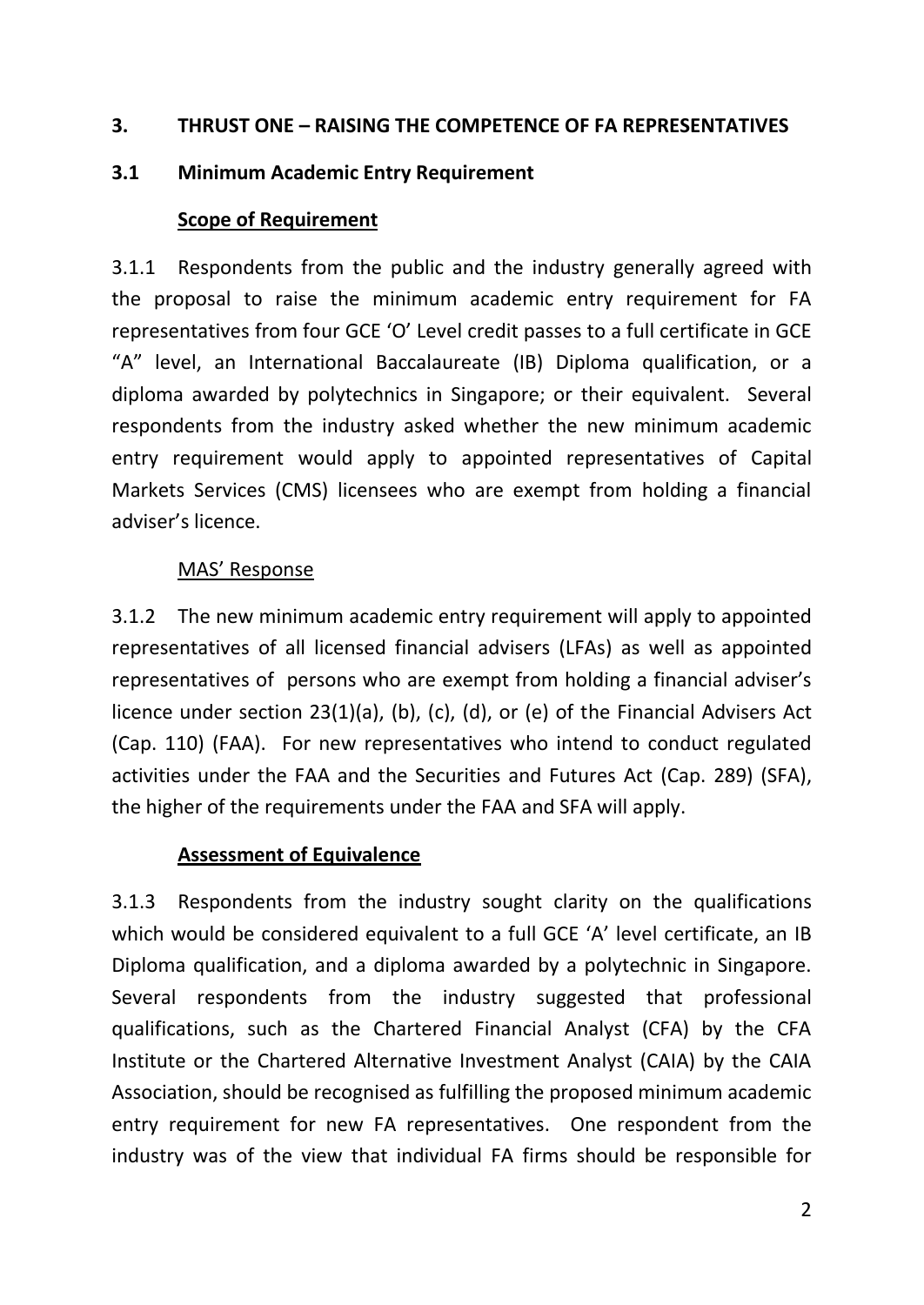conducting their own due diligence assessment on what other qualifications may be deemed equivalent to the GCE 'A' Level, IB Diploma or diploma awarded by the local polytechnics.

## MAS' Response

3.1.4 MAS agrees with the feedback that individual FA firms should conduct their own due diligence assessment on which qualifications may be deemed equivalent to the revised minimum academic entry requirement. As there are many possible equivalent qualifications, especially from foreign institutions, the principal company may be guided by the following, in determining whether a qualification could be considered as being equivalent to a full GCE 'A' Level certificate, IB Diploma qualification or diploma awarded by a polytechnic in Singapore:

- (a) The total number of training hours of the course is at least 900 hours, or the course duration is at least 2.5 years on a part-time basis;
- (b) The assessment method is minimally 50% examination-based; and
- (c) The qualification allows for admission into a university.

3.1.5 To provide individuals with an alternative means to meet the new minimum academic entry requirement that is also relevant to the financial advisory industry, MAS has engaged the polytechnics in Singapore to offer a specialised diploma course in financial advisory services. For a start, Ngee Ann Polytechnic is offering the Diploma in Business Practice (Financial Advisory) under the Continuing Educational and Training framework. Interested individuals may approach Ngee Ann Polytechnic for further details.

## **Grandfathering Arrangement**

3.1.6 In recognition of the working experience of existing FA representatives and to ensure that the service provided to their customers would not be disrupted, MAS proposed that the following individuals be grandfathered when the new minimum academic entry requirement comes into effect (Implementation Date):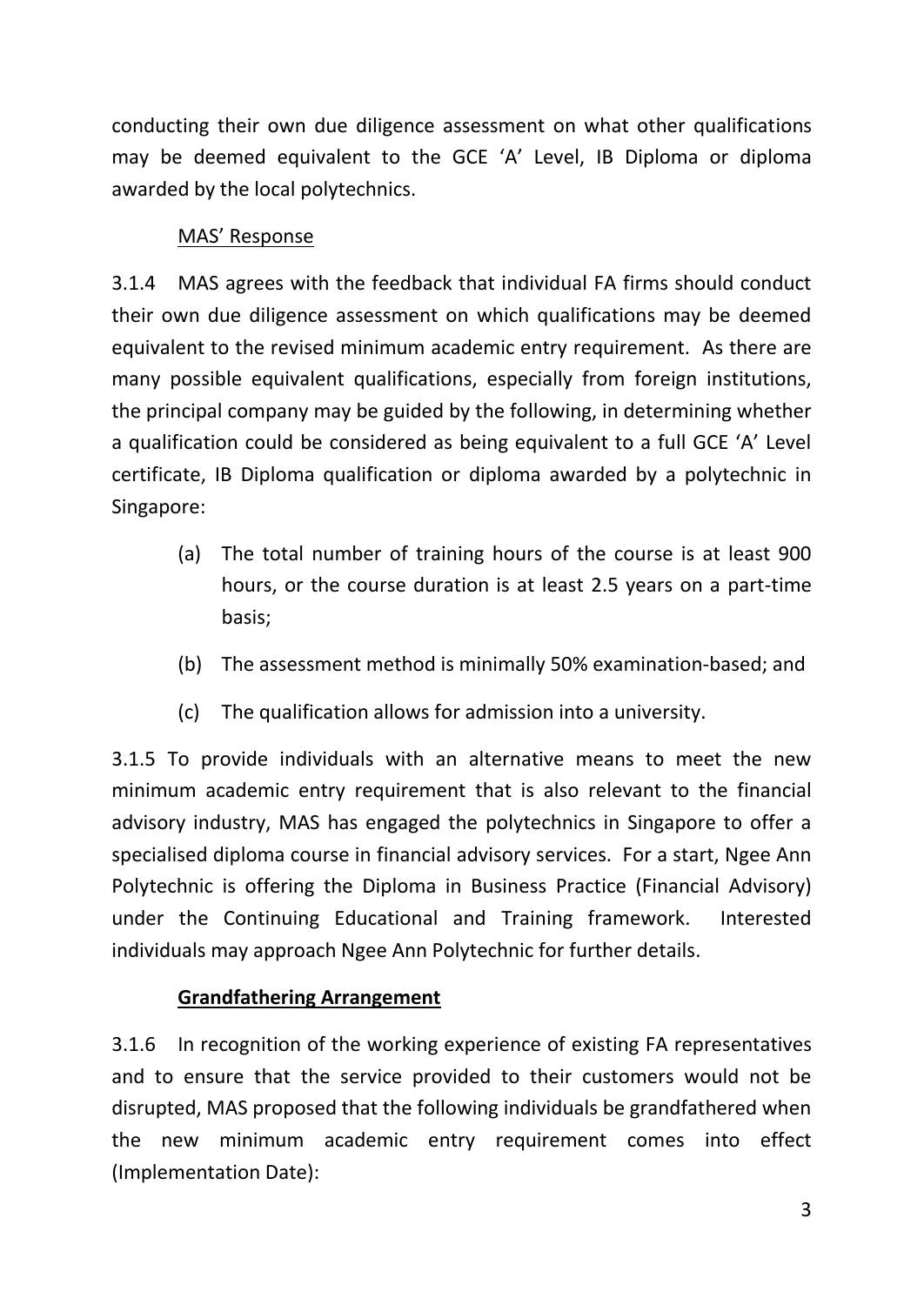- (a) All existing FA representatives at Implementation Date;
- (b) Individuals whose notifications to be appointed as FA representatives have been lodged with MAS prior to the Implementation Date but have yet to be published on the public register of representatives;
- (c) Former FA representatives who have left the FA industry not more than one year prior to the Implementation Date and subsequently re-join the industry within one year from the Implementation Date; and
- (d) Grandfathered FA representatives described in paragraph 3.1.6 (a) to (c) who leave the industry after the Implementation Date and subsequently re-join the industry within one year from the cessation date.

3.1.7 MAS received feedback from the public and the industry that the one year period between a grandfathered representative's cessation after the Implementation Date and his or her subsequent appointment as an FA representative is too short, and that an FA representative may be on a career break from the FA industry for more than one year due to reasons beyond his or her control, such as to recuperate from an illness. Several respondents from the industry suggested that grandfathering be extended to the FA representative so long as the period between his or her cessation and subsequent appointment as an FA representative is not more than three years. This is to align with the existing requirement for re-taking Module 5 of the Capital Markets and Financial Advisory Services (CMFAS) Examination under the Notice on Minimum Entry and Examination Requirements for Representatives of Licensed Financial Advisers and Exempt Financial Advisers (FAA-N13). Other respondents were of the view that all existing FA representatives, including those on career breaks before the Implementation Date, should be grandfathered indefinitely without the need to specify a fixed timeframe within which they should re-join the industry.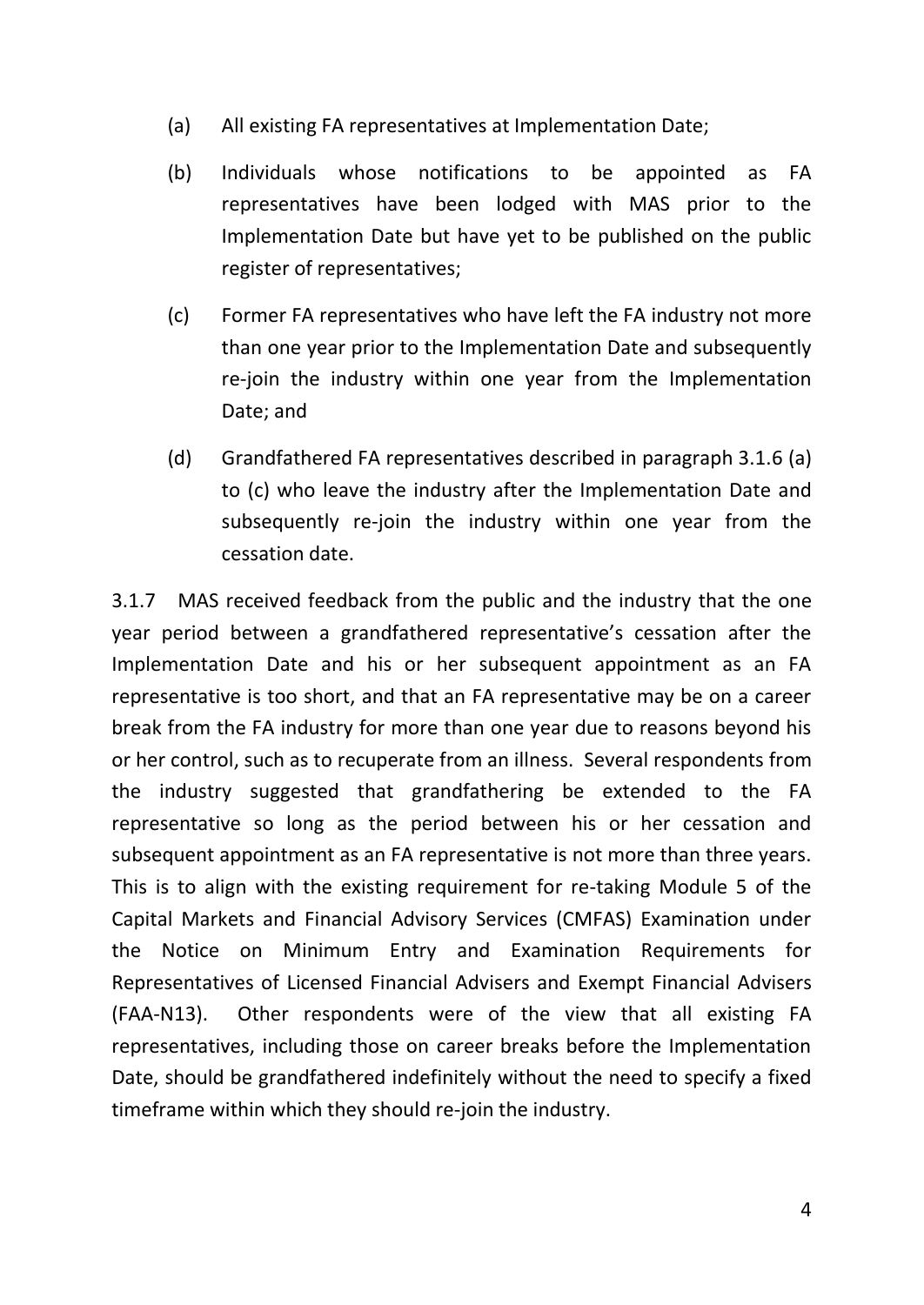## MAS' Response

3.1.8 MAS will grandfather all former and existing FA representatives. In addition, we will not prescribe a timeframe for a grandfathered representative to re-join the industry.

3.1.9 However, given the dynamic financial environment and the introduction of more complex and risky products into the market, it is important for FA representatives to upgrade themselves to keep pace with market developments. As such, a grandfathered representative who has left the industry for a continuous period of more than one year will be required to re-take the relevant CMFAS examinations on product knowledge, and rules and regulations should he or she wish to return to the industry. In such a scenario, the CMFAS exemptions under FAA-N13 would not apply.

# **3.2 Continuing Professional Development (CPD) Requirements**

3.2.1 The FAIR Panel proposed that all FA representatives be required to undergo at least 30 hours of structured CPD training annually, with the exception of representatives who only advise on or arrange mortgage reducing term assurance policies and/or group term life insurance policies. The latter group is required to undergo 16 hours of CPD training instead. Out of the minimum 30 or 16 CPD hours, four hours of training must be in Ethics and eight hours in Rules and Regulations.

## **Number of Hours Required to Fulfill CPD Requirement**

3.2.2 Some respondents from the industry felt that the minimum requirement of 30 CPD hours was too onerous and that the mandatory number of CPD hours for Ethics and Rules and Regulations was too high.

## MAS' Response

3.2.3 We do not agree that the minimum requirement of 30 CPD hours per year is onerous. It is consistent with the current CPD requirements set out in the Life Insurance Association, Singapore's (LIA) guidelines and is lower than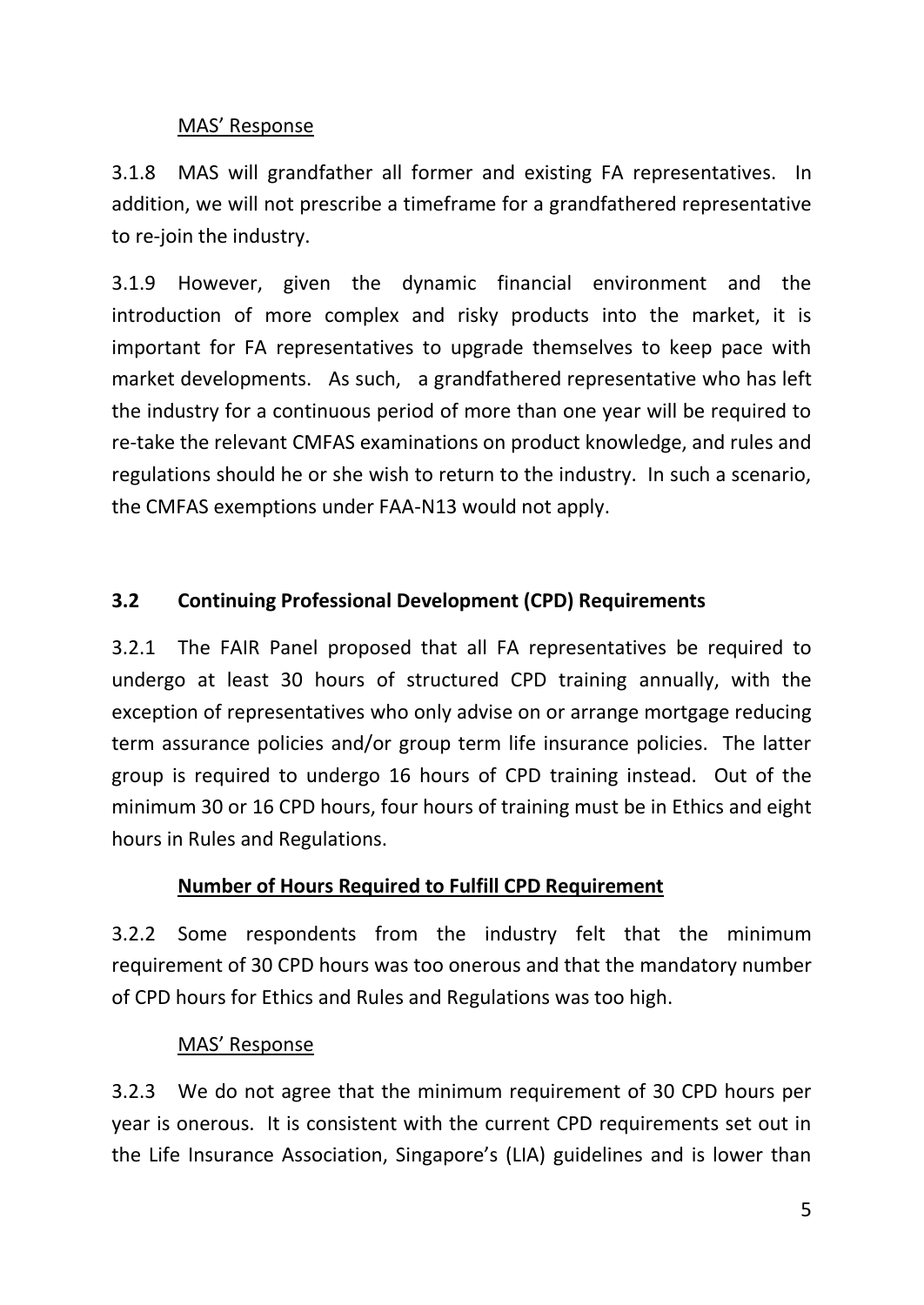that in other jurisdictions such as the United Kingdom (UK) which prescribes a minimum CPD requirement of 35 hours.

3.2.4 The CPD requirement is necessary to ensure that FA representatives are not only updated on product developments, but are also kept abreast of regulatory changes affecting them as well as their ethical obligations. The mandatory four hours of training in Ethics and eight hours of training in Rules and Regulations are necessary to ensure that representatives are adequately trained in these areas in order to enhance their overall competency and professionalism. Such training could cover, for example, anti-money laundering regulatory requirements which are important in upholding Singapore's reputation as a clean and trusted financial centre.

## **Courses that can Count Towards Fulfilling CPD Requirements**

3.2.5 Several respondents from the industry suggested that product seminars for new product launches be included as structured training and be counted towards the fulfilment of CPD hours. One respondent from the industry also suggested allowing e-learning modules to count towards the CPD requirement.

### MAS' Response

3.2.6 We agree with the respondents that product seminars may cover topics that are relevant to a representative's learning and development. As such, we will allow product seminars to be considered a form of structured training that can be counted towards the fulfilment of the CPD requirement. However, these product seminars must not be focused on sales and motivational techniques only. In this regard, MAS will issue a set of guidelines to provide guidance to the industry on the type of product seminars that can be regarded as fulfilling the CPD requirements. We are also agreeable to the suggestion to include e-learning courses as a form of structured CPD training, given their proliferation and usefulness as a mode of training for FA representatives. FA firms are required to monitor the continuing education needs of their representatives and maintain documentation of their assessment records and training attendance. All representatives will also be responsible for retaining the relevant supporting evidence of their CPD training.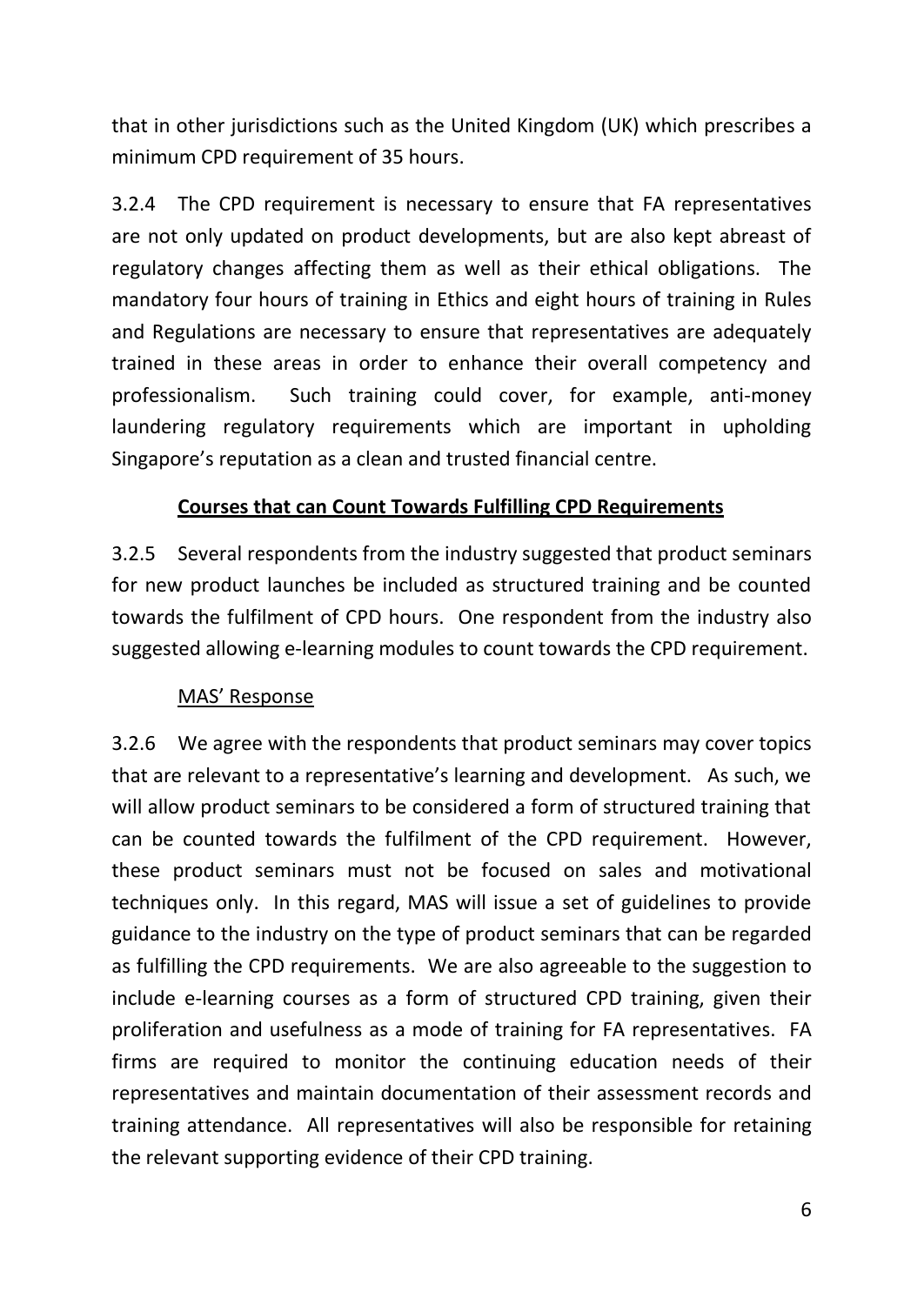## **Assessment Component for CPD Courses**

3.2.7 Several respondents from the industry were of the view that CPD training should have an assessment component although others felt that such assessment would not be a reliable gauge of whether training objectives have been met and suggested that attendance without assessment should suffice.

## MAS' Response

3.2.8 It is important for FA firms to ascertain that the desired training outcomes of CPD courses attended by their representatives have been achieved. This is particularly so for the mandatory courses in Ethics and Rules and Regulations where the aim is for FA representatives to develop a good understanding of ethical standards and regulatory requirements. As such, we will require all courses in Ethics and Rules and Regulations to have an assessment component for FA representatives to demonstrate that they have met the desired training outcomes. FA representatives must therefore pass an assessment for the CPD training in Ethics and Rules and Regulations.

## **Accreditation Criteria**

3.2.9 Several respondents from the industry felt that there could be conflicts of interest for the Institute of Banking and Finance (IBF) and the Singapore College of Insurance (SCI) to undertake accreditation for the CPD courses in Ethics and Rules and Regulations if they are also conducting such courses.

## MAS' Response

3.2.10 IBF is currently not a course provider while SCI has no plans to conduct courses in Ethics and Rules and Regulations. As such, there is presently no conflict of interest for them to undertake the role of accrediting these courses. Should either of these parties wish to conduct any CPD courses in Ethics and Rules and Regulations in the future, they would first need to obtain MAS' approval. MAS will work with IBF and SCI to develop the accreditation criteria for the CPD courses on Ethics and Rules and Regulations and publish the accreditation criteria on IBF's and SCI's websites.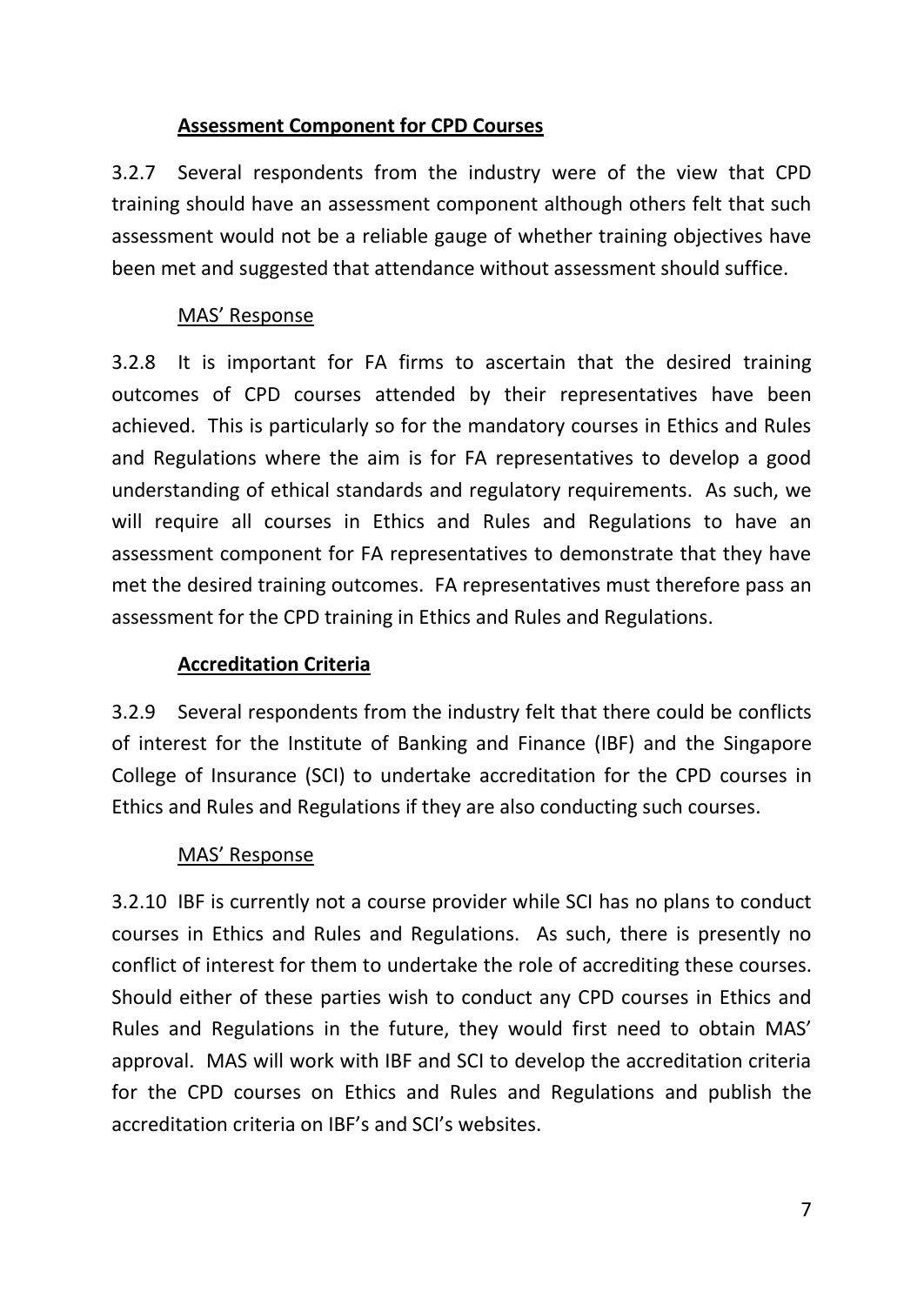#### **4. THRUST TWO – RAISING THE QUALITY OF FA FIRMS**

#### **4.1 Competency Requirements**

4.1.1 One respondent sought clarification on whether compliance personnel would be counted towards the minimum requirement of three full-time resident professionals. Another respondent was of the view that as the compliance function can be outsourced to service providers, it would not be necessary to require a minimum of three full-time resident professionals.

### MAS' Response

4.1.2 The rationale for requiring LFAs to have at least three full-time resident professionals is to ensure that LFAs are adequately resourced to carry out FA activities. Given that the personnel carrying out the compliance function should be independent of sales and advisory, they would not be counted towards the minimum staffing requirements of three full-time resident professionals.

## **4.2 Corporate Track Record and Parental Support**

4.2.1 Currently, applicants for a financial adviser's licence are required to have a minimum corporate track record of three years. MAS proposed to raise this requirement from three to five years. For an applicant that is currently unable to meet the corporate track record requirement due to its shareholders being individuals, the current requirements for the Chief Executive Officer (CEO) to own at least 20% shareholding of the applicant, and the CEO and Executive Directors to own, in aggregate, more than 50% shareholding of the applicant, will continue to apply. Several respondents sought clarification on the definition of corporate track record and the type of support required from parent companies. One respondent requested clarification on the implications of providing a Letter of Responsibility (LR) and how a parent entity would be deemed to have tangible and substantial assets.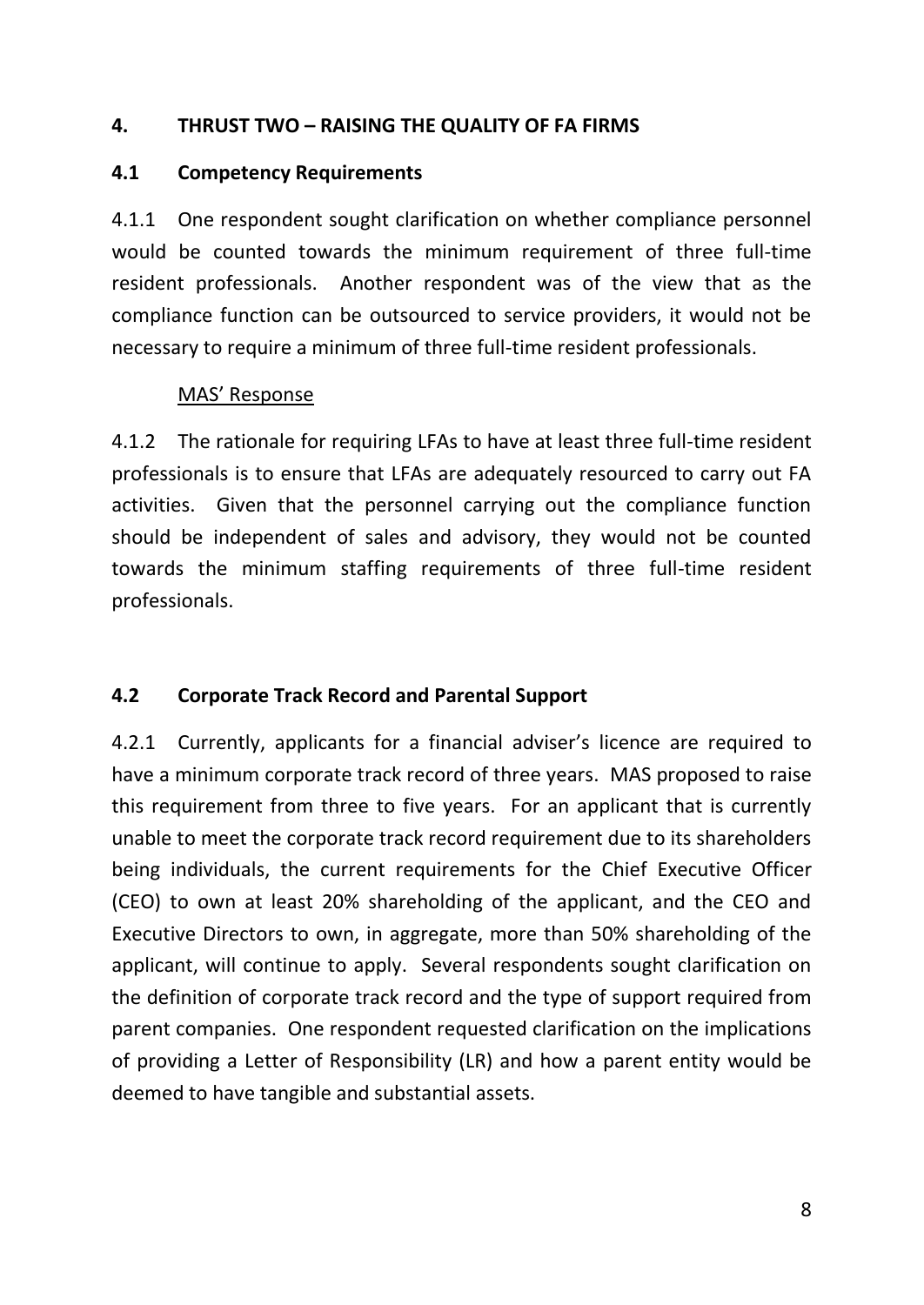## MAS' Response

4.2.2 Corporate track record refers to the experience and reputation of a company or its related entities in the FA business, either in Singapore or in other jurisdictions.

4.2.3 An LR is a letter from the LFA's parent entity to MAS affirming its support for the LFA's operations in Singapore. This would include accepting full responsibility for all operations of the LFA, and ensuring that the LFA maintains a sound financial position, and complies with all the relevant laws and regulations.

# **4.3 Compliance Arrangements**

4.3.1 The FAIR Panel proposed in the consultation paper that all LFAs put in place a compliance function that is independent of their sales and advisory functions. Larger LFAs (with more than 20 FA representatives or annual gross revenue of more than S\$5 million) should have in place an independent and dedicated compliance function. Respondents sought clarification on the definition of suitably qualified compliance officers. One respondent felt that the number of FA representatives and gross revenue are not good proxies for determining the size of the compliance function. Another respondent was of the view that there is no need to have a dedicated compliance function for LFAs in Singapore if the compliance function is carried out by the head office or supported at a group level.

## MAS' Response

4.3.2 The compliance requirement for each LFA is dependent on a variety of factors such as the LFA's business model and the complexity of its business. The number of FA representatives and gross revenue of an LFA serve as proxies for the size and scale of an LFA's operations and its impact on the market. For the compliance function to be effective, it is in the interest of LFAs to appoint compliance officers with relevant experience and qualifications. The Board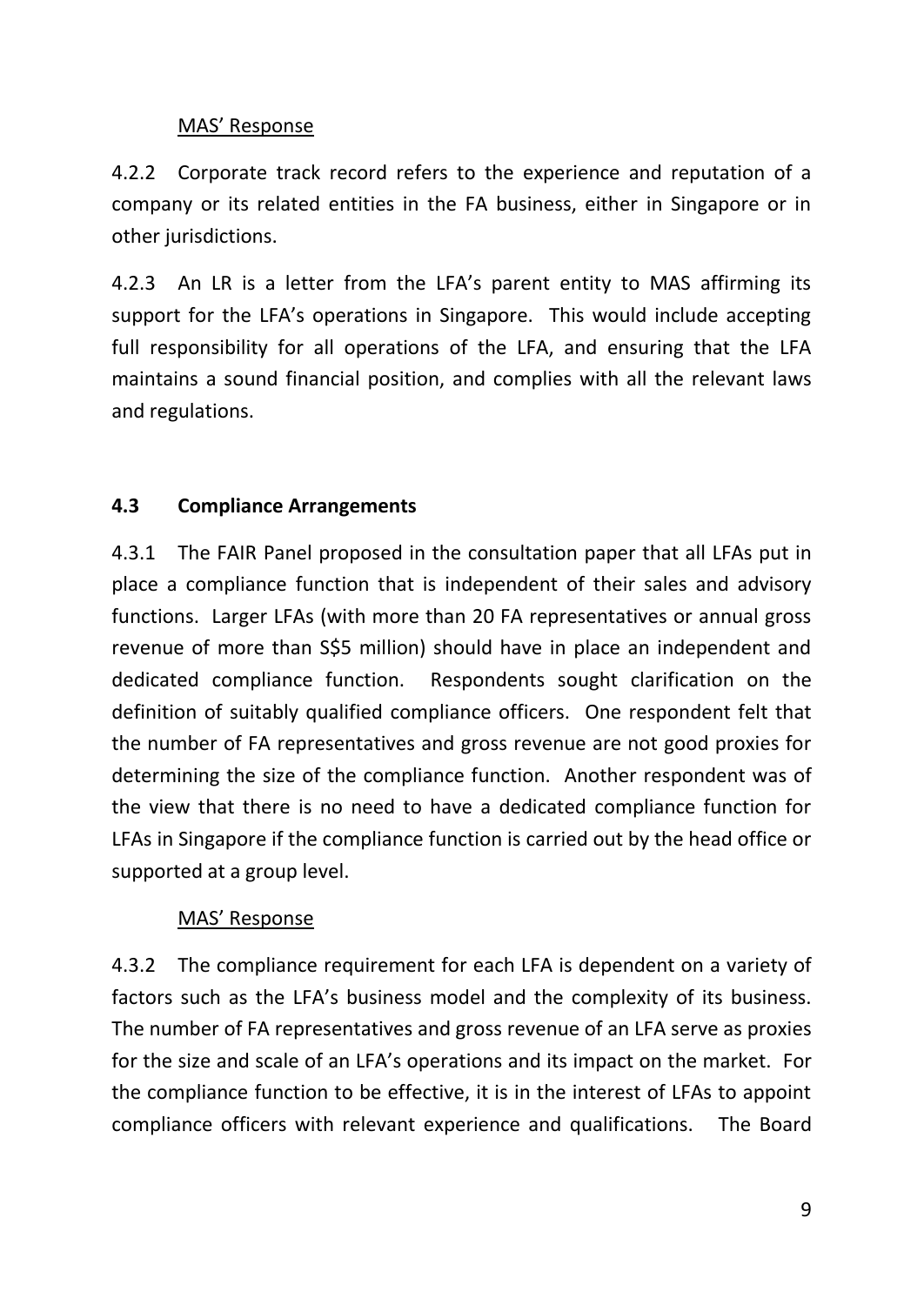and Senior Management are best placed to determine this based on the size of the LFA's sales force and business model, among other considerations.

4.3.3 While an LFA may rely on its head office for compliance support, MAS expects the LFA in Singapore to demonstrate that the head office has adequate compliance resources to handle the compliance needs of the LFA. In such cases, MAS also expects the head office to have an independent and dedicated compliance team.

# **4.4 Other Feedback**

4.4.1 Two respondents commented that financial institutions that are exempted from holding a financial adviser's licence should be subjected to the same competency, minimum staffing and compliance requirements as LFAs.

4.4.2 One respondent suggested mandating the publication of a summary of an LFA's audited accounts.

4.4.3 One respondent requested clarification on whether an LFA which advises others on investment products through public seminars and which distributes foreign research reports to retail investors under regulation 32 of the Financial Advisers Regulations (FAR) would be regarded as a "pure research house".

## MAS' Response

4.4.4 Financial institutions that are exempted from holding a financial adviser's licence, such as life insurance companies, banks and CMS licensees are already subjected to equivalent, if not higher, requirements under their respective regulatory regimes (i.e. the Insurance Act (Cap. 142), Banking Act (Cap. 19) and SFA).

4.4.5 Currently, financial-related information of any entity registered with the Accounting and Corporate Regulatory Authority, including LFAs, are available to the public through the Corporate Compliance and Financial Profile (CCFP). CCFP contains the financial profiles of registered entities, showing up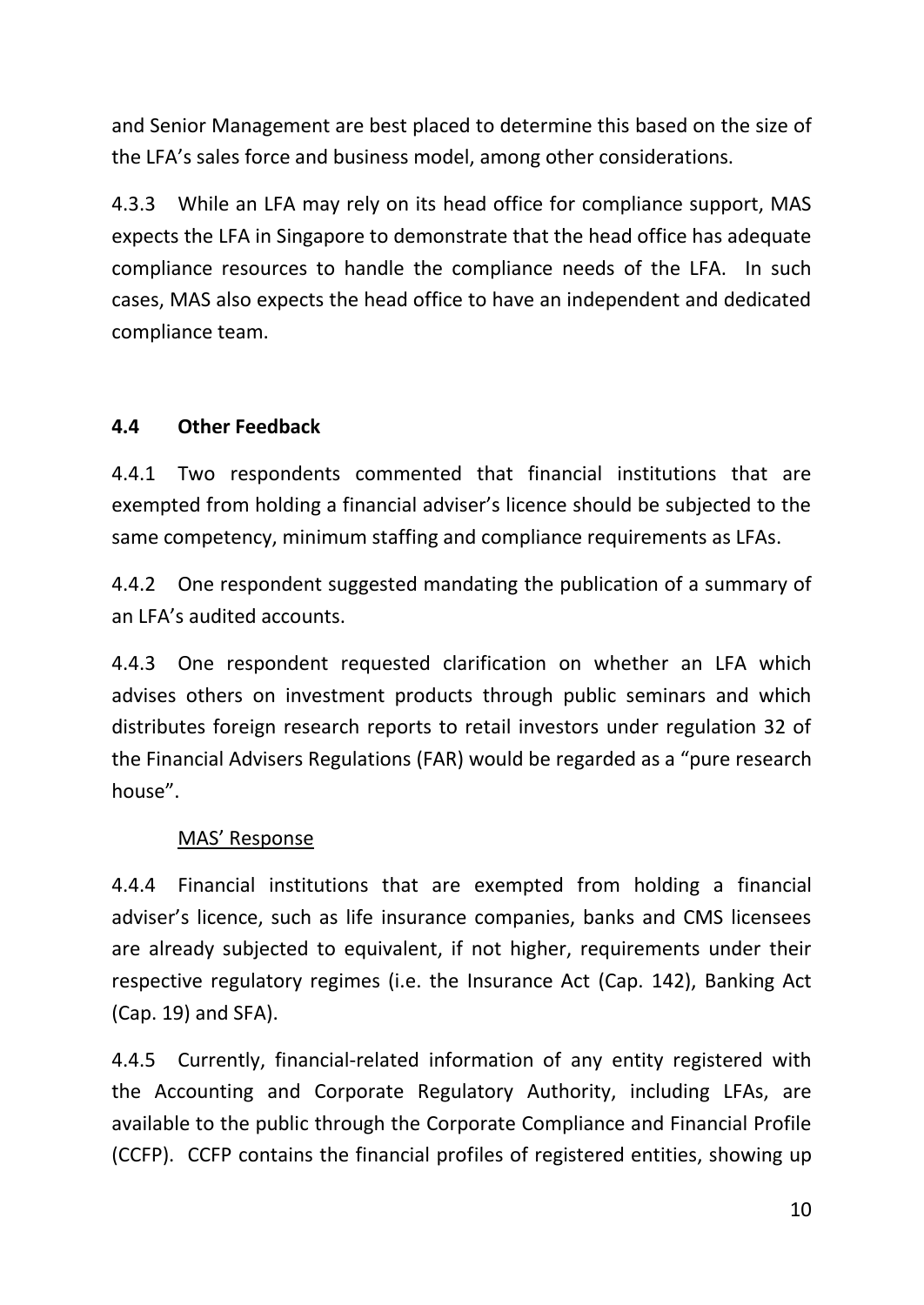to three years of comparative data, financial ratios and audit opinions in the auditors' reports.

4.4.6 A "pure research house" is an LFA whose activities are restricted to the issuance or promulgation of analyses or reports which are not tailored to the specific investment objectives or risk profiles of customers. An LFA that provides advice on investment products tailored to the specific needs of customers will not be deemed as a "pure research house".

## **4.5 Financial Requirements**

# **Minimum Financial Requirements**

4.5.1 We received feedback from one respondent that the definition of "base capital" is not fair as interim loss is recognised but not interim profit, and only capital erosion is recognised but not capital gain. The respondent suggested either recognising both interim loss and interim profit or excluding both from the definition of base capital.

4.5.2 One respondent disagreed with the proposal to allow additional Professional Indemnity Insurance (PII) coverage for a lower base capital. The respondent commented that PII coverage is not an appropriate substitute for base capital.

# MAS' Response

4.5.3 It will not be prudent to recognise interim profit, which is not audited, as base capital. Unappropriated profit in the latest audited account of an LFA is recognised in the calculation of base capital.

4.5.4 MAS agrees with the comment that PII coverage is not a direct substitute for base capital, and has taken this into consideration in determining the alternative base capital requirement for LFAs.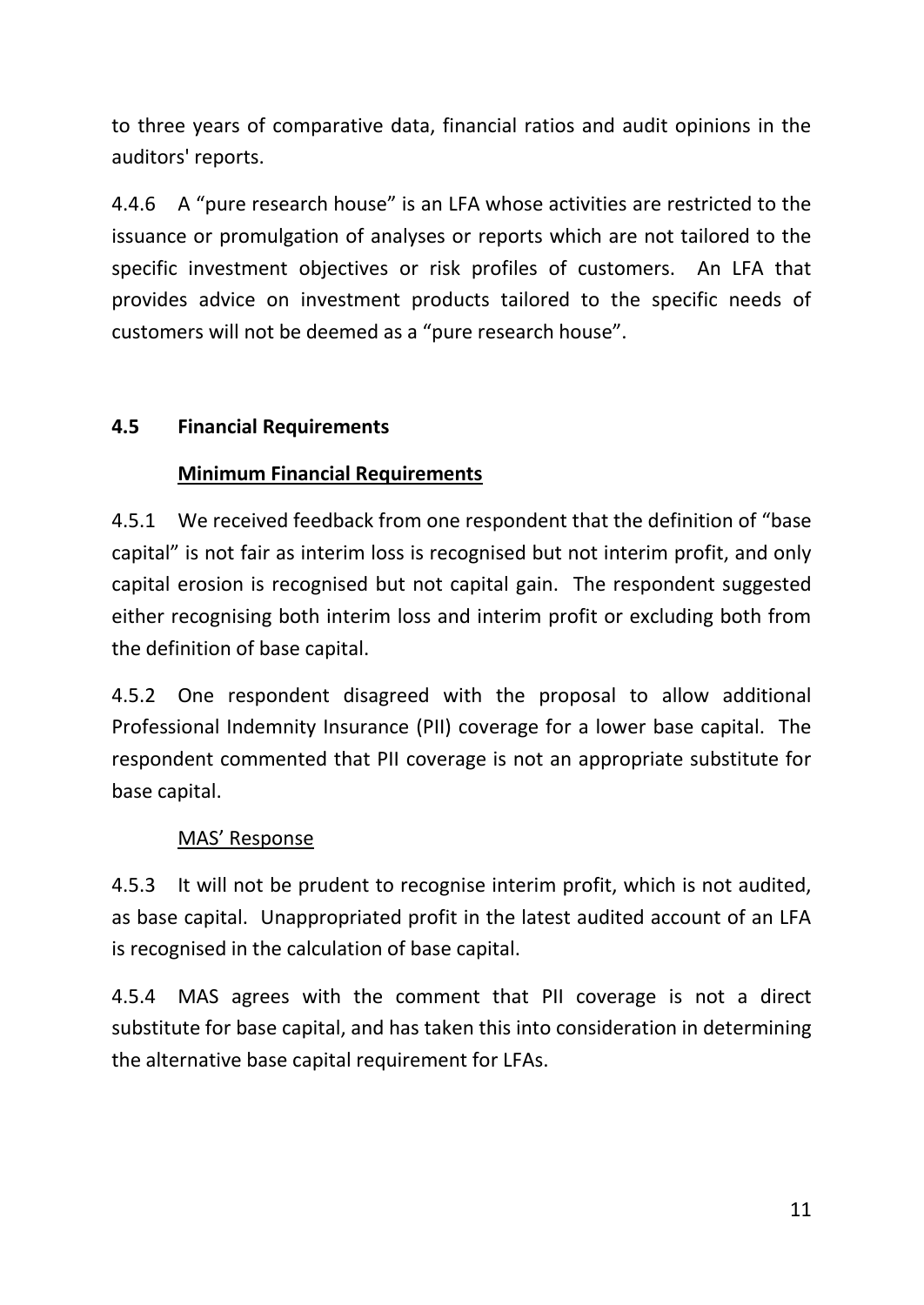## **Continuing Financial Requirements**

4.5.5 Respondents suggested a reduction in the minimum financial resources requirement if the PII coverage is sufficient to cover an LFA's financial obligations.

4.5.6 The majority of respondents provided feedback that the proposal of using 10% of gross revenue as the proxy for measuring operational risks is too onerous and will affect the financial viability of many LFAs. The respondents also commented that the high reserve requirement could lead to lower incentive for LFAs to invest in human resource and technology for operational effectiveness.

4.5.7 Some respondents suggested retaining the current net assets value (NAV) framework. They felt that expenditure would be a more appropriate measure of minimum financial resources required than revenue, as it measures the expected cash outflow of an LFA and, hence the ability of the LFA to continue its operations.

4.5.8 Several respondents sought clarification on the definition of financial resources and the treatment of certain financial items.

## MAS' Response

4.5.9 The requirements for minimum PII coverage and minimum financial resources serve to address different risks. PII coverage provides for claims against LFAs due to professional negligence, while minimum financial resources are used to meet near-term financial obligations relating to the LFA's operational risks.

4.5.10 MAS has taken into consideration the feedback that requiring LFAs to maintain financial resources in excess of 10% of gross revenue would affect the financial viability of LFAs and impede the growth of these firms. MAS agrees with the suggestion to retain the use of relevant annual expenditure as proxy for minimum financial resources required as it provides reasonable assurance that LFAs will have liquid capital to sustain their operations for at least three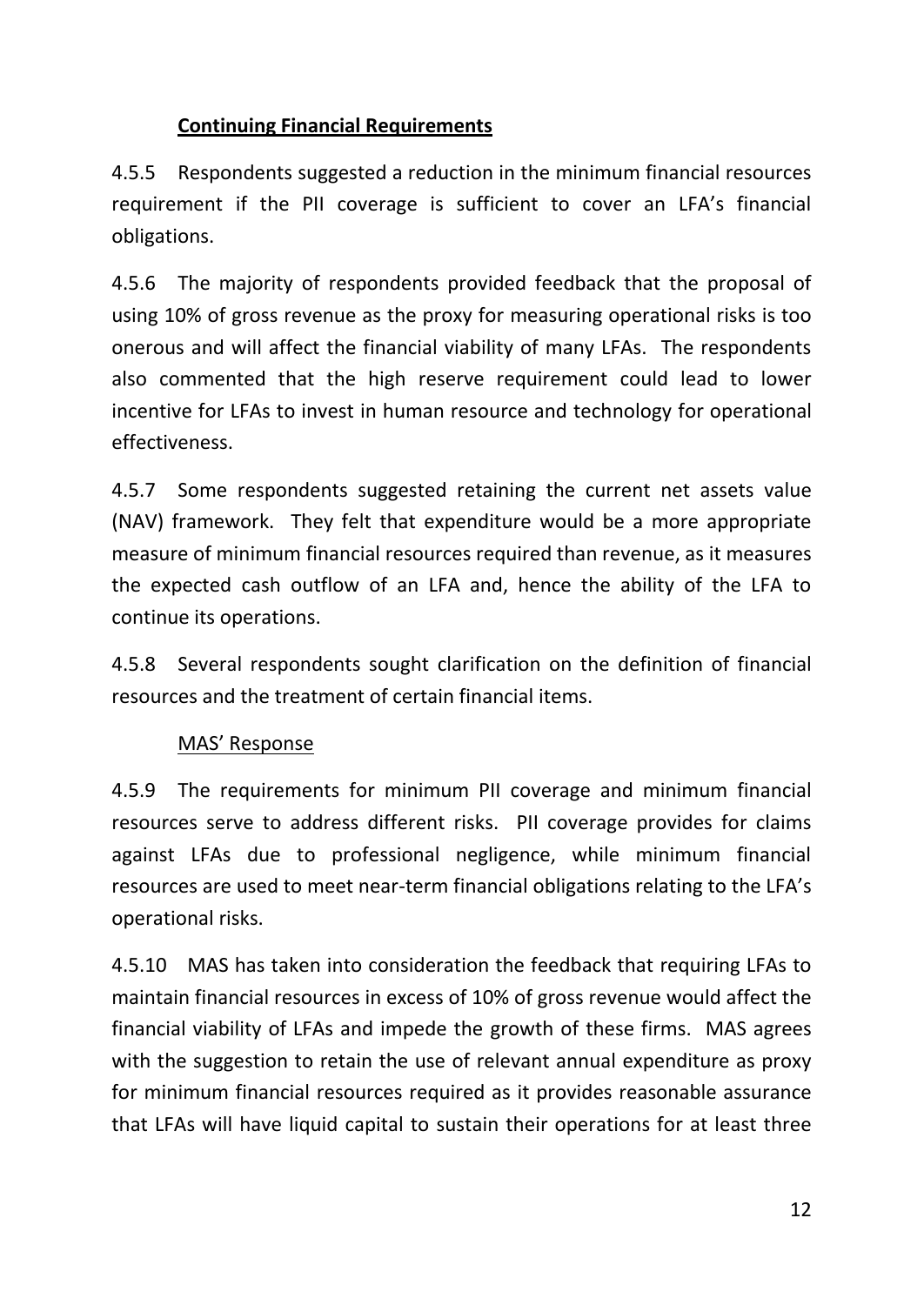months. The continuing financial requirement for LFAs will be revised such that LFAs will have to maintain financial resources that are the higher of:

- (a) One-quarter of their relevant annual expenditure of the immediate preceding financial year; or
- (b) S\$150,000.

4.5.11 MAS has also revised the definition of "financial resources", removing items, such as non-current assets and assets that cannot be converted to cash within 30 days, from the list of illiquid items to better reflect the risk profile and size of LFAs, as follows:

- (a) Paid-up ordinary and preference share capital<sup>1</sup>;
- (b) Qualifying subordinated loans<sup>2</sup>;
- (c) Revaluation reserves;
- (d) Other reserves;
- (e) Unappropriated profit or loss in the latest audited and interim accounts, less any dividend that has been declared since the last audited accounts of the LFA; and
- (f) Collective impairment allowances

less the sum of the illiquid items in the latest available accounts of the LFA which includes:

- (g) Intangible assets;
- (h) Future income tax benefits;
- (i) Pre‐paid expenses;

-

<sup>&</sup>lt;sup>1</sup> Preference share capital includes (a) paid-up irredeemable and non-cumulative preference share capital; (b) paid-up irredeemable and cumulative preference share capital; and (c) paid-up redeemable preference shares capital.

 $2$  Qualifying subordinated loan means, among others, a subordinated loan that has not less than 2 years to maturity at the time the loan is first drawn down. The specific details will be set out in the relevant regulation.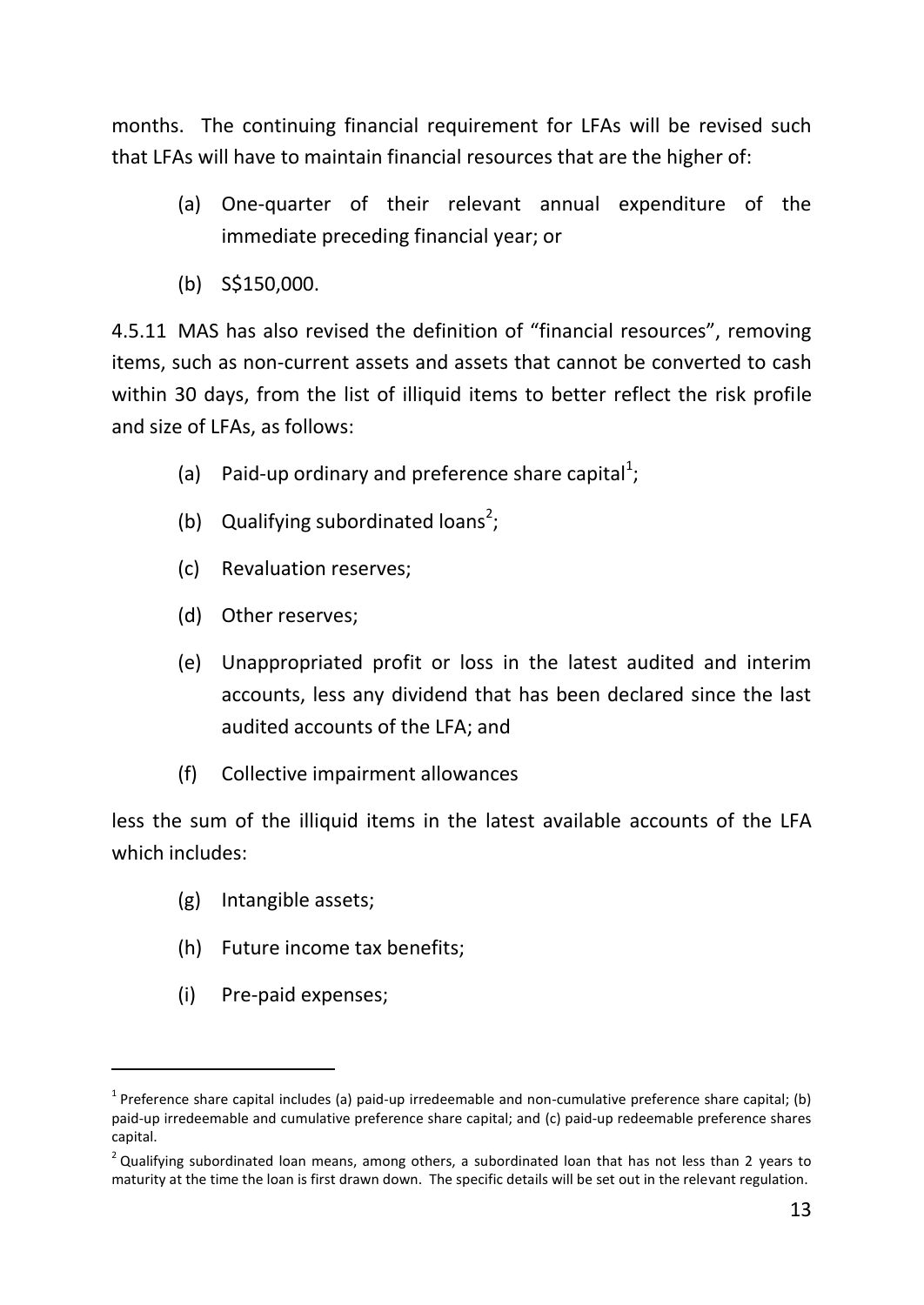- (j) Charged assets<sup>3</sup>, except to the extent that the LFA has not drawn down on the credit facility if the charge is created to secure a credit facility, or as permitted by MAS;
- (k) Unsecured loans and advances due from directors, officers, employees and representatives;
- (l) Unsecured loans and advances due from related corporations and associated companies;
- (m) Other unsecured loans and advances made by the LFA; and
- (n) Capital investment in associates or subsidiaries of LFA.

Based on a quantitative impact study conducted by MAS to assess the ability of existing LFAs to meet the revised requirement, the majority of the LFAs will be able to meet the revised proposal.

# **PII**

-

4.5.12 We received feedback that the use of gross revenue as a proxy to determine the minimum PII coverage removes the scale benefits of growing an LFA and that the proposed minimum PII coverage was too onerous for LFAs with high revenue. One respondent raised concerns about the PII underwriting capacity in the local insurance market. In this regard, there were suggestions for MAS to impose a cap on the minimum PII coverage.

4.5.13 Some respondents suggested extending the PII requirement to LFAs that serve only accredited investors (AIs) as these LFAs face similar risks of claims by AIs. Another suggested that FA representatives be required to procure individual PII coverage. A few respondents suggested extending the PII requirement to financial institutions exempted from holding a financial adviser's licence.

4.5.14 One respondent suggested that MAS consider allowing other forms of PII.

 $3$  Charged asset means an asset which is subject to a charge under which a third party has a right of retention or sale of the asset upon default of the LFA.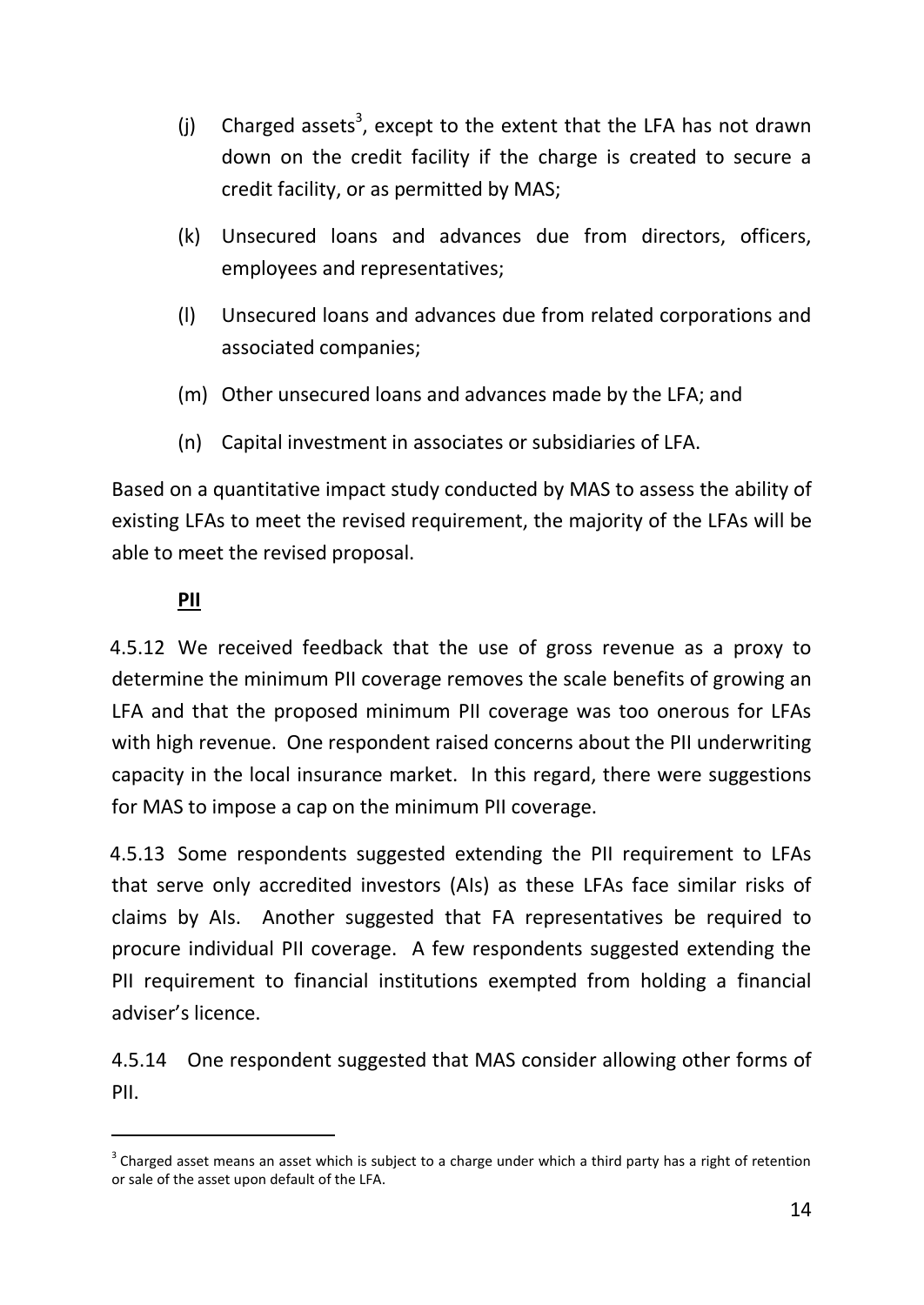## MAS' Response

4.5.15 The use of gross revenue as a proxy in determining minimum PII coverage takes into consideration an LFA's scale of operations which is commensurate with the level of risks it faces. This is in line with the practices in other major jurisdictions, including the UK and Australia.

4.5.16 MAS agrees with the suggestion to impose a cap on the minimum PII coverage. The minimum PII coverage for LFAs (other than pure research houses) whose annual revenues exceed S\$5 million will be capped at S\$10 million.

4.5.17 MAS also agrees with the comment that LFAs that serve only AIs face similar risks of claims. However, as AIs are better placed to protect their own interests, MAS will not impose a PII requirement on LFAs serving only AIs. Notwithstanding this, these LFAs are strongly encouraged to obtain adequate PII coverage.

4.5.18 LFAs may encourage their FA representatives to procure individual PII coverage over and above the LFAs' PII coverage. However, given that FA representatives act on behalf of their principals, MAS will require the PII to be procured at the firm level.

4.5.19 Financial institutions whose activities are primarily advisory in nature, such as CMS licensees conducting fund management and advising on corporate finance, are similarly subject to PII requirements. Although there is no PII requirement for other financial institutions exempted from holding a financial adviser's licence such as life insurance companies and banks, these entities are subject to higher capital requirements.

4.5.20 MAS agrees with the comment to allow alternative forms of PII, so long as such PII does not undermine the interests of customers. In this regard, as spelt out in the Guidelines on Criteria for the Grant of a Financial Adviser's Licence (FAA-G01), MAS will continue to allow alternative forms of PII, such as Group PII, Hybrid PII or Group Hybrid PII, provided that the conditions set out in FAA-G01 are met.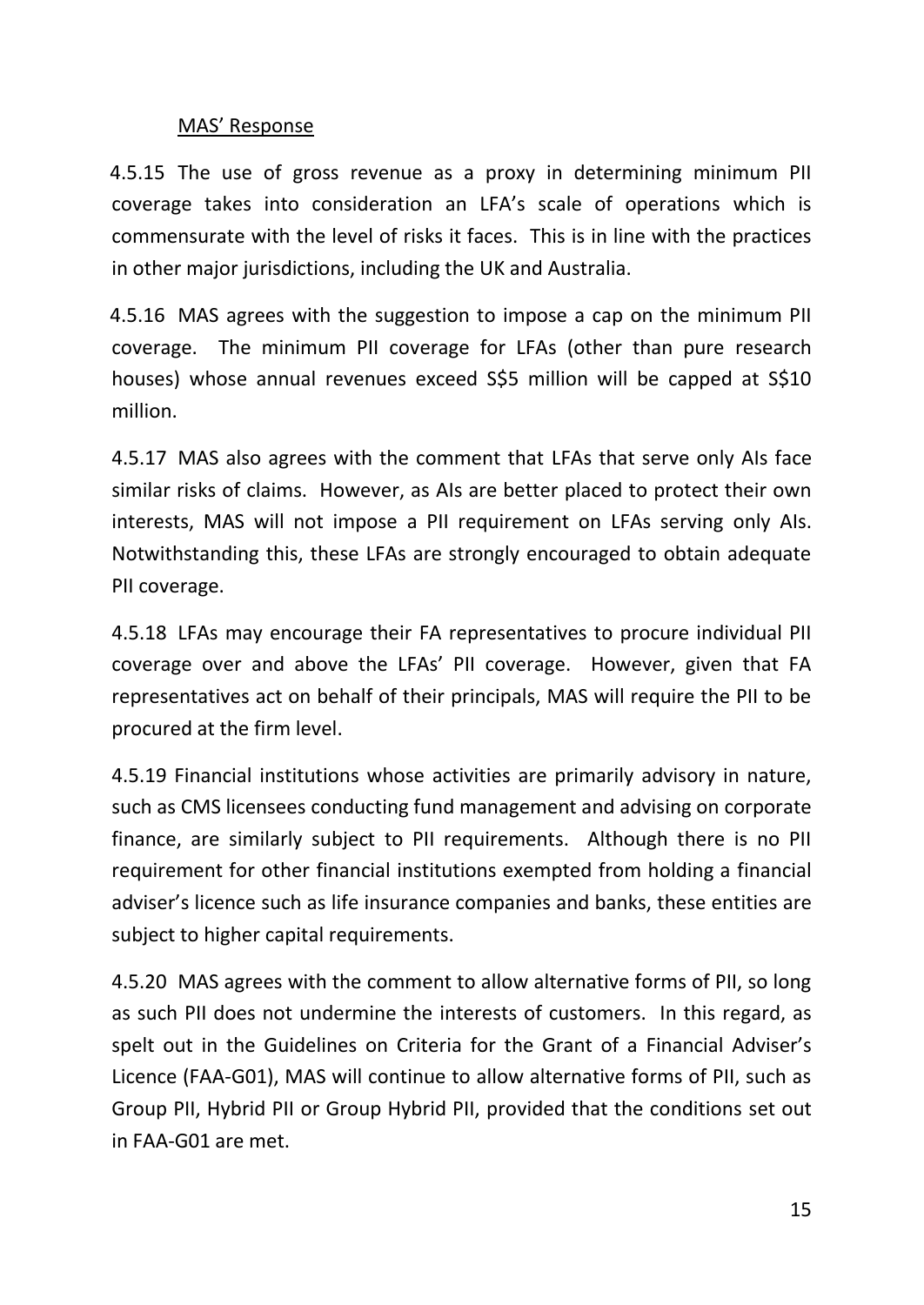## **4.6 Non-FA Activities Conducted by LFAs**

### **Scope of Prohibited Non-FA Activities**

4.6.1 While some respondents from the public and the industry were supportive of the proposals to restrict the non-FA activities conducted by LFAs, others commented that the permitted scope of non-FA activities for LFAs was too restrictive and should be expanded to include financial planning services which are complementary to FA activities. Examples of such services include will writing, estate planning and tax planning. Several respondents also suggested that LFAs should not be limited to making referrals to financial institutions licensed by MAS, as not all financial institutions offer financial planning services.

## MAS' Response

4.6.2 MAS agrees with the feedback that some financial planning services are complementary to the provision of FA services. Therefore, MAS will allow LFAs to provide will writing, estate planning and tax planning services. These may be provided either by the LFA directly, or by way of a referral to another entity or person. In both situations, the following conditions will apply:

- (a) LFAs must conduct due diligence to ensure that the persons conducting such activities, whether in-house or through a referral, are competent and suitably qualified;
- (b) LFAs must provide written disclosure to customers to clearly explain which services provided by the LFAs are covered under the FAA and which are not, as well as the responsibilities of the different parties involved in the process. These disclosures should be provided before making the referral or offering the non-FA services; and
- (c) LFAs must obtain written acknowledgement from their customers that they have understood the disclosure mentioned in paragraph 4.6.2(b), and provide them with a copy of the disclosure document.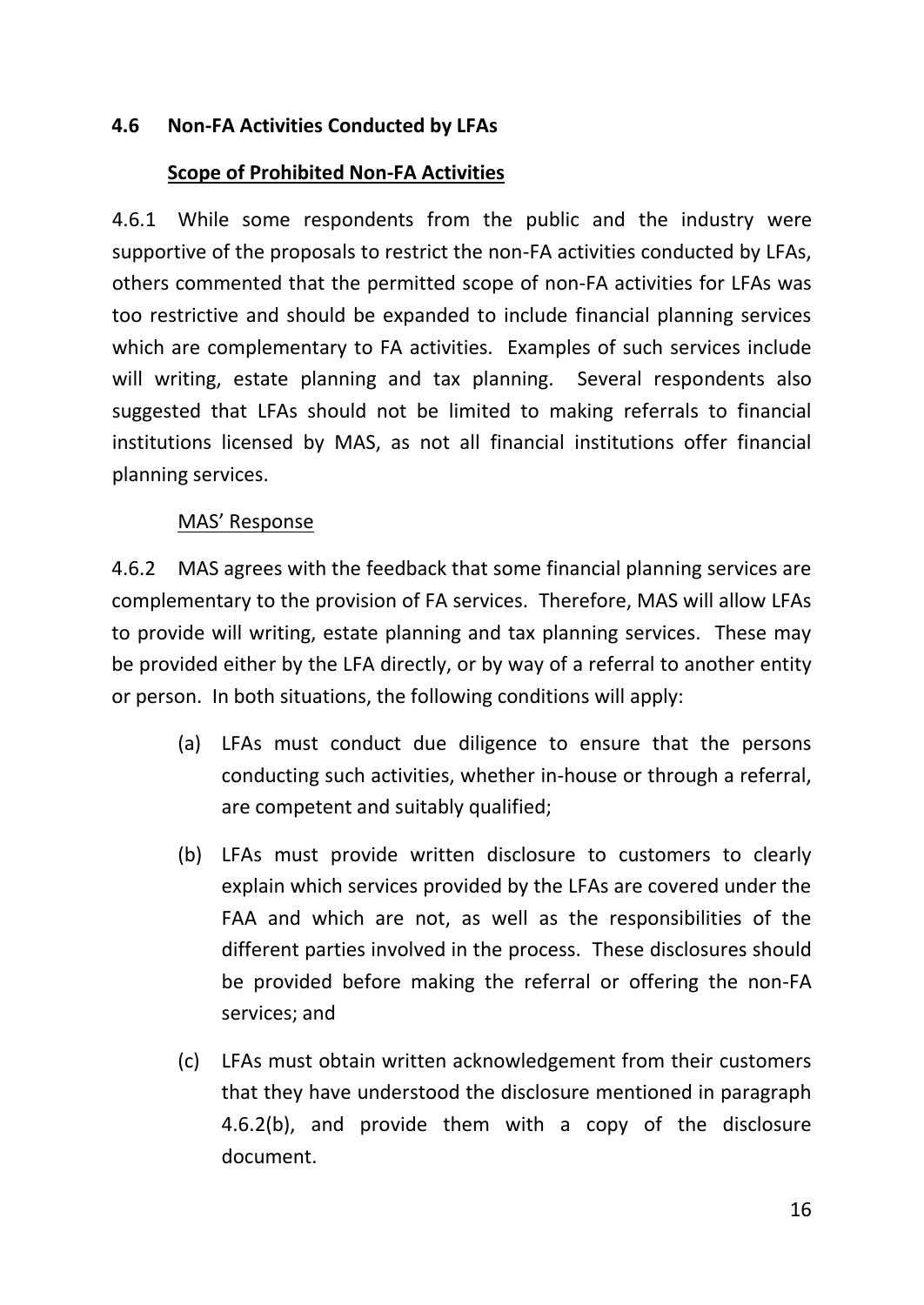## **Basis of Remuneration**

4.6.3 A few respondents from the industry commented that it is market practice for remuneration to be tied to successful referrals and such arrangements should be left to the market to decide.

## MAS' Response

4.6.4 Given the feedback received, MAS will not prohibit volume-based remuneration structures for referrals made by LFAs. The onus is on LFAs to implement measures to ensure that:

- (a) No conflicts of interest will arise from the referral arrangements in respect of non-FA activities. This is in line with our requirement that LFAs should address conflicts of interest in all areas of their business; and
- (b) The referral arrangements in respect of non-FA activities will not tarnish the image of the FA firm or FA industry.

Supervisory actions will be taken against LFAs that fail to comply with the above requirements.

## **Revenue Cap of 5%**

4.6.5 Some respondents from the industry commented that capping the revenue derived from the non‐FA activities of LFAs to 5% of their total annual FA revenue was too restrictive and should be increased to accommodate non-FA activities which are complementary to providing financial advice. In this regard, two respondents from the industry suggested that the cap be set at 25%. Others suggested that there should be no cap as it could work against customers if the referral is in the customer's best interest, but the LFA was unable to make the referral without breaching the cap. One respondent from the industry was of the view that prescribing a cap may not be effective in ensuring that LFAs continue to be focused on their core business of providing FA services.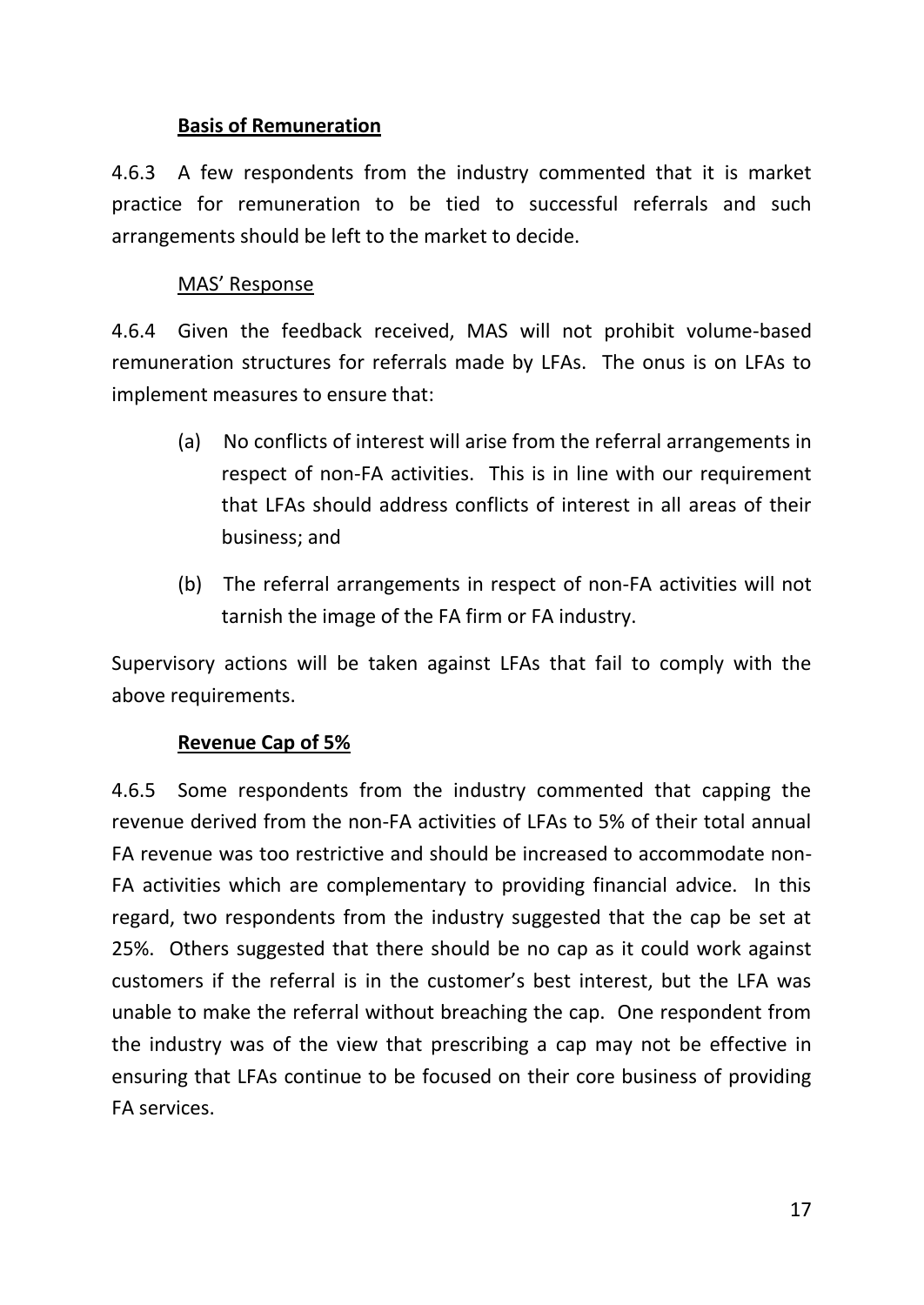## MAS' Response

4.6.6 The revenue cap is meant to ensure that the non-FA activities of LFAs do not become significant income drivers, so that LFAs remain focused on their core role of providing financial advice. Based on industry statistics, the percentage of revenue from the permitted non-FA activities of existing LFAs is well within 5% of their total FA revenue. As there is no indication that the proposed revenue cap will have an adverse impact on existing players, we will retain the cap at 5%.

4.6.7 We would like to clarify that the 5% cap on revenue generated from non-FA activities should be calculated based on the LFA's last audited financial statements.

# **4.7 FA Activities of Insurance Broking Firms**

4.7.1 All respondents were generally supportive of the requirement for insurance broking firms providing full-fledged FA services to meet the same management expertise, financial and compliance requirements imposed on LFAs. There was also no objection to the proposal to restrict the scope of FA activities and impose a cap on the revenue from FA activities of insurance broking firms that do not meet the revised requirements for conduct of FA business. One respondent suggested extending the revised requirements across all FA distribution channels, including banks, insurance companies and CMS licensees.

## MAS' Response

4.7.2 MAS notes from our supervision of FA firms that, unlike banks, life insurance companies and CMS licensees, many of the insurance broking firms that have moved to providing full-fledged FA services do not have adequate management expertise and resources to support the proper conduct of such activities. Hence, the proposals are meant to ensure that insurance broking firms are adequately resourced and have the necessary infrastructure to properly manage and conduct their FA activities. Notwithstanding this, it is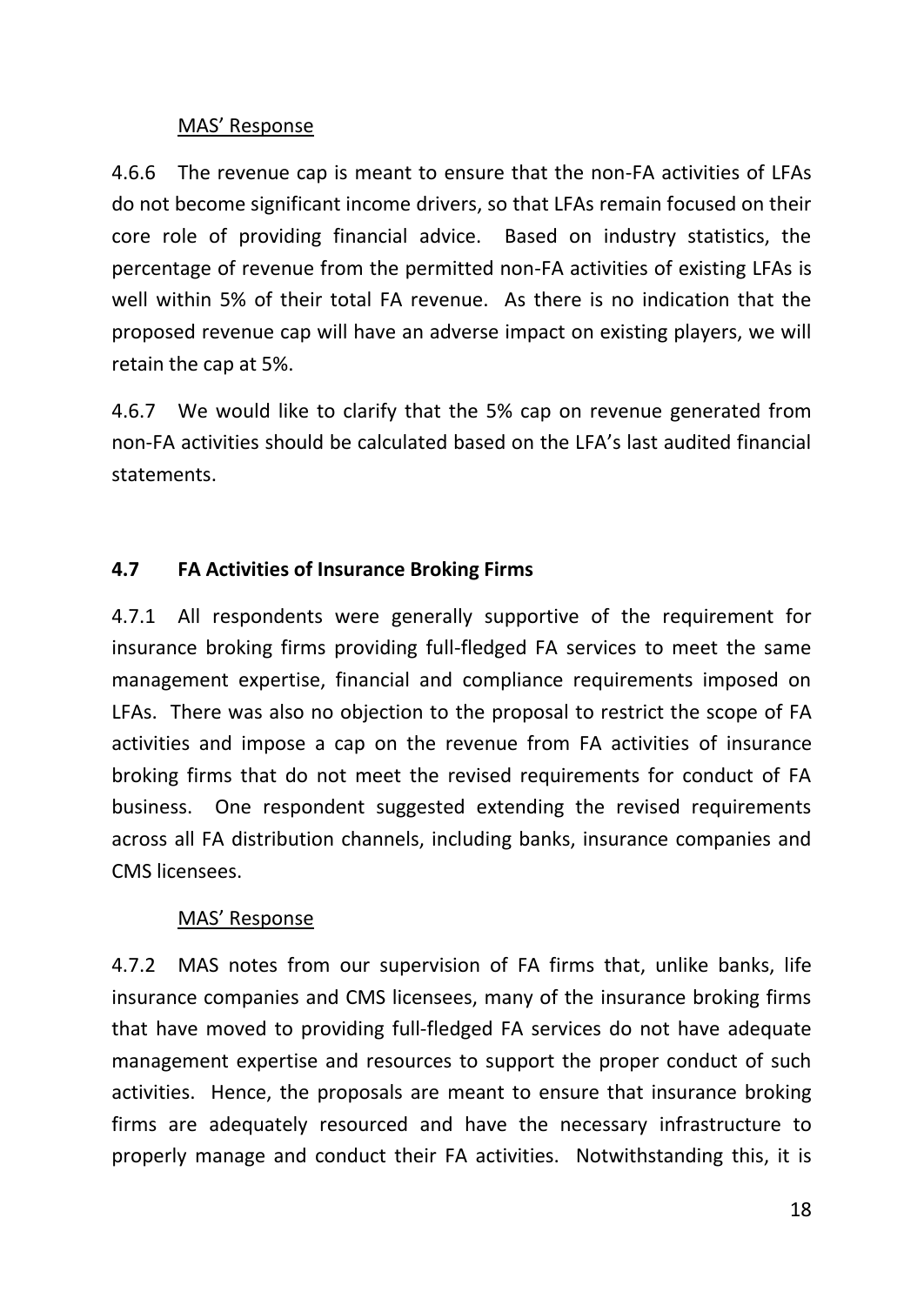noteworthy that banks, life insurance companies and CMS licensees are already subject to similar, if not higher, requirements.

# **5 THRUST THREE – MAKING FINANCIAL ADVISING A DEDICATED SERVICE**

## **5.1 Non-FA Activities Conducted by FA Representatives**

### **Assessment Criteria**

5.1.1 Some respondents from the industry suggested that MAS provide more examples of non-FA activities that clearly do not fulfill the criteria set out in the consultation. A few respondents suggested allowing FA firms flexibility in deciding which non-FA activities conducted by representatives pose conflicts of interest.

5.1.2 Some respondents from the public and the industry also expressed concern that FA representatives will be prohibited from acting as real estate agents.

## MAS' Response

5.1.3 FA firms can exercise discretion to allow their representatives to conduct non-FA activities, so long as the FA firms are satisfied that these non-FA activities:

- (a) Do not conflict with the FA firm's business;
- (b) Do not tarnish the image of the FA industry; and
- (c) Do not lead to a neglect of the representative's FA role.

FA firms are also expected to maintain sufficient documentation to demonstrate that such assessments have been properly carried out.

5.1.4 Notwithstanding that a few activities have been identified as not fulfilling the assessment criteria, it is not MAS' intention, nor is it practicable,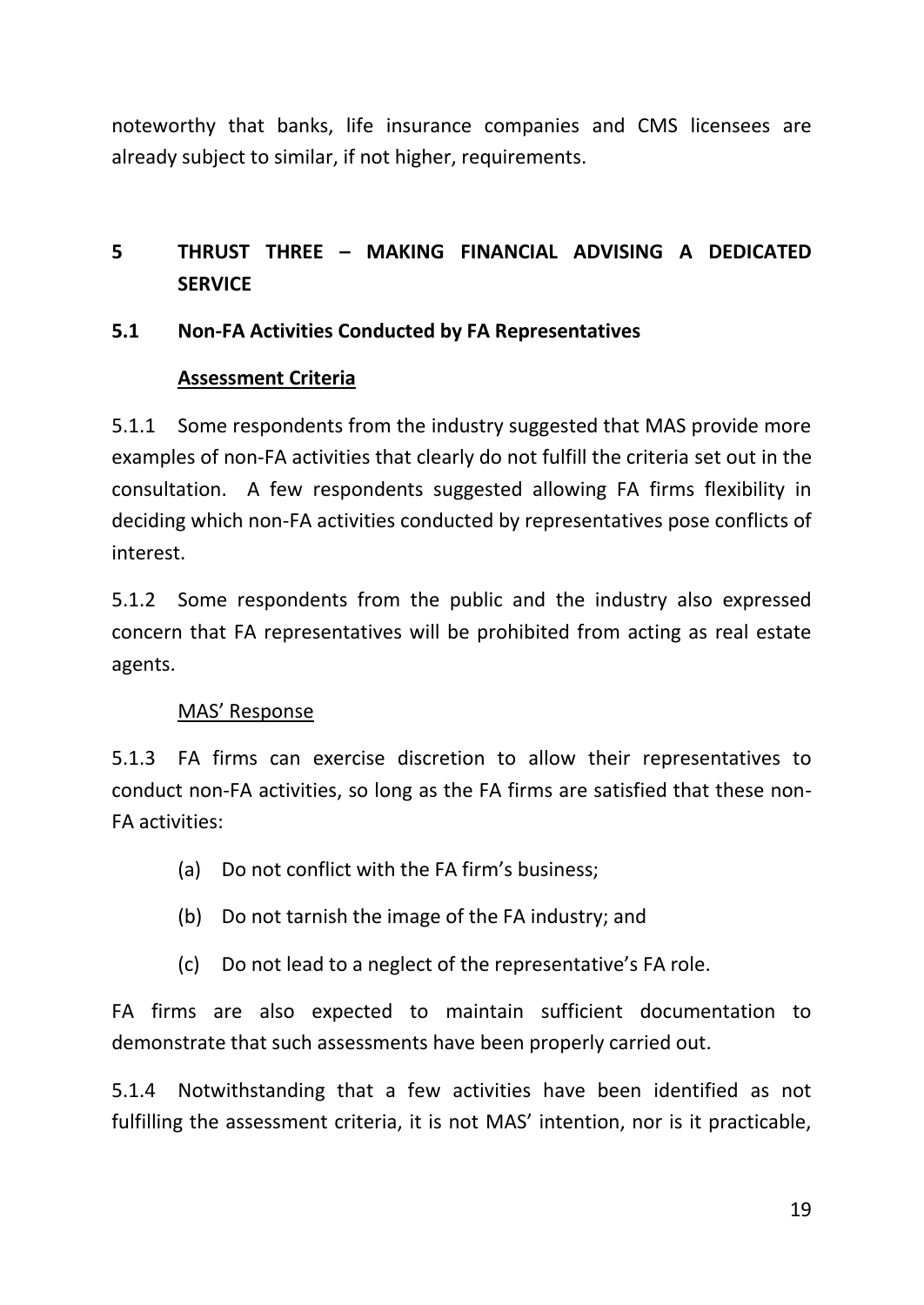to provide an exhaustive list of such activities. We encourage the respective industry associations to develop a fuller list of prohibited activities.

5.1.5 MAS notes the feedback that FA representatives should not be prohibited from acting as real estate agents. However, we maintain the view that there are inherent conflicts of interest when FA representatives act concurrently as real estate agents. As mentioned in the consultation paper, a scenario could arise where an FA representative induces a customer whose financial objective may be best served with an investment product to consider a property purchase instead, due to a difference in the commission amounts and sales targets. The number of representatives affected by this rule is small. Our survey indicates that about 1.5% of FA representatives are concurrently real estate agents.

# **Ongoing Monitoring**

5.1.6 Some respondents from the industry expressed concern that the expectation for FA firms to put in place proper systems and controls to monitor their representatives' conduct of non-FA activities was too onerous. Several of these respondents sought clarification on whether relying on annual declarations from their representatives on their non-FA activities or monitoring individual representatives on a risk-based approach would suffice.

## MAS' Response

5.1.7 As FA firms may have different ways of implementing monitoring procedures, it is not MAS' intention to prescribe specific monitoring methods. Notwithstanding this, FA firms should ensure that their monitoring procedures and controls are effective and are commensurate with the nature and scale of their FA business.

## **Transitional Period**

5.1.8 Several FA firms expressed concern that there may be operational difficulties for them to complete the assessment of their representatives' non-FA activities and for their representatives to unwind their non-FA activities within the proposed transitional period of six months.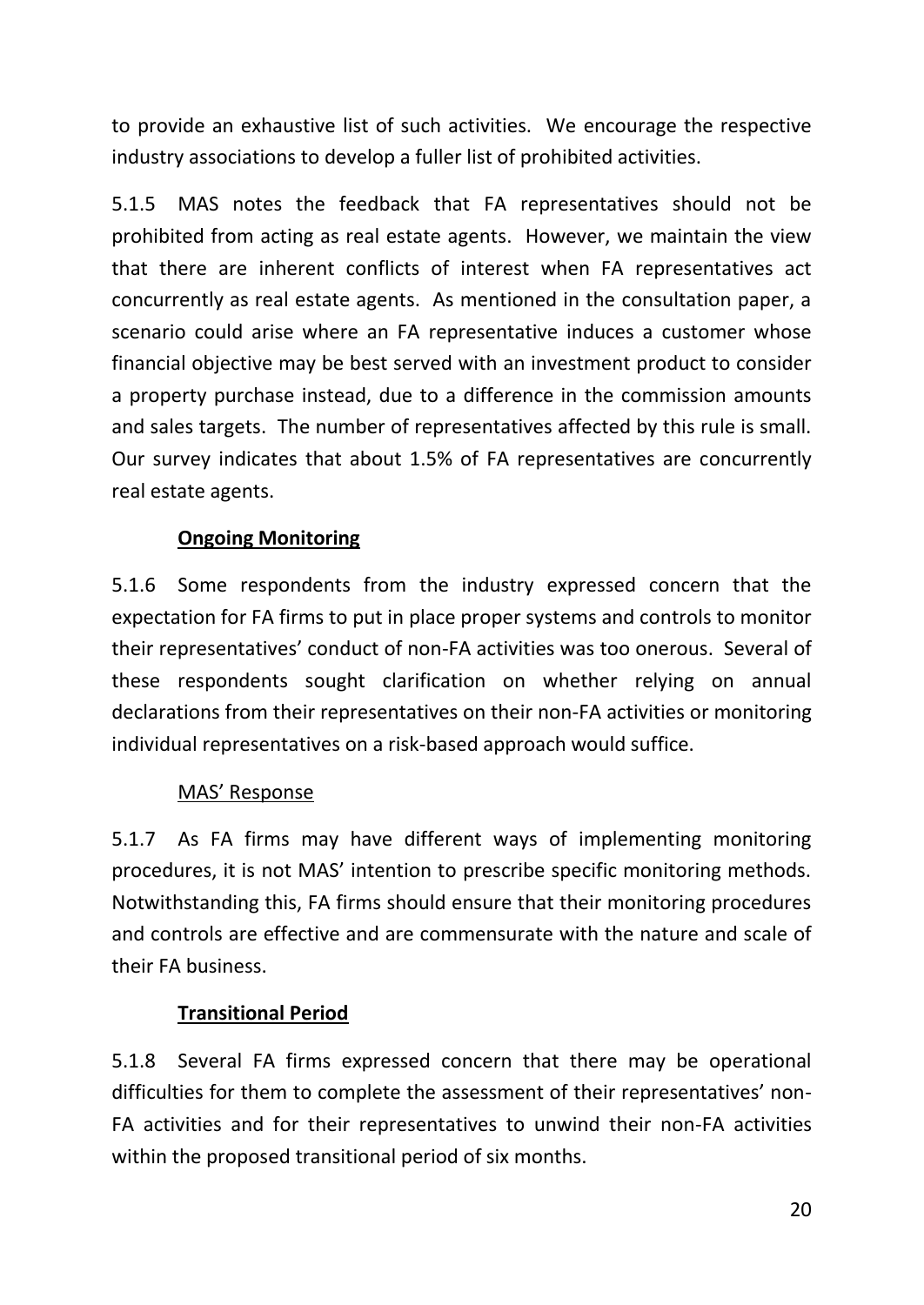## MAS' Response

5.1.9 MAS will extend the transitional period. FA firms are required to complete their assessment of the non-FA activities conducted by their representatives within six months from the date of implementation of this requirement, while affected representatives will be given another six months to make appropriate arrangements to unwind any conflicting activities identified by their FA firms. The longer transitional period will give FA firms and their representatives sufficient time to comply with the new requirements.

## **5.2 Use of Introducers by FA Firms**

# **Assessment of "Conflicts of Interest" and "Tarnishing the Image of the FA Firm or FA Industry"**

5.2.1 Several respondents requested clarification on what constitutes "conflicts of interest" when appointing introducers. Respondents also requested clarification on the types of due diligence checks FA firms are expected to conduct on introducers, and whether FA firms can rely on disclosure from introducers to address such conflicts.

## MAS' Response

-

5.2.2 FA firms are already expected to address conflicts of interest in all areas of their business, including but not limited to their appointment of introducers. Whether an arrangement poses conflict will depend on the specifics of the arrangement, and the nature of business of the parties involved.

5.2.3 MAS will require FA firms to put in place policies and procedures to assess that the two principles<sup>4</sup> on introducer appointment, and the applicable laws and regulations on the use of introducers, are satisfied both at the time of

 $<sup>4</sup>$  As set out in paragraph 3.11 of the consultation paper, FA firms will be required to implement measures to</sup> adhere to the following principles:

<sup>(</sup>a) No conflicts of interest will arise from the appointment of introducers; and

<sup>(</sup>b) The appointment of introducers will not tarnish the image of the FA firm or FA industry.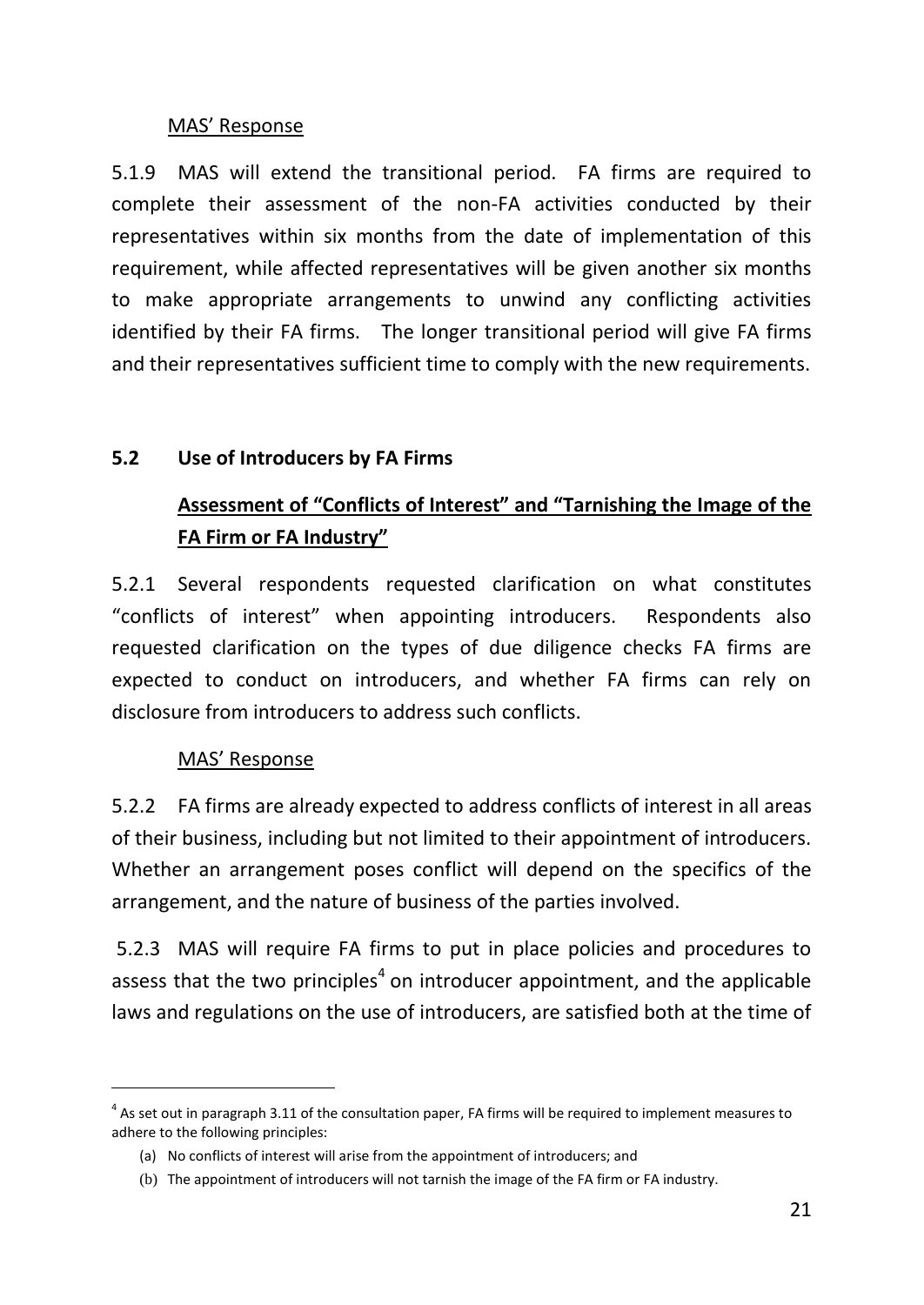appointment and on an ongoing basis. These policies and procedures should cover the following areas:

- (a) The types of information to be collected as part of the FA firm's due diligence process, which would enable the FA firm to perform its assessment of the introducer, such as the core business or sources of revenue of a corporate introducer (or the full-time occupation of an individual introducer), and adverse information on the introducer;
- (b) The process and criteria for assessing and being reasonably satisfied that the appointment of the introducer satisfies the two principles, and documenting the basis of the assessment (this includes specifying the persons responsible for conducting the assessment, and approving the appointment);
- (c) The process and criteria for assessing and being reasonably satisfied that the introducer is not effecting introductions as a fulltime occupation or business activity;
- (d) The process and criteria for assessing and being reasonably satisfied that the remuneration of the introducer will not encourage the introducer to go beyond its role as an introducer (i.e. to provide financial advice or make aggressive introductions); and
- (e) The process and criteria for conducting ongoing reviews of the introducer's activities, to ensure that the appointment continues to satisfy the two principles, and adhere to applicable laws and regulations<sup>5</sup>.

5.2.4 While disclosures by introducers may be used to assess whether an introducer satisfies the two principles relating to the appointment of

-

<sup>&</sup>lt;sup>5</sup> Examples of policies and procedures in this area may include conducting a periodic review of the introducer's activities, having internal procedures for handling and assessing complaints received against/involving the introducer, and requiring the introducer to inform the FA firm of complaints received in relation to introductions made.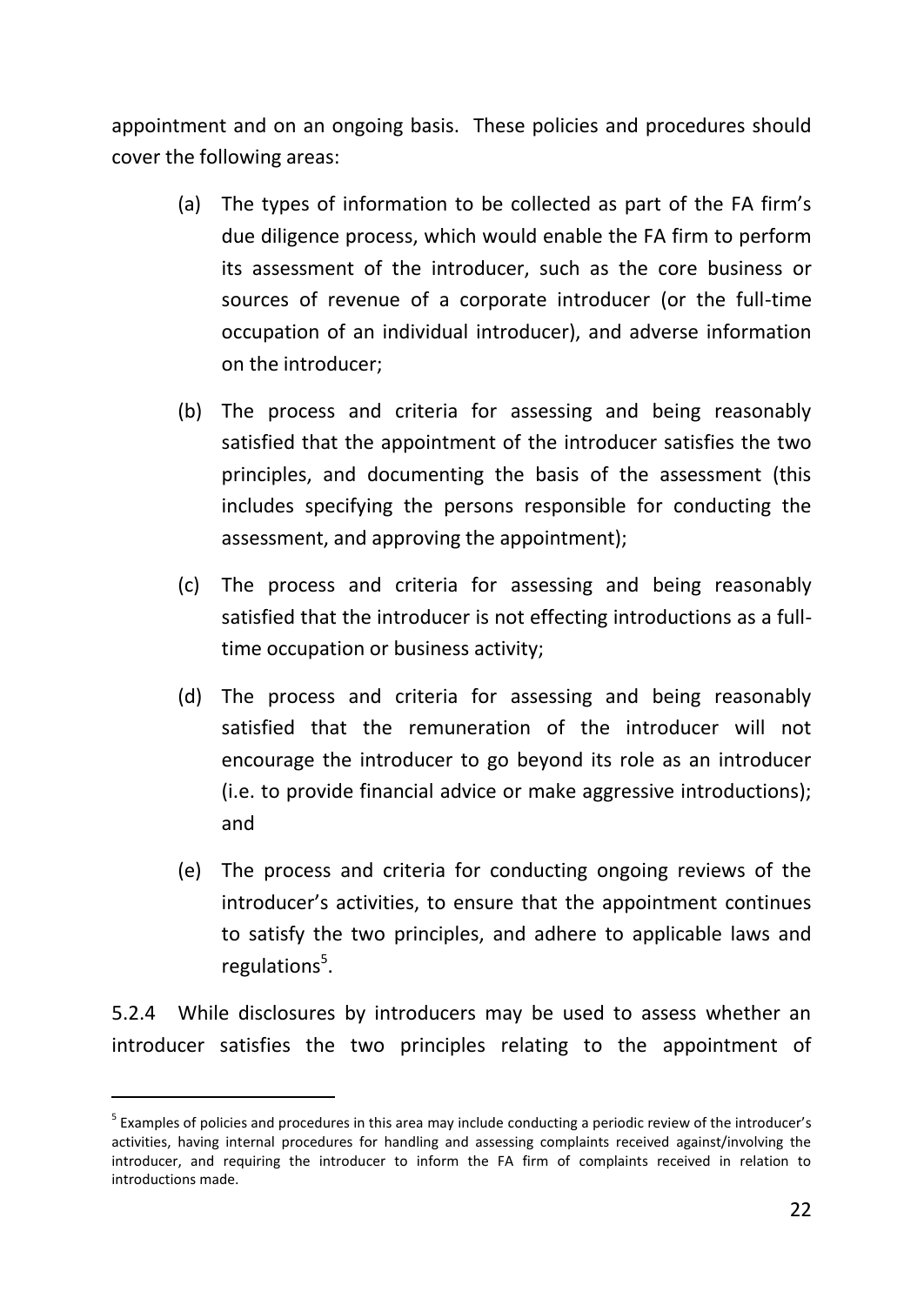introducers, the FA firm must be reasonably satisfied that it can rely on such disclosures both at the time of appointment and on an ongoing basis.

5.2.5 Where an FA firm acts as an introducer, MAS will also require the FA firm to put in place policies and procedures in the following areas to mitigate potential conflicts of interest arising from its introducing activities:

- (a) Maintaining a register of its representatives who are performing introducing activities<sup>6</sup>;
- (b) Ensuring that its representatives use a standardised script for introducing activities, explaining that the FA firm is acting as an introducer, and not a financial adviser;
- (c) Providing training to ensure that its representatives who are effecting introductions are familiar with the scope of introducing activities, including what can or cannot be said, when making an introduction;
- (d) Putting in place complaints handling procedures for complaints received against its representatives in respect of their introducing activities;
- (e) Ensuring that substantiated complaints against its representatives in respect of their introducing activities are taken into account when determining their remuneration; and
- (f) Ensuring that the remuneration structure of its representatives encourages ethical behaviour rather than aggressive introductions.

## **Introducer Agreements with Corporations**

-

5.2.6 As it is the responsibility of FA firms to implement measures to ensure that introducers adhere to all applicable rules and regulations, MAS considered that the compliance burden on FA firms would be lessened if FA firms only

 $<sup>6</sup>$ This is a current requirement set out in regulation 31 of the FAR which also applies to corporations that are</sup> not FA firms.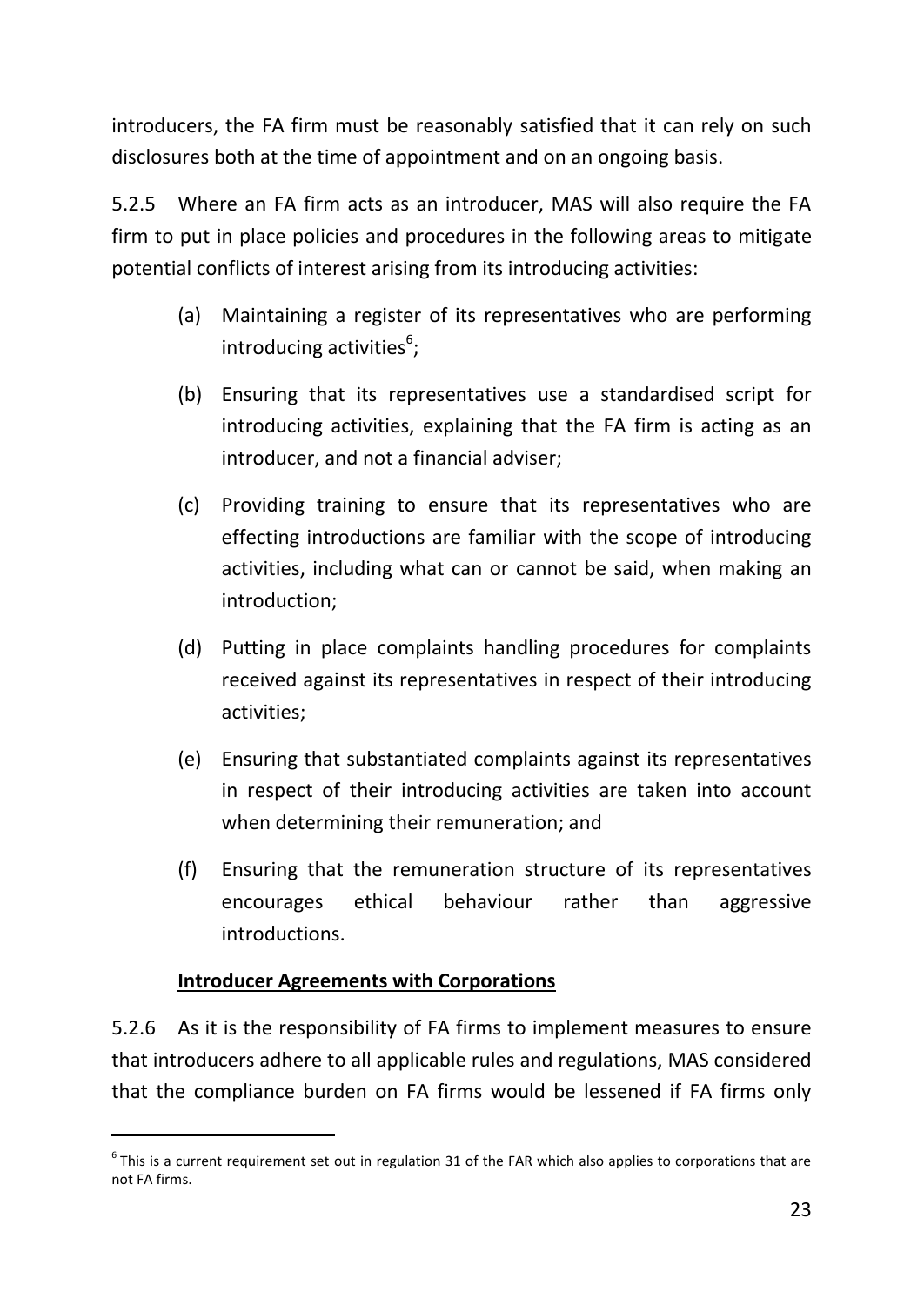entered into introducer agreements with corporations, as there would be fewer introducer arrangements for the FA firms to monitor.

5.2.7 While some respondents were supportive of MAS' proposal, a large number of respondents gave feedback that it is common for FA firms to enter into introducer arrangements with individuals, who have extensive relationships and networks. Respondents also commented that for FA firms with a rigorous due diligence process for appointing and monitoring introducers, restricting the firm to appointing only corporate introducers may not yield material benefits in terms of cost-effectiveness or ease of monitoring (since all introducers would be subject to the same due diligence process). These respondents proposed that FA firms be granted the flexibility to enter into introducer agreements with individuals, as long as they have implemented policies and procedures to ensure that the introducer (whether a corporation or an individual) adheres to all applicable laws and regulations.

## MAS' Response

5.2.8 MAS notes the feedback that there is a genuine business need for FA firms to enter into introducer agreements with individuals, and that the restriction to enter into introducing arrangements with corporations may not lessen the compliance burden for FA firms. MAS agrees that it is more important for FA firms to have policies and procedures governing the appointment and oversight of introducers. In view of the requirement for FA firms to implement policies and procedures on the use of introducers (as stated in paragraph 5.2.3), MAS will not prohibit FA firms from entering into introducer arrangements with individuals.

# **Prohibition of FA Firms from Acting as Introducers in Respect of Investment Products for which they are Authorised to Provide Advice**

5.2.9 Some respondents commented that this recommendation could have the unintended consequence of limiting customers' access to FA firms which provide advisory services in respect of "specialist" sub-classes of investment products. An example of an introducing arrangement that could be affected by this recommendation is the introduction of customers by banks (whose FA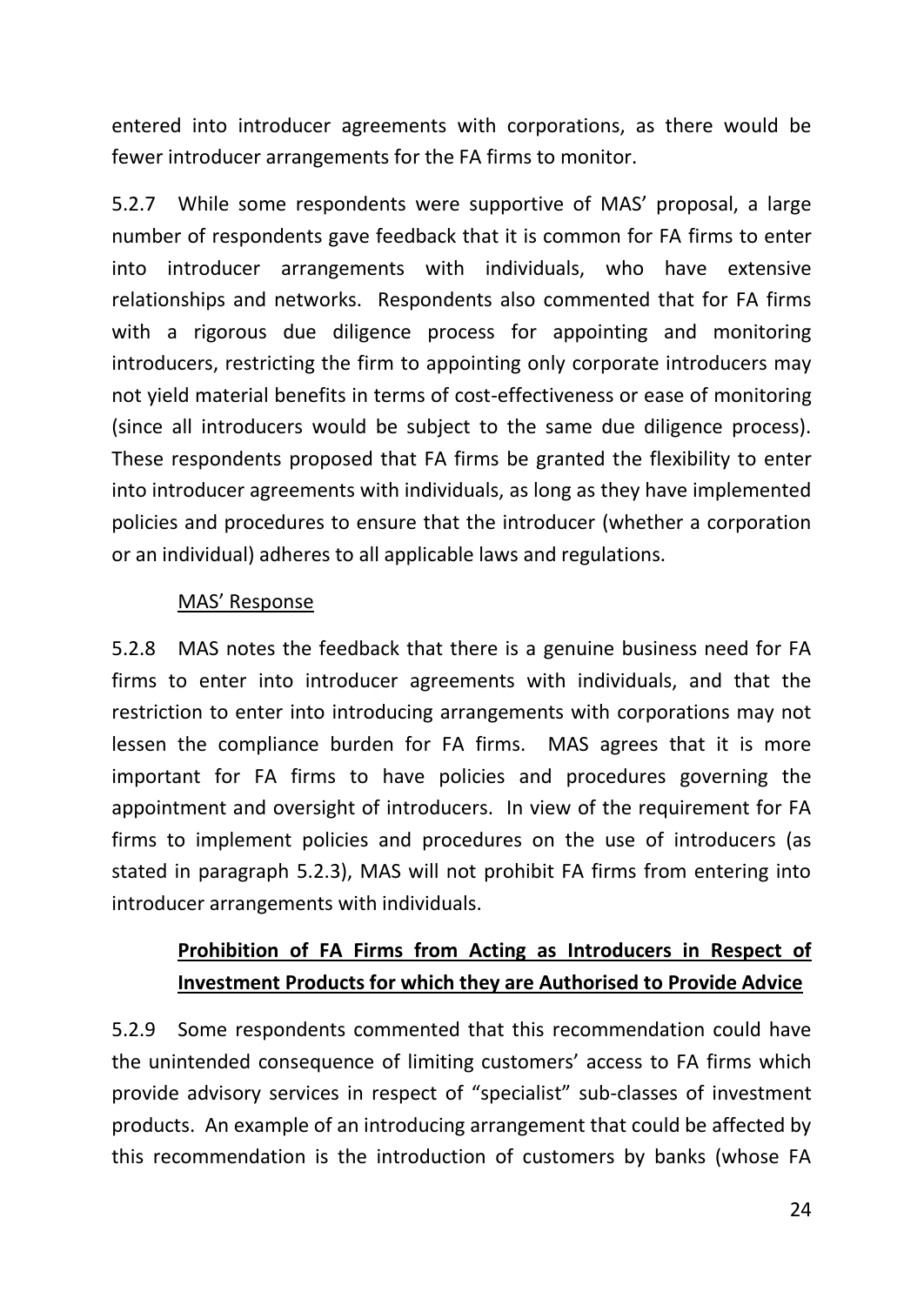business involves providing advice on whole life insurance products) to life insurance companies or LFAs in respect of universal life insurance policies.

5.2.10 Other respondents requested that MAS provide clarification on whether the FA firm making the customer referral would be required to comply with the regulatory requirements stipulated under the FAA (such as the Know-Your-Client procedures and customer suitability assessment).

### MAS' Response

5.2.11 As stated in paragraph 3.9 of the consultation paper, a key concern with the current introducer framework is that it may not be clear to consumers whether they are dealing with an introducer or an FA firm, particularly where an FA firm also acts as an introducer for other FA firms. Nonetheless, it is not MAS' intention to prohibit the types of arrangements mentioned in paragraph 5.2.9. In this regard, MAS would like to clarify its position with respect to an FA firm making customer referrals on investment products that the firm is authorised to provide advice on.

5.2.12 An FA firm that is authorised to provide advice on a class of investment products may rely on the exemption for introducing activity in regulation 31 of the FAR (the "introducer exemption"), only where the customer initiates an enquiry on that class of products, or a specific product within that class. Where this FA firm suggests that the customer consider that class of products before initiating a referral to another FA firm, it will be deemed as providing advice.

5.2.13 Take for example, an FA firm which is authorised to advise on life policies, where its business model involves providing advice to customers on whole life or term insurance. As part of its business model, this FA firm refers customers that have a need for specialised life insurance products such as universal life insurance, to other FA firms which have the expertise to advise on such products. This firm can make referrals and act as an introducer **only** if a customer initiates an enquiry on universal life insurance products. Alternatively, if the firm's representatives suggest that customers consider universal life insurance products and initiate a referral, the firm cannot rely on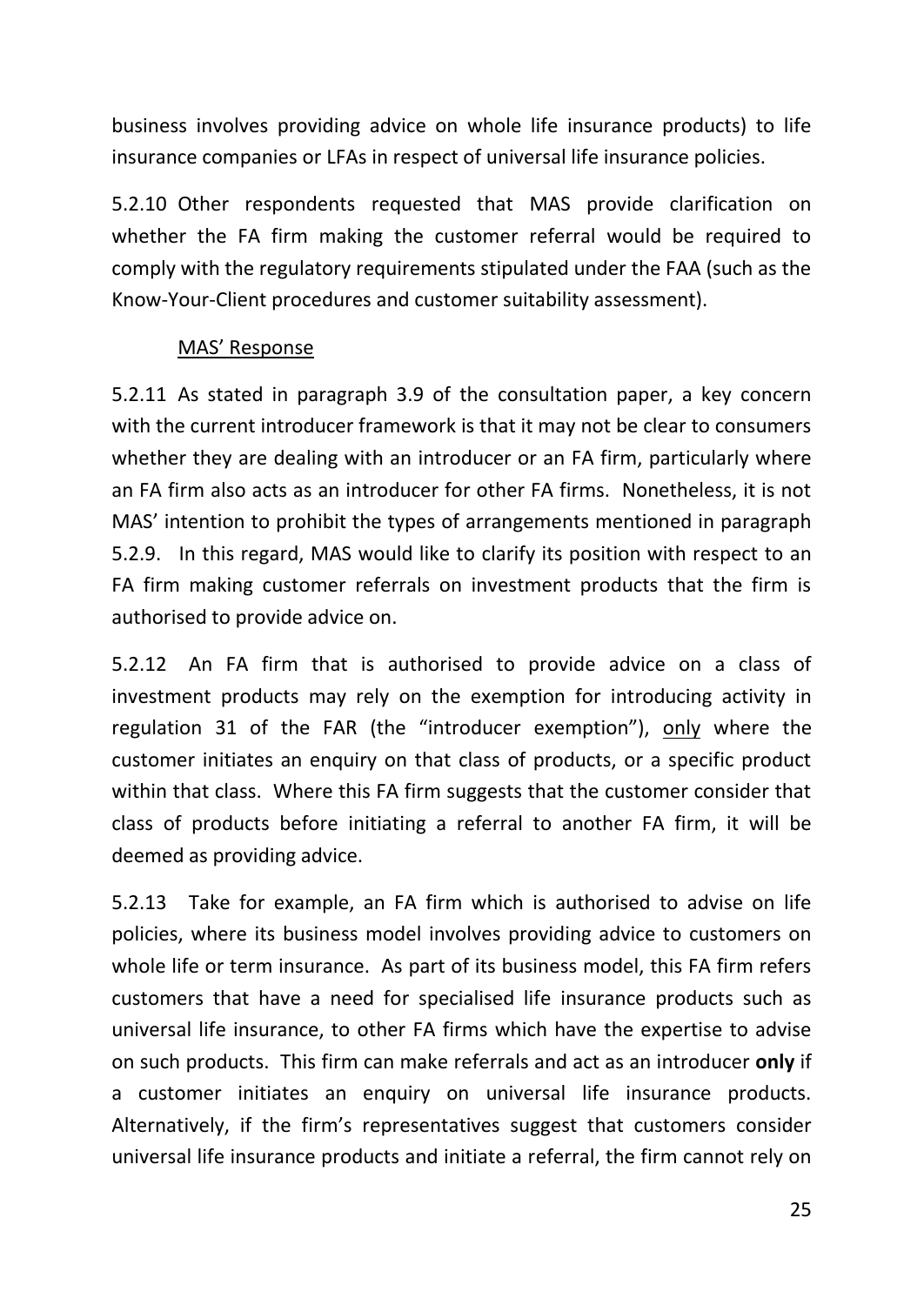the introducer exemption. Instead, the firm is deemed to be acting as a financial adviser, and will be subject to the applicable requirements under the FAA in respect of the provision of financial advisory services. The FA firm should ensure that the customer understands its role<sup>7</sup>, and the scope of its responsibility in respect of the advice it is providing, vis-à-vis the other FA firm to whom the customer is being referred.

5.2.14 Conversely, an FA firm may rely on the introducer exemption when effecting introductions in respect of investment products that the firm is **not** authorised to provide advice on. For example, an FA firm which is not authorised to provide advice on life policies (as its business model does not involve arranging and providing advice on life policies) may rely on the introducer exemption when referring customers that have a need for life policies to other FA firms. The FA firm will be required to comply with the requirements set out in regulation 31 of the FAR and the Notice on Appointment and Use of Introducers by Financial Advisers (FAA-N02).

## **Provision of Product Information to Customers**

5.2.15 Some respondents requested MAS to provide clarity on the information that introducers would be allowed to provide to customers. Two respondents asked that MAS consider allowing introducers to provide factual product information at the customers' request.

### MAS' Response

-

5.2.16 The information that introducers will be allowed to provide to customers shall be set out in a Client Acknowledgement Form, containing the following written disclosures:

- (a) The name of the introducer;
- (b) A statement that the introducer, when carrying out introducing activities, is not permitted to give advice or provide recommendations on any investment product to the customer,

 $<sup>7</sup>$  The respective roles and responsibilities of the FA firms involved should be clearly explained in a Client</sup> Acknowledgement Form, as detailed in paragraph 5.2.16, and explained to the customer by the introducer FA firm.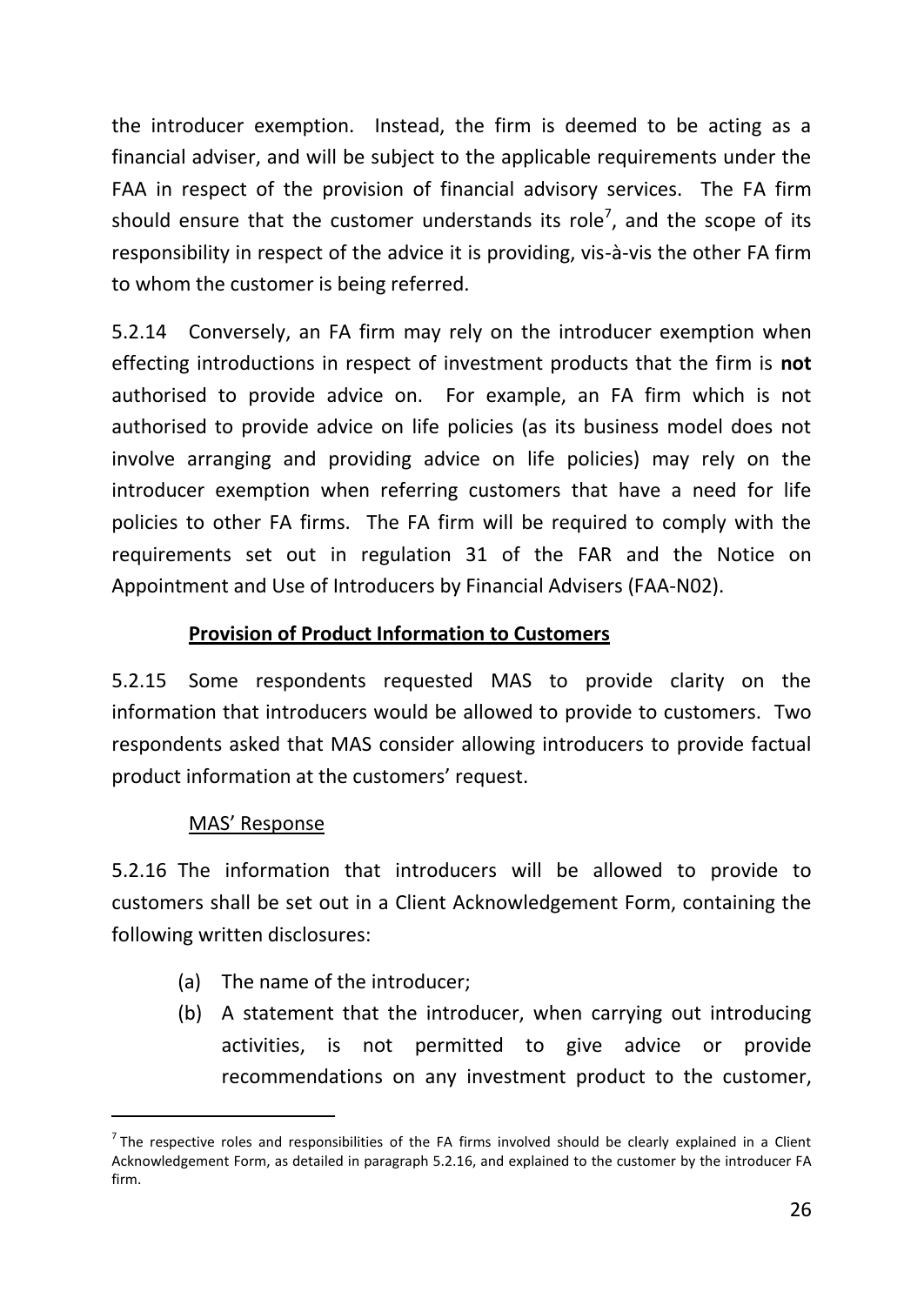market any collective investment scheme, or arrange any contract of insurance in respect of life policies, other than to the extent of carrying out introducing activities;

- (c) The name of the FA firm and a description of the types of FA services the FA firm is authorised to provide to the client. Where the introducer is carrying out introducing activities for more than one FA firm, the Client Acknowledgement Form should indicate which FA firm the client wishes to be introduced to;
- (d) The roles and responsibilities of the introducer and the FA firm. Where the introducer is an FA firm, this section should explain that the FA firm is acting as an introducer, and not a financial adviser;
- (e) How the introducer will be remunerated by the FA firm for making the introduction; and
- (f) Where the introducer is a corporation, whether its directors and/or shareholders have any substantial shareholdings in the FA firm, and whether the introducer has any other relationship with the FA firm or any of its representatives.

5.2.17 The introducer shall use the Client Acknowledgement Form as a script when effecting the introduction. The customer will be required to sign and acknowledge that he or she has read and understood the contents of the disclosure form, and that he or she consents to allowing the introducer to pass his or her contact details to the FA firm. The introducer shall also provide the customer with a copy of the Client Acknowledgement Form. Both the introducer and the FA firm will be required to retain copies of the Client Acknowledgement Form. MAS will work with the industry associations on a template for the Client Acknowledgement Form.

5.2.18 All product-specific information and materials (such as prospectuses, Product Highlights Sheets (PHS) or fact sheets) should only be provided by the representatives of the FA firms who are responsible for providing financial advice, and not by the introducers.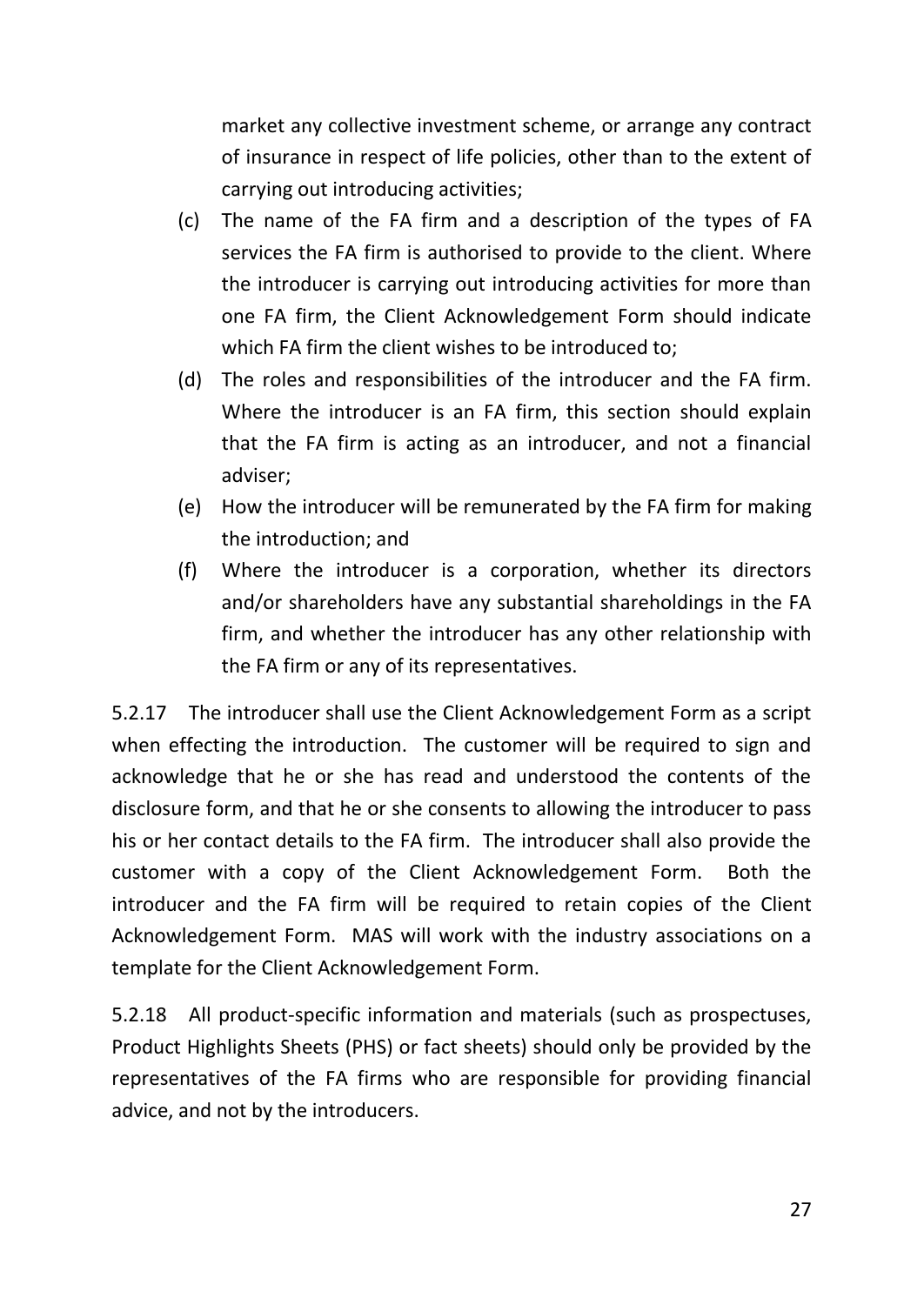## **Volume-Based Remuneration Structures**

5.2.19 This section relates to the remuneration of introducers appointed and used by FA firms for clients introduced to the FA firms while the paragraphs at 4.6.3 and 4.6.4 relate to the remuneration of LFAs for referrals of clients in respect of non-FA activities.

5.2.20 Respondents commented that the proposal to prohibit volume-based remuneration models may not fully mitigate the incentive for "aggressive" introductions, or for introducers to cross the line between "introducing" and "advising", as this incentive still exists under a fixed fee model. In addition, removing the link between remuneration and successful introductions may have the perverse effect of encouraging nuisance or inappropriate introductions as introductions may be made even if they are not in the best interests of the customer.

5.2.21 Respondents also commented that the incentive to cross the line between "introducing" and "advising" could be addressed by other measures, such as the proposal prohibiting introducers from providing product information to customers and the Personal Data Protection Act which provides for the establishment of a national Do Not Call Registry<sup>8</sup> that mitigates the risk of harassment by introducers.

## MAS' Response

-

5.2.22 Given the feedback received, MAS will not prohibit volume-based remuneration for introducers. Instead, the onus is on the FA firms to implement policies and procedures to assess and mitigate potential conflicts of interest arising from the remuneration of introducers, as mentioned in paragraphs 5.2.3 and 5.2.4. Supervisory actions will be taken against FA firms that fail to comply. As set out in the consultation paper, introducers will also be required to disclose to customers how they are remunerated (using the Client Acknowledgement Form mentioned in paragraph 5.2.16).

 ${}^{8}$ The Do Not Call Registry, which comes into operation on 2 January 2014, will allow individuals to register their Singapore telephone numbers to opt out of receiving marketing phone calls, mobile text messages such as short messaging service (SMS) or multimedia messaging service, and faxes from organisations.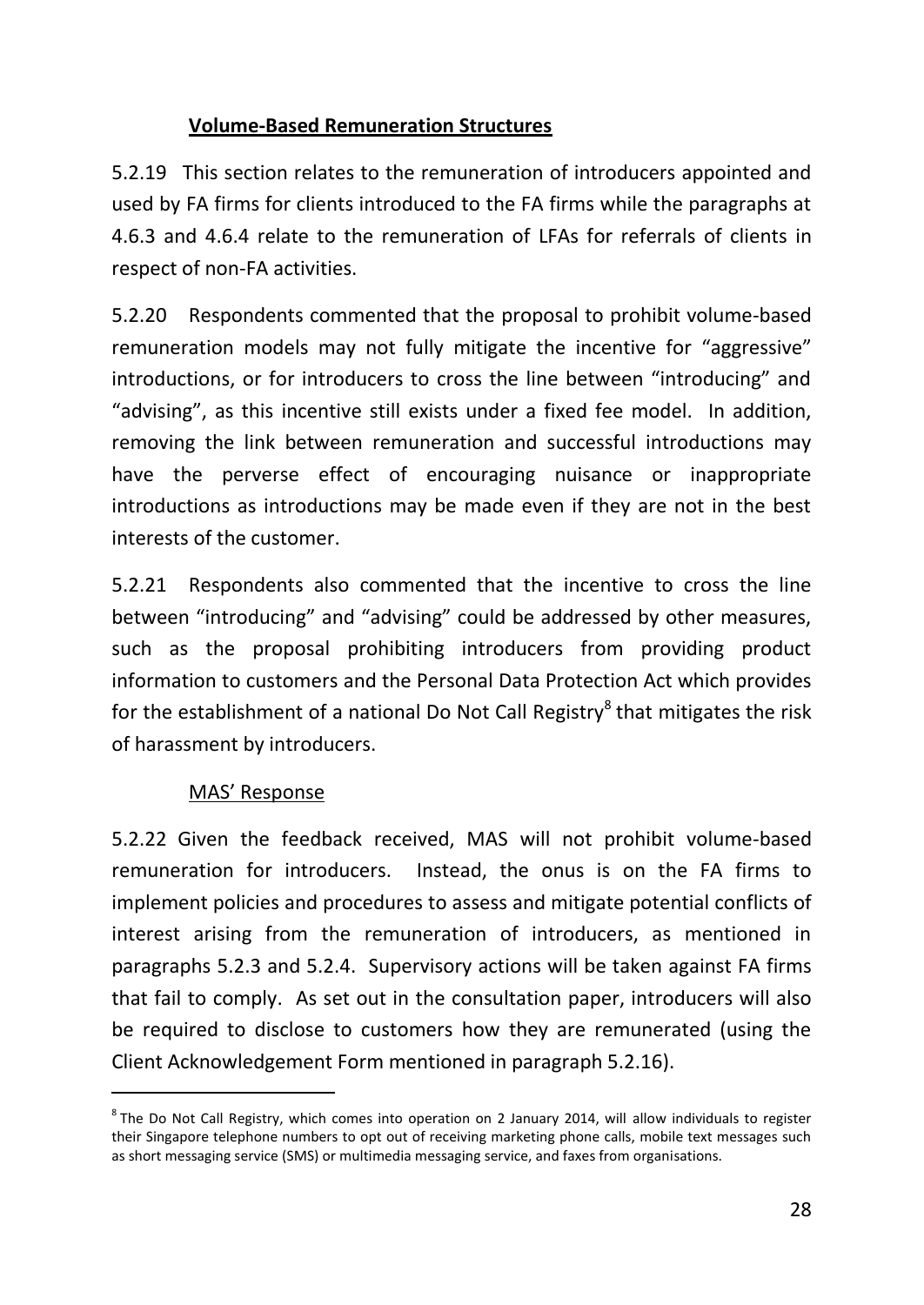## **Disclosure Requirements**

5.2.23 With respect to the proposed disclosure on whether a corporate introducer, its directors and/or shareholders have any direct or indirect stake in the FA firm, a few respondents highlighted operational difficulties in obtaining the details of minority shareholders, and suggested that only disclosure of "substantial" stakes or interests be made.

## MAS' Response

5.2.24 MAS agrees to only require the disclosure of "substantial shareholdings" held by the introducer, its directors and/or shareholders in the FA firm. As defined in the Companies Act (Cap. 50), a person has a substantial shareholding in a company if he or she has an interest in the voting shares in the company, and the votes attached to those shares are not less than 5% of the total votes attached to all the voting shares in the company.

## **Other Feedback**

5.2.25 Some respondents sought clarification on whether FA firms which are currently granted exemption under section 100(2) of the FAA will be exempted from the requirements for the appointment of introducers. Other respondents requested clarification on whether the recommendations will apply if clients introduced are accredited investors.

## MAS' Response

5.2.26 As mentioned in paragraph 2.2, MAS' intention is to apply the FAIR requirements only to FA firms and representatives serving retail clients. In this regard, the recommendations on introducers will not apply to FA firms if clients introduced are accredited or institutional investors as defined in section 2 of the FAA. Nonetheless, FA firms are still responsible for ensuring that their introducing arrangements adhere to all other applicable rules and regulations.

5.2.27 FA firms exempted under section 100(2) of the FAA are currently not required to comply with the requirements set out in the Notice on the Appointment and Use of Introducers by Financial Advisers (FAA-N02). MAS will continue to exempt these FA firms from the new requirements in respect of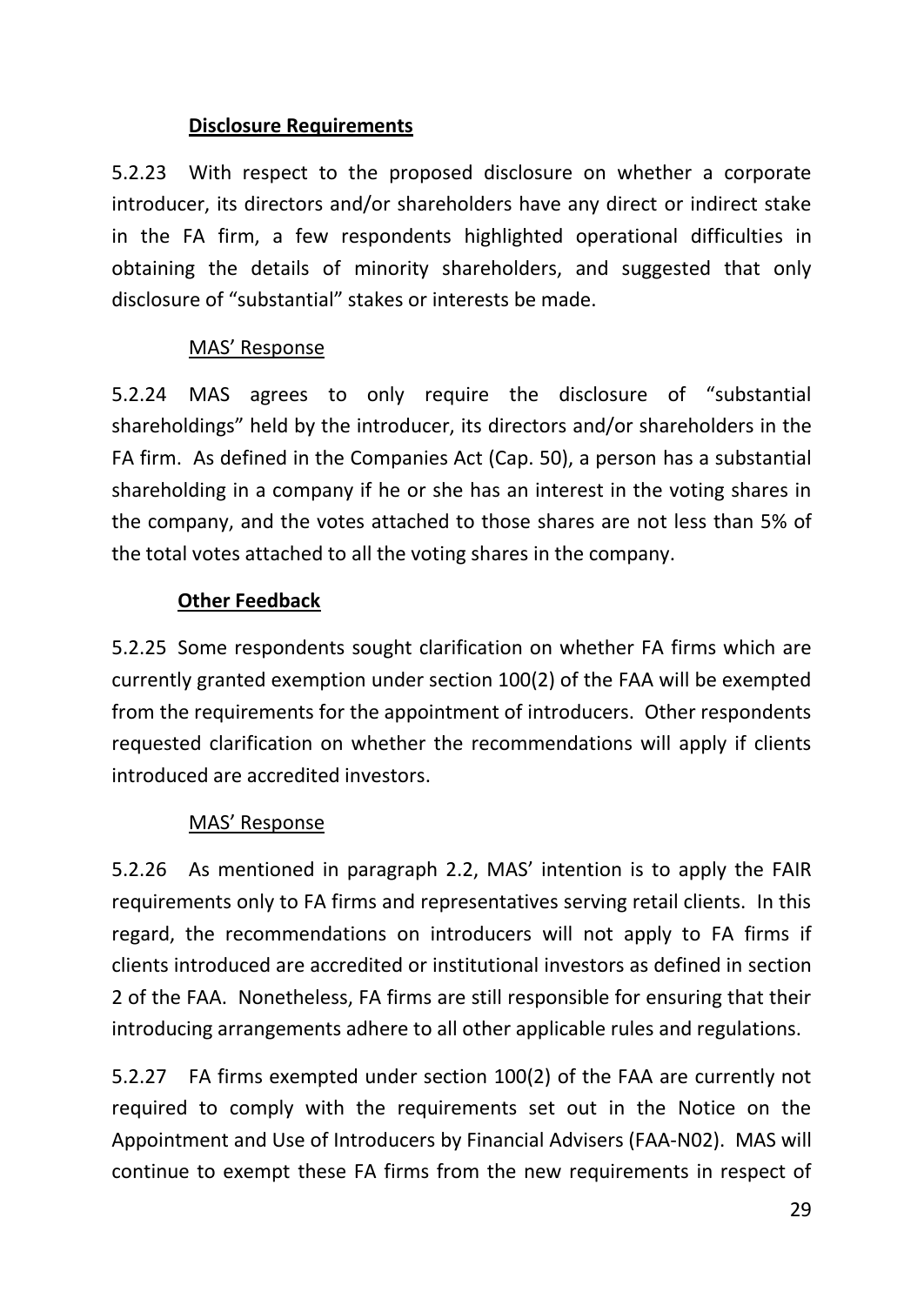the appointment and use of introducers. For the avoidance of doubt, these FA firms are still required to meet the relevant requirements where they act as introducers to other FA firms, unless the clients being introduced are accredited or institutional investors.

# **6 THRUST FOUR – LOWERING DISTRIBUTION COSTS BY ENHANCING MARKET EFFICIENCY**

## **6.1 Comparability of Products**

6.1.1 Many respondents from the public and the industry expressed strong support for the proposed web aggregator. These respondents welcomed the ease of comparing the features and prices of insurance products, and commented that the increased competition derived from better comparability of products could drive premiums down.

6.1.2 However, some respondents from the industry commented that there would be practical difficulties in making product comparisons on the web aggregator due to the large number of life insurance products in the market. A survey conducted by one of the respondents showed that even for relatively simple products such as term life insurance, there are over 40 products in total with varying features<sup>9</sup> offered by the different life insurance companies. The industry also highlighted that there is a large number of product features in the policies offered by the different life insurance companies. These may be too varied to be captured and compared effectively on the web aggregator. Some respondents also expressed concerns that the product features may be too complicated for consumers to comprehend and may lead to more confusion.

6.1.3 A few respondents from the industry suggested for the web aggregator to include only simple and "basic insurance" products which have standardised

-

<sup>&</sup>lt;sup>9</sup> Some examples of these variations include whether:

premium payment term is for the full policy term or a limited time period;

premium amount is level or increases yearly;

<sup>•</sup> sum assured is level or decreases yearly;

total permanent disability coverage is included;

renewability and/or convertibility options are included.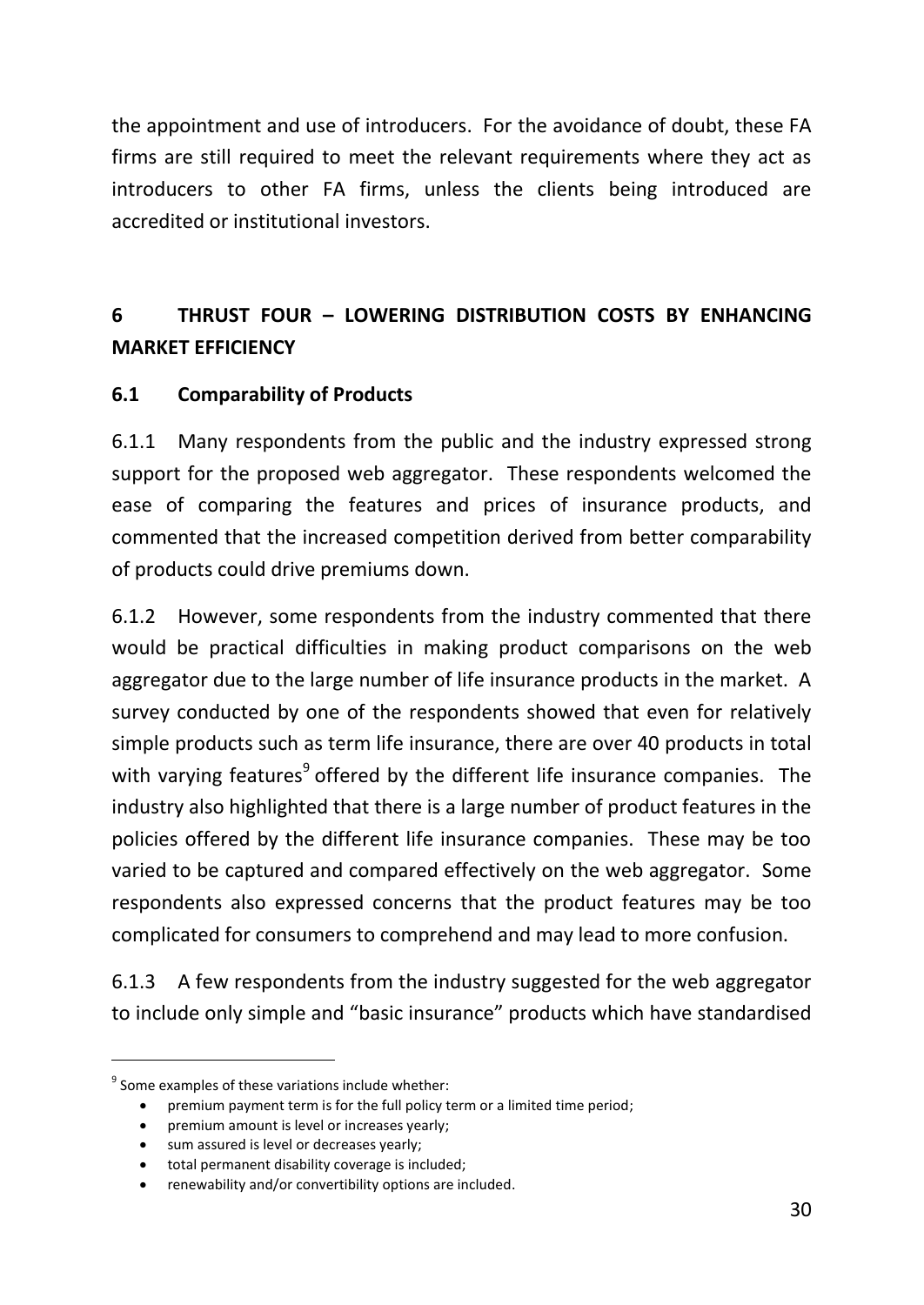features and benefits. Respondents from the industry also proposed that whole life insurance products and investment-linked policies (ILPs) be excluded from the web aggregator as these products have varying features which make comparison of such products more difficult.

6.1.4 One respondent from the industry suggested that products offered by Defined Market Segment  $(DMS)^{10}$  insurers should not be included on the web aggregator as the products offered by such insurers typically comprise complex ILPs which are targeted at affluent and high net worth individuals.

6.1.5 On the other hand, some respondents from the public expressed a preference for the web aggregator to compare the full range or a wider suite of life insurance products. One respondent suggested for the web aggregator to compare other financial products such as fixed deposit rates and collective investment schemes. Another respondent expressed concern that FA representatives may "hard-sell" products that are not available for comparison on the web aggregator.

6.1.6 A few respondents from the public and the industry commented that consumers may compare products based solely on premiums and may overlook the other features of the products or credit ratings of life insurance companies which are important factors in their decisions on which insurance products to purchase. One respondent from the industry expressed concern that a consumer who only focuses on premiums may switch his or her existing life insurance policy to a cheaper policy without regard to the other features of the existing policy, especially if the cheaper policy is not suitable for him or her. A respondent from the industry asked whether the premiums displayed on the web aggregator could differ from the actual premiums quoted by the life insurance company when the product is purchased, given the strict underwriting standards of the life insurance companies.

6.1.7 In addition, some respondents from the industry commented that incorporating the quotation systems of all the life insurance companies into

-

<sup>&</sup>lt;sup>10</sup> DMS insurers serve specialised life insurance segments, and are allowed to only conduct non-CPF business with minimum sum assured of US\$400,000 or minimum premium size of US\$50,000 (for single premium)/US\$5,000 per annum over 10 years or more (for regular premium).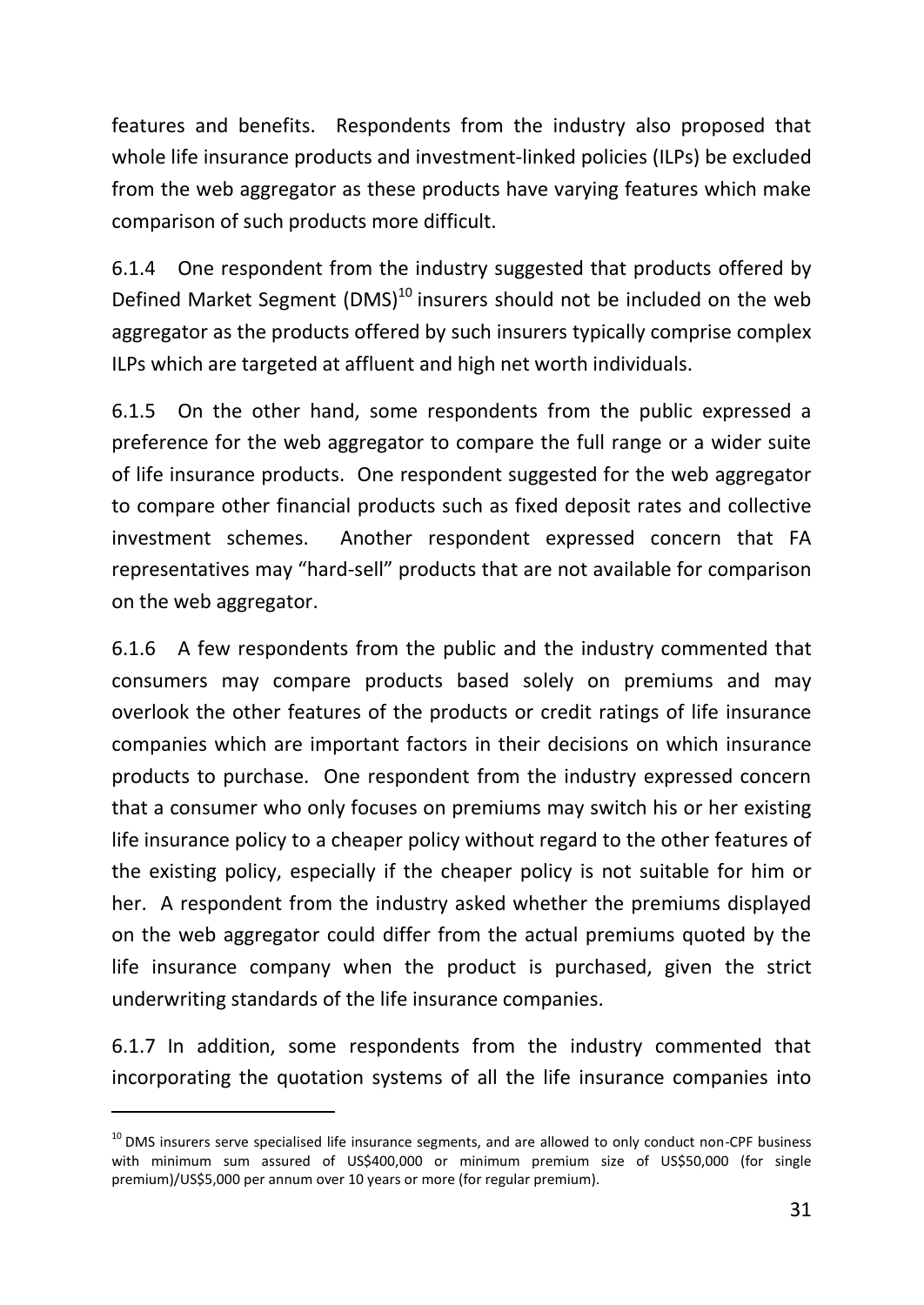the back-end system of the web aggregator would be very complex. An alternative suggestion was to launch a pilot programme for term life insurance using a simple comparison table for consumers to view and compare product features. The comparison table would provide indicative rates based on age bands, instead of drawing data from the life insurance companies' quotation systems.

6.1.8 MAS also received queries from some respondents as to who would be responsible for funding, developing, hosting, and maintaining the proposed web aggregator. Respondents from the industry suggested that MAS encourage the development of private sector web aggregators or online insurance portals to provide product information as well as distribute products online, instead of pursuing the proposed web aggregator.

6.1.9 One respondent from the industry expressed the view that consumer education initiatives could be enhanced, for instance, by providing a handbook on the use of the web aggregator, or conducting training courses for FA firms on the use of the web aggregator.

## MAS' Response

6.1.10 MAS notes the feedback regarding the complexities of insurance products. However, MAS has assessed that most of the products sold can be compared on the web aggregator, using standardised features which are commonly sought by consumers.

6.1.11 Term, whole life and endowment policies will be compared in the web aggregator. ILPs are typically purchased for investment purposes and are not easily compared due to the multitude of underlying sub-funds. As such, the comparison of different ILPs will be considered at a later phase. In the interim, MAS will work with the industry to include basic information on the more commonly bought ILPs in the web aggregator so that consumers can be made aware of the different types of ILPs offered in the market.

6.1.12 In addition, MAS has assessed that stand-alone critical illness (CI) products need not be included in the web aggregator as they are not commonly purchased and are typically less expensive when purchased as a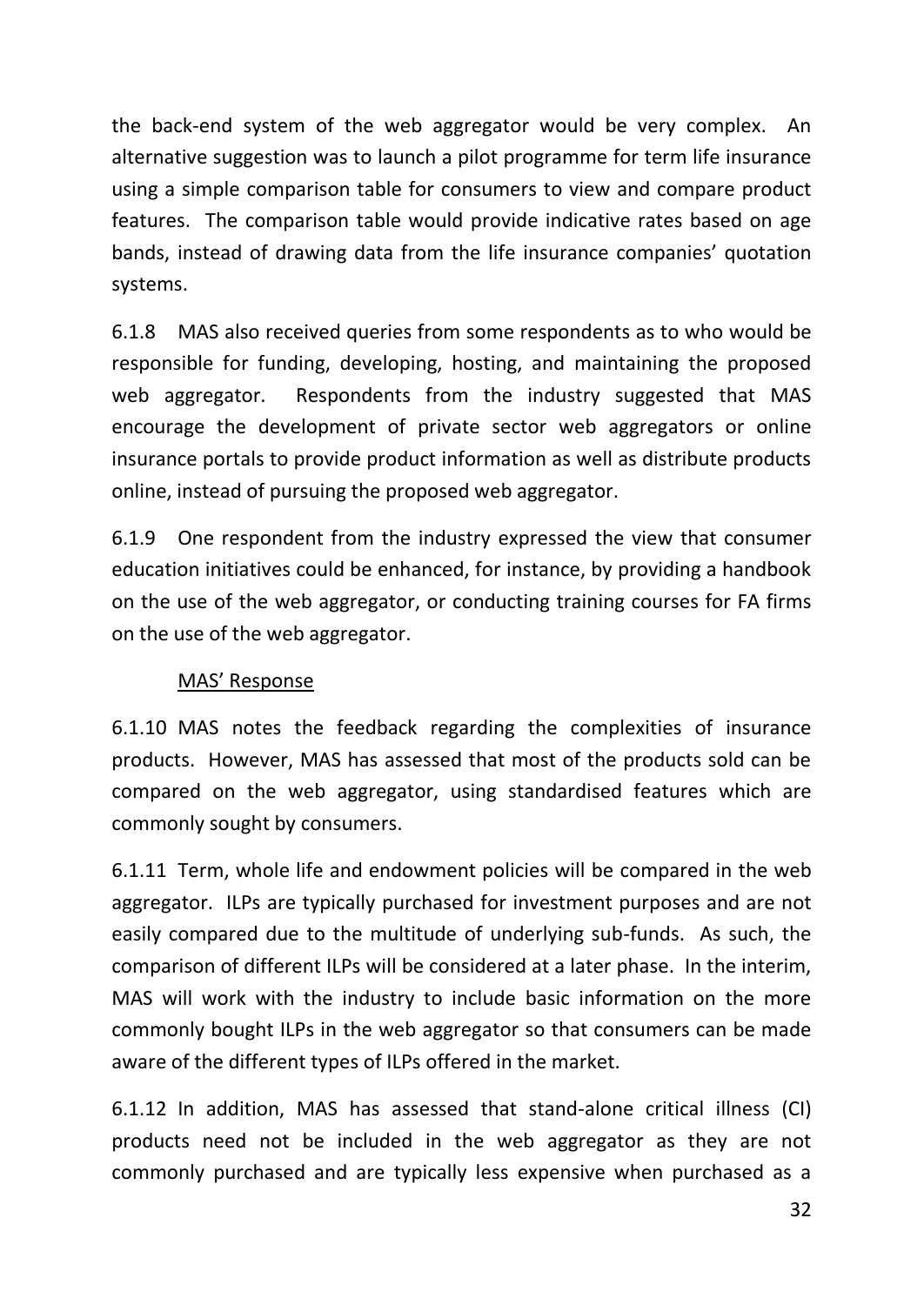rider (i.e. add-on to an existing life insurance policy). Instead, life insurance products with CI riders would be included in the web aggregator.

6.1.13 MAS also notes the feedback to exclude products offered by DMS insurers from the web aggregator. A key objective of the web aggregator is to allow retail customers to easily compare life insurance products. As the products of DMS insurers are targeted at high net worth customers and may comprise specialised niche products, MAS will exclude products of DMS insurers from being listed on the web aggregator. Notwithstanding this, nonretail customers are not precluded from using the web aggregator to compare products offered by other life insurance companies.

6.1.14 MAS agrees that consumers should not compare life insurance products based on premiums only, and other product features and the credit ratings of life insurance companies should also be compared on the web aggregator. MAS also agrees that consumers should seek professional financial advice before purchasing life insurance products. In this regard, warnings would be included in the web aggregator to highlight to consumers the importance of seeking financial advice before purchasing life insurance products or switching life insurance policies. On the comment that FA representatives may "hard-sell" products that are not available on the web aggregator, MAS would like to reiterate that FA representatives are obliged to recommend products that are suitable for their customers. The proposed Balance Scorecard (BSC) remuneration framework (outlined in section 7.2) will curb mis-selling behaviours. MAS also strongly encourages consumers to seek clarification from their FA representatives on the products being recommended to them and ensure that they fully understand the product before making a purchase.

6.1.15 MAS would like to clarify that the premiums that will be displayed on the web aggregator are only indicative because a consumer who decides to purchase the insurance product may be subject to underwriting by the life insurance company. In this regard, the web aggregator will highlight that the indicative premiums are subject to change following such underwriting and may not be the actual premiums offered to each consumer by the life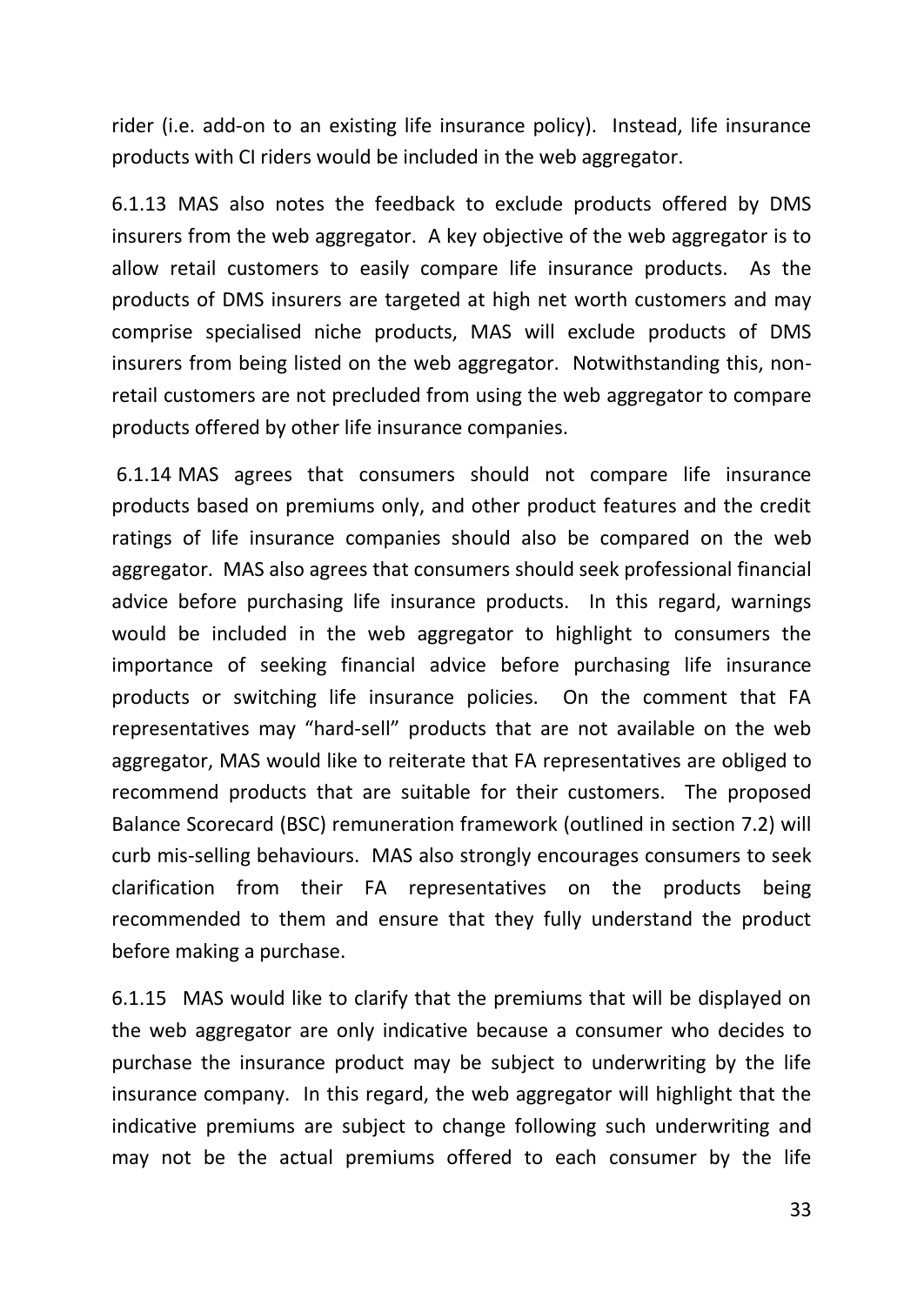insurance company. An indicative premium is also useful to the consumer as the financial adviser will need to explain to the consumer why the actual premium is significantly different from that indicated in the web aggregator.

6.1.16 MAS notes the suggestion to explore alternatives to incorporating the quotation systems of life insurance companies in the web aggregator, including the suggestion to use a simple comparison table to compare key features of life insurance products. However, MAS is of the view that a web aggregator with an interactive user interface which compares products based on parameters such as age, gender and smoker status would be most intuitive and useful to consumers. In this regard, MAS will work with the industry on the general specifications, implementation details, development and hosting of the web aggregator.

6.1.17 On the development of private sector web aggregators, MAS does not preclude commercial entities from developing web aggregators provided the requisite licences are obtained from MAS and relevant safeguards are in place for consumers. Such private sector web aggregators, if established, will be separate from the web aggregator put in place under FAIR, which will require full participation $11$  from all life insurance companies catering to the retail market.

6.1.18 MAS agrees that consumer education is important. In this regard, MAS will work with MoneySENSE and the industry to raise consumer awareness of the web aggregator.

### **6.2 Accessibility of Products**

-

#### **Sales Process for Purchase of "Basic Insurance" Products**

6.2.1 Respondents who are members of the public expressed their support for the proposal requiring life insurance companies catering to the retail

 $11$  Data confidentiality may deter some insurance companies from participating in commercial web aggregators.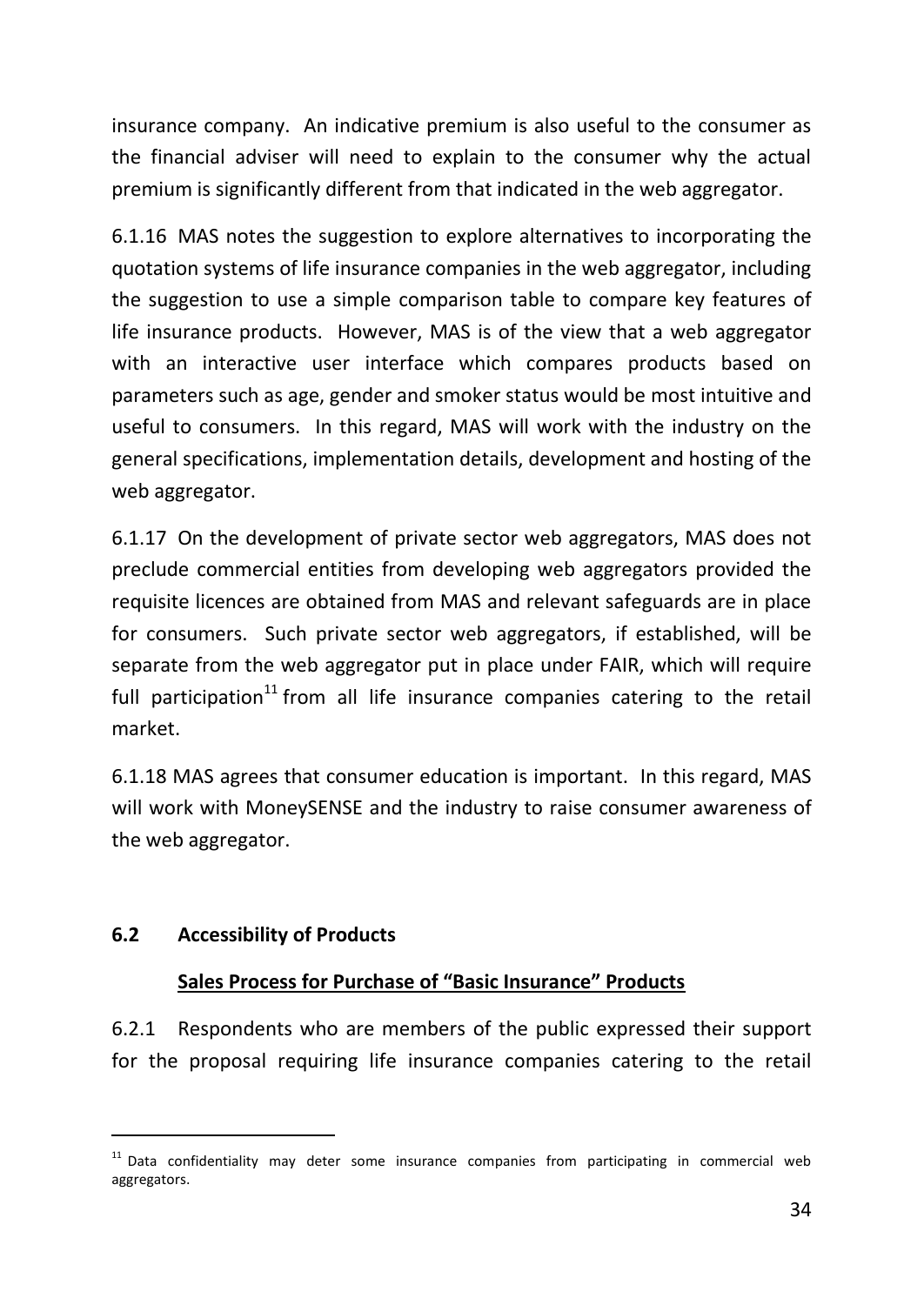market $12$  to make available a set of "basic insurance" products through a direct channel<sup>13</sup> at a nominal administration charge (in addition to the "factory gate price"<sup>14</sup>). They were of the view that this would likely lead to a more competitive insurance market and reduce the overall cost of life insurance products for consumers.

6.2.2 Some respondents from the FA industry expressed concerns about the mandatory requirement for life insurance companies to provide a direct channel for the distribution of "basic insurance" products given the additional manpower and infrastructure costs that would be incurred to develop such products, as well as to set up and maintain the direct channel. One respondent from the industry disagreed with the recommendation to assign an FA representative to assist customers to purchase a "basic insurance" product as the nominal fee being paid to FA representatives may not cover the costs they would incur to conduct face-to-face meetings with these customers. To minimise additional costs to the industry, some respondents suggested that MAS dispense with the requirement for life insurance companies to provide face-to-face assistance to customers interested in purchasing a "basic insurance" product, and to allow direct online purchase of life insurance products as an additional avenue or alternative to the direct channel.

6.2.3 Some respondents from the industry felt that consumers should seek professional financial advice before purchasing life insurance products. There were also concerns that some consumers may seek advice from FA representatives before purchasing "basic insurance" products through the direct channel, thus depriving the FA representative of his or her commissions. However, one respondent pointed out that in a service-oriented and

-

 $12$  This proposal does not apply to DMS insurers.

 $13$  This proposal allows the current distribution models in Singapore to co-exist with the proposed direct channel, and encourages cost competition amongst insurance companies for products offered through different distribution channels (i.e. the existing distribution channels versus the proposed direct channel) and is intended to help reduce distribution costs over time.

 $14$  When purchasing a life insurance policy, customers typically receive financial advice from representatives of FA firms and pay premiums that comprise the "factory-gate price" (which reflects the cost of providing the benefits excluding distribution costs) of the product and the distribution cost (which refers to payments in the form of commissions, as well as, costs of benefits and services made to the distribution channel).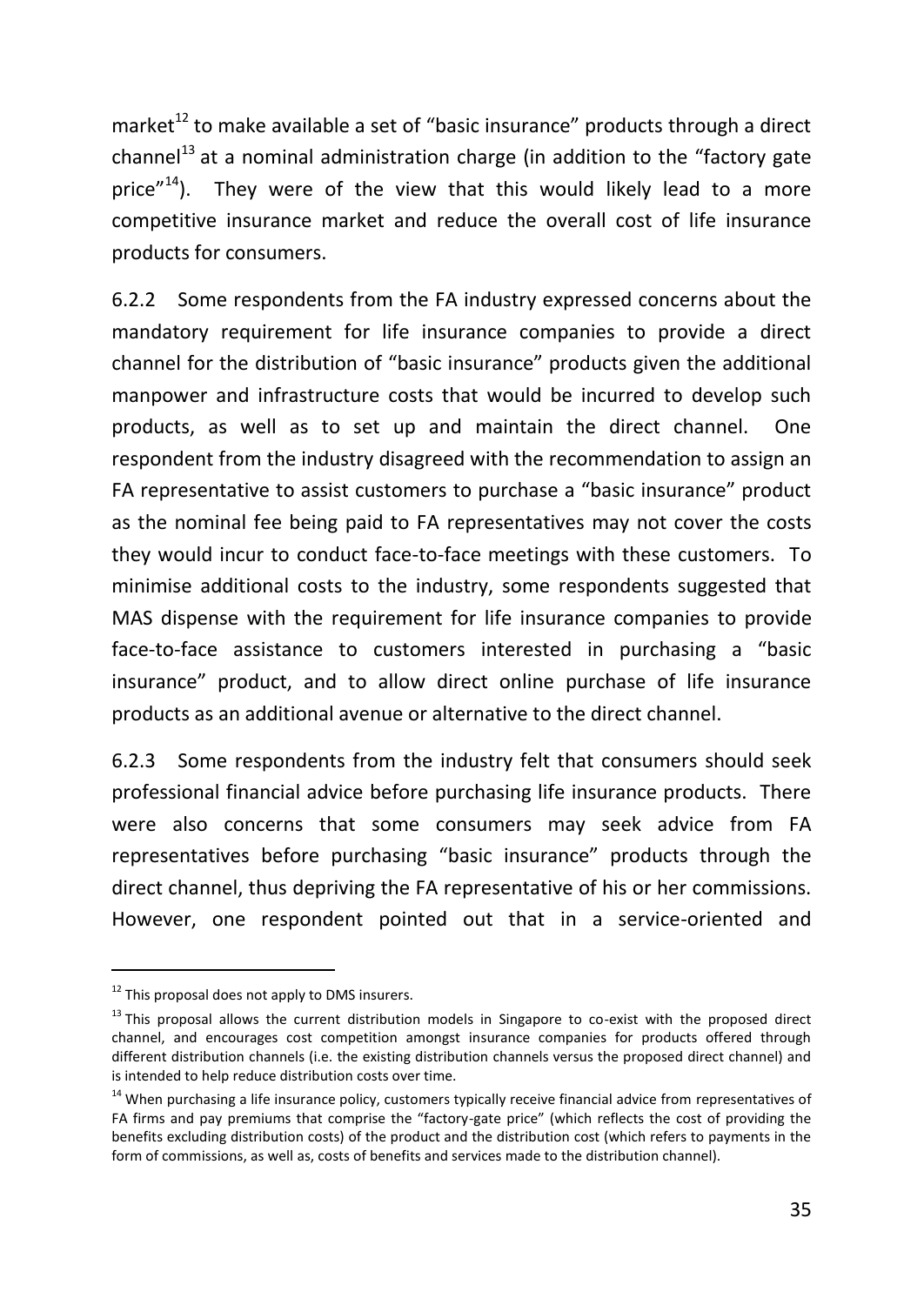knowledge-based industry such as that of the FA industry, good FA representatives would not be easily replaced by the direct channel.

## MAS' Response

-

6.2.4 The FAIR Panel proposed assigning an FA representative or customer service counter staff to facilitate the sale of "basic insurance" products as a safeguard to help ensure that consumers do not over-commit on premiums, under/over-insure themselves, or misunderstand the product features and terms.

6.2.5 Given that the benefits and features of "basic insurance" products would be standardised and relevant safeguards would be instituted, MAS will give life insurance companies the option to distribute "basic insurance" products through an online direct channel, subject to the following conditions:

- (a) Life insurance companies must put in place safeguards (refer to paragraph 6.2.7) for the online sale of "basic insurance" products;
- (b) Life insurance companies must provide an avenue for customer queries to be addressed; and
- (c) For Tier 1 life insurance companies<sup>15</sup>, they must still offer "basic insurance" products through their customer service staff or FA representatives.

6.2.6 The reason for imposing the condition in paragraph 6.2.5(c) above is because Tier 1 life insurance companies have the widest retail reach and it is important that these companies continue to cater to the needs of the less sophisticated and less IT-savvy consumer groups who may prefer to purchase "basic insurance" products through face-to-face interactions with an FA representative or at the customer service counter.

6.2.7 Safeguards that life insurance companies will be required to put in place for the online sale of "basic insurance" products include, amongst others,

<sup>&</sup>lt;sup>15</sup> Life insurance companies established or incorporated in Singapore with total assets of at least S\$5 billion or its equivalent in foreign currency.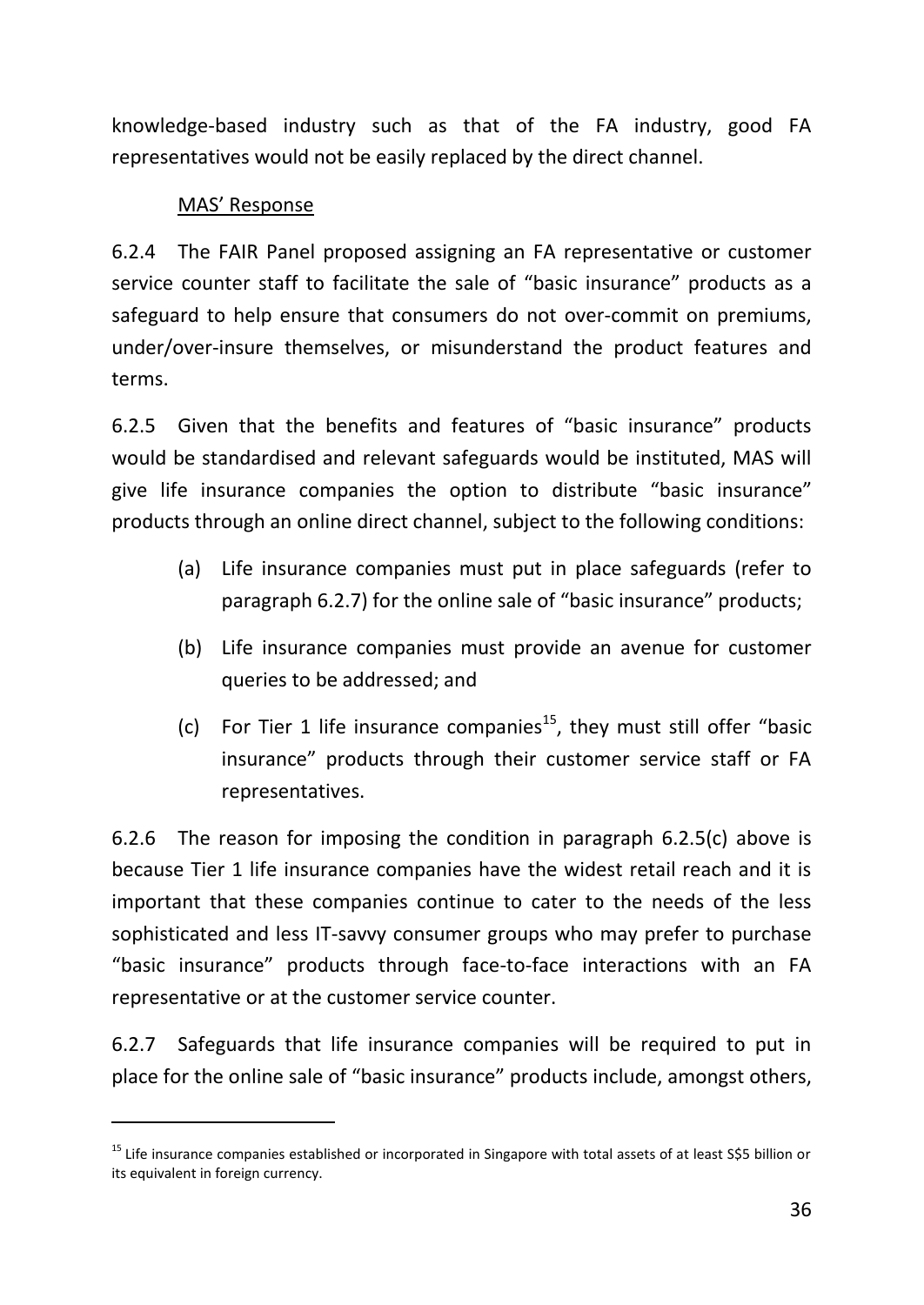requiring customers to acknowledge the affordability of the product and adequacy of insurance coverage (by providing them with online calculators to do so), prompting customers to make the necessary declarations such as any pre-existing medical conditions, and highlighting to customers the relevant health warnings and disclaimers relating to the product. We will also be imposing a cap on the sum assured as a safeguard. In addition, life insurance companies that choose to offer an online channel for the sale of "basic insurance" products must institute appropriate controls to guard against money-laundering and terrorist-financing risks, for example, by conducting real-time checks against the relevant sanction lists prior to effecting the sale.

6.2.8 With regard to the concern that consumers may seek free advice from FA firms and representatives before purchasing "basic insurance" products through the direct channel, FA firms and representatives can consider charging a fee for the advice provided.

## **Types of "Basic Insurance" Products**

6.2.9 A few respondents from the industry pointed out that whole life insurance and stand-alone CI products might not be easily understood by consumers and suggested that these products be excluded from the "basic insurance" product range. One industry respondent provided feedback that stand-alone CI products are not popular as they are typically more expensive than those sold as riders. On the other hand, a member of the public suggested that all life insurance products should be made available through the direct channel. Another respondent commented that the features of "basic insurance" products should be kept simple for consumers to understand and purchase without any financial advice. One respondent suggested that life insurance companies which have not established participating funds and currently do not offer participating products should not be required to offer participating "basic insurance" products to consumers.

### MAS' Response

6.2.10 The "basic insurance" products should meet the primary protection needs of most Singaporeans and cater to their preference for life insurance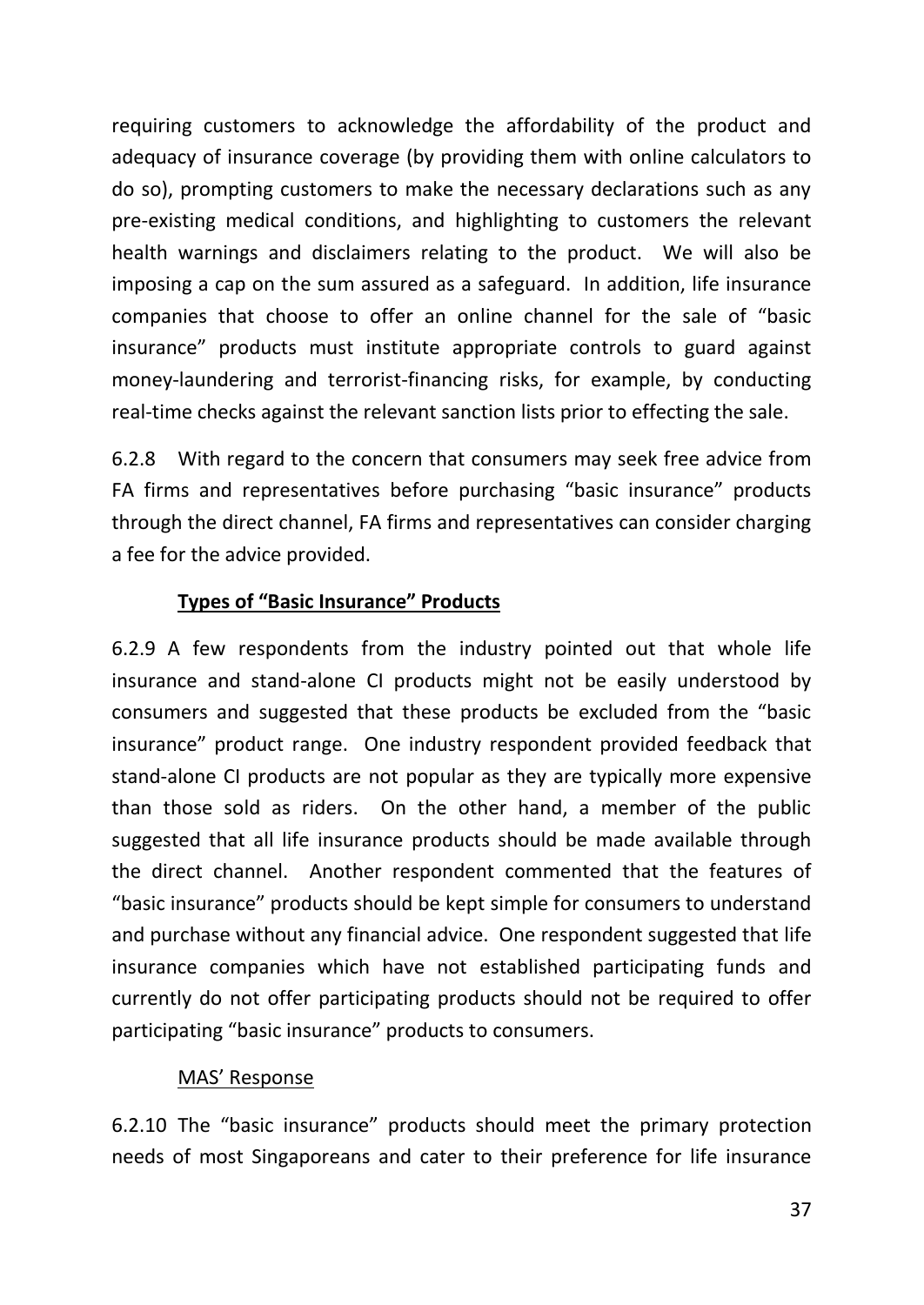products with surrender value. As such, "basic insurance" products should include term life and whole life insurance products, and need not include other life insurance products which have a relatively higher investment or savings component (such as ILPs or endowment products). MAS notes the feedback that stand-alone CI products are relatively more expensive than CI riders and are therefore less popular with consumers. In view of this, MAS agrees to exclude stand-alone CI products from the range of "basic insurance" products that will be offered to consumers. MAS agrees that the features of "basic insurance" products should be standardised and kept simple so that these products can be more easily understood by consumers, and can be offered through the direct channel without the need for advice. In this regard, MAS will work with LIA to standardise the benefits and features of "basic insurance" products.

6.2.11 MAS recognises that life insurance companies that currently do not offer participating products would need to incur substantial set-up and ongoing costs to establish and manage participating funds if MAS makes it mandatory for all life insurance companies to offer participating "basic insurance" products. In view of this, MAS agrees that a life insurance company that currently does not have a participating fund or offer participating products should not be required to offer participating "basic insurance" products.

### **6.3 Transparency of Products**

### **Disclosure of Bundled Insurance Products**

6.3.1 The FAIR Panel proposed that when recommending the purchase of bundled life insurance products, FA representatives should disclose to consumers: (a) an alternative option of purchasing an unbundled term life insurance product which provides a proxy for the cost of protection coverage, and placing the premium savings in a fixed deposit; and (b) the salient features of the bundled life insurance product vis-à-vis a term life insurance product.

6.3.2 Several respondents were supportive of the recommendation and commented that the proposal would allow consumers to compare the features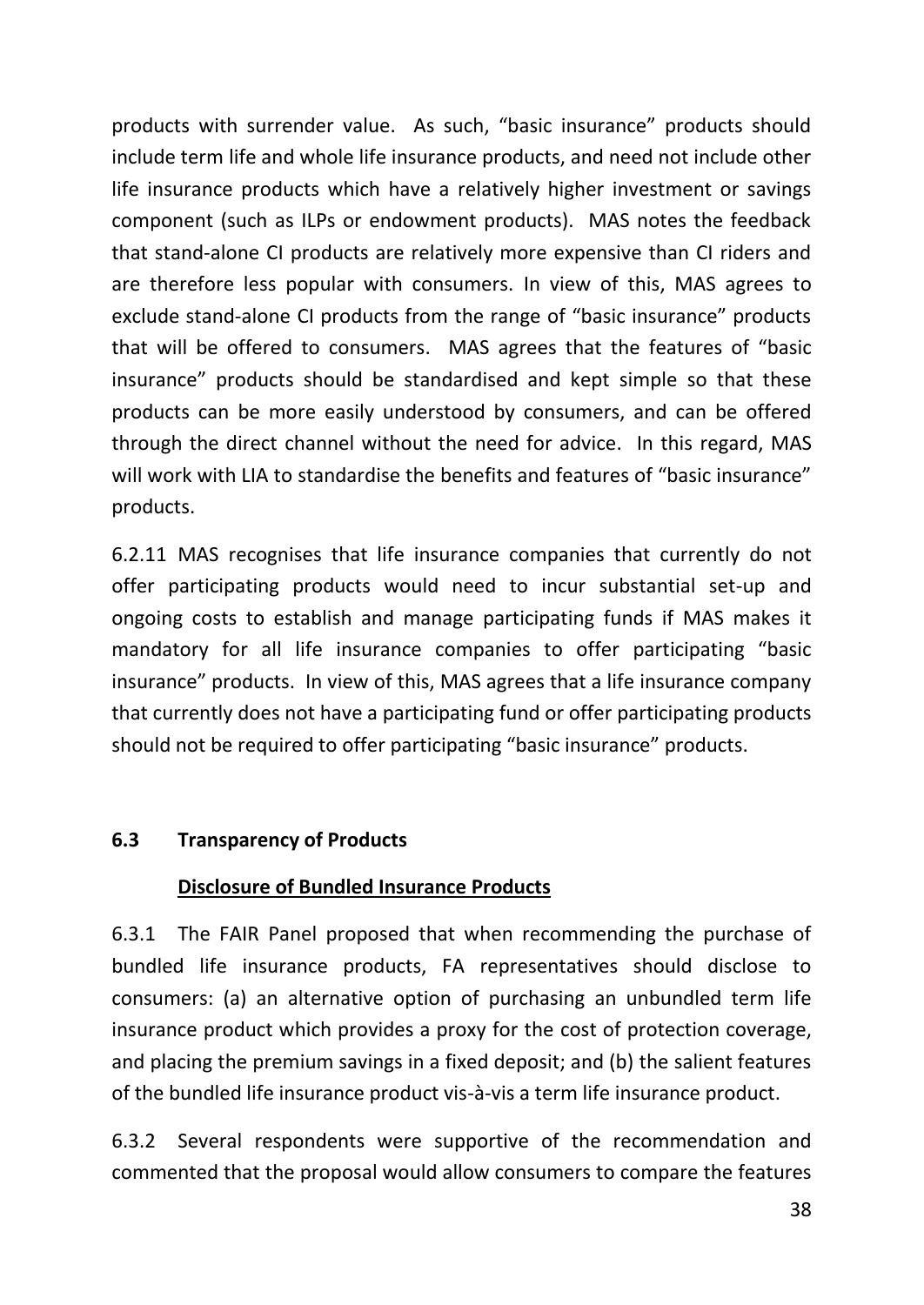and premiums of term life insurance products vis-à-vis bundled life insurance products more easily.

6.3.3 A number of respondents sought clarifications regarding the definition of "bundled life insurance products". Some respondents commented that this proposal should not apply to investment-focused bundled life insurance products, such as ILPs, as it is not meaningful to compare such products with protection-focused term life products.

6.3.4 Some respondents, who were supportive of presenting an unbundled term life insurance product, commented that the use of a fixed deposit may not be suitable and could be over simplistic as it cannot fully replicate the savings or investment element in a bundled life insurance product due to differences in asset mix, returns, durations and reinvestment risks. They commented that this proposal may have the unintended consequence of making the bundled life insurance product appear more attractive to consumers, given the current low interest rate environment. These respondents suggested either (a) presenting only the term life insurance product (i.e. not including the fixed deposit); or (b) using other investment products to replicate the savings/investment component. However, some respondents were concerned with using other investment products in place of fixed deposits as the FA representative advising on the bundled life insurance product may not be authorised to advise on these other investment products.

6.3.5 A few respondents commented that term life insurance products may not be as comparable to some bundled life insurance products, such as whole life insurance products, due to different durations of coverage. A few respondents sought clarification on whether the term life insurance product disclosed as an unbundled alternative has to be a product offered by the life insurance company selling the bundled life insurance product.

6.3.6 One respondent felt that the disclosure of bundled products may place too much emphasis on costs and returns, which should not be the only considerations when consumers purchase an insurance policy. Another respondent disagreed with the proposal as he or she was of the view that an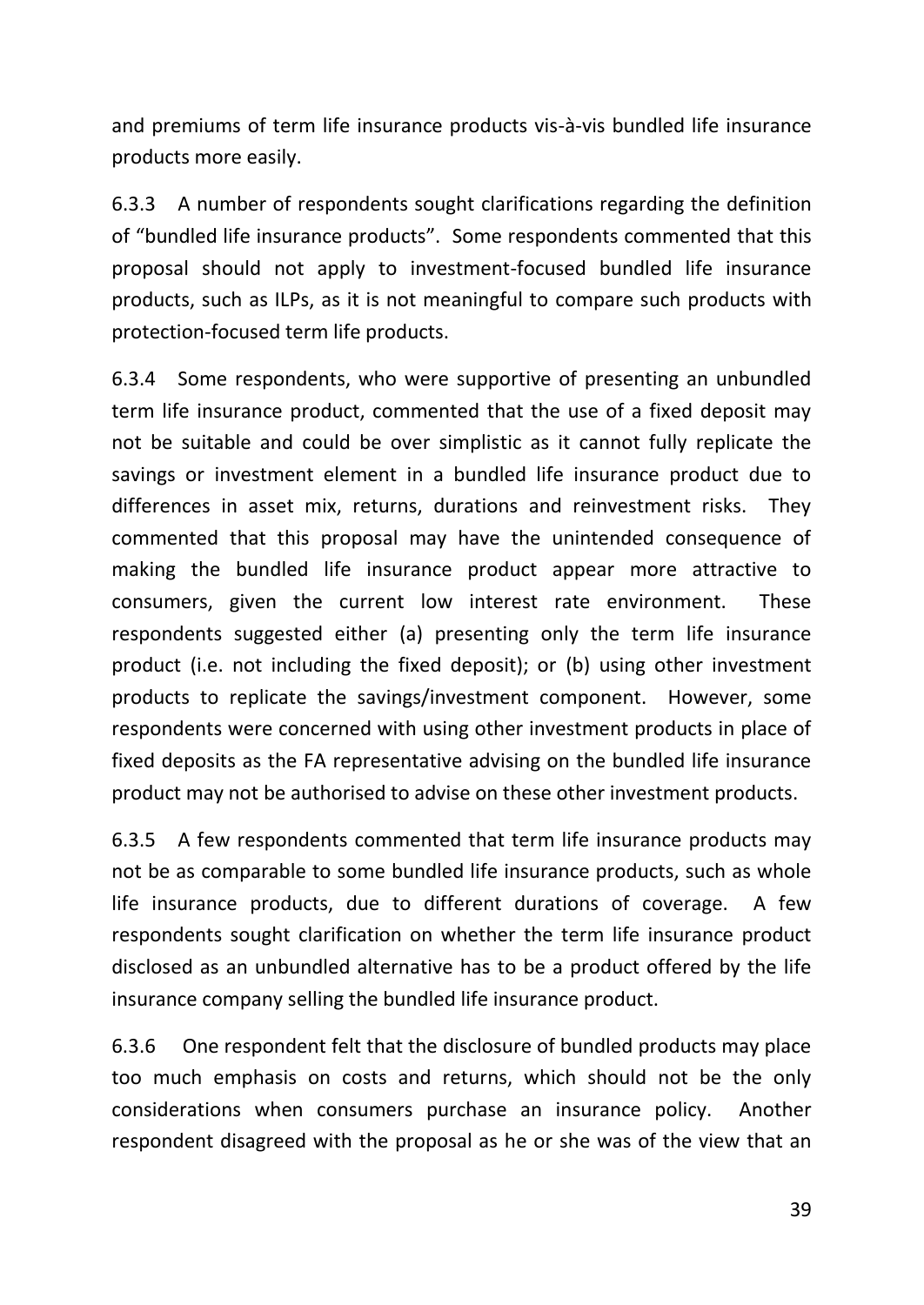FA representative would only recommend a bundled life insurance product if it suited the customer's budget, financial objective and personal situation.

## MAS' Response

-

6.3.7 As set out in the consultation paper, a bundled life insurance product is defined as any life insurance product that (a) contains a protection element, as well as, a savings or investment element; and (b) is purchased in a single contract. As such, bundled life insurance products will include whole life and endowment plans. MAS recognises that ILPs are complex life policies that have features which resemble both a life insurance policy and a CIS. Accordingly, MAS is of the view that ILPs merit a separate study.

6.3.8 The FAIR Panel recommended presenting fixed deposits as the alternative savings product given that (a) fixed deposits are the most accessible savings product for retail consumers; and (b) it is difficult to select an appropriate alternative investment product as it would depend on the risk profile, financial knowledge and investment objective of the customer. In view of the feedback received, MAS will work with the industry to disclose an imputed rate of return of the bundled life insurance product instead. The imputed rate of return provides a proxy of the guaranteed return<sup>16</sup> of the investment/savings element of the bundled life insurance product, and is derived from investing the difference in premiums between the bundled and term life insurance products, in order to achieve the guaranteed surrender/maturity value of the bundled life insurance product.

6.3.9 With this disclosure, consumers would be made aware that they have the option of purchasing a term life insurance product for the same amount of coverage at a lower premium, and saving/investing the difference in premiums in another financial product of their choice instead of buying a bundled life insurance product. MAS will work with the industry and consumer groups to state prominently in the prescribed disclosure template what the imputed rate of return means for consumers in layman's terms and to ensure that FA

 $16$  The imputed rate of return is computed based on the guaranteed surrender/maturity value of the bundled life insurance product for the individual consumer and does not take into account any non-guaranteed returns for the bundled life insurance product.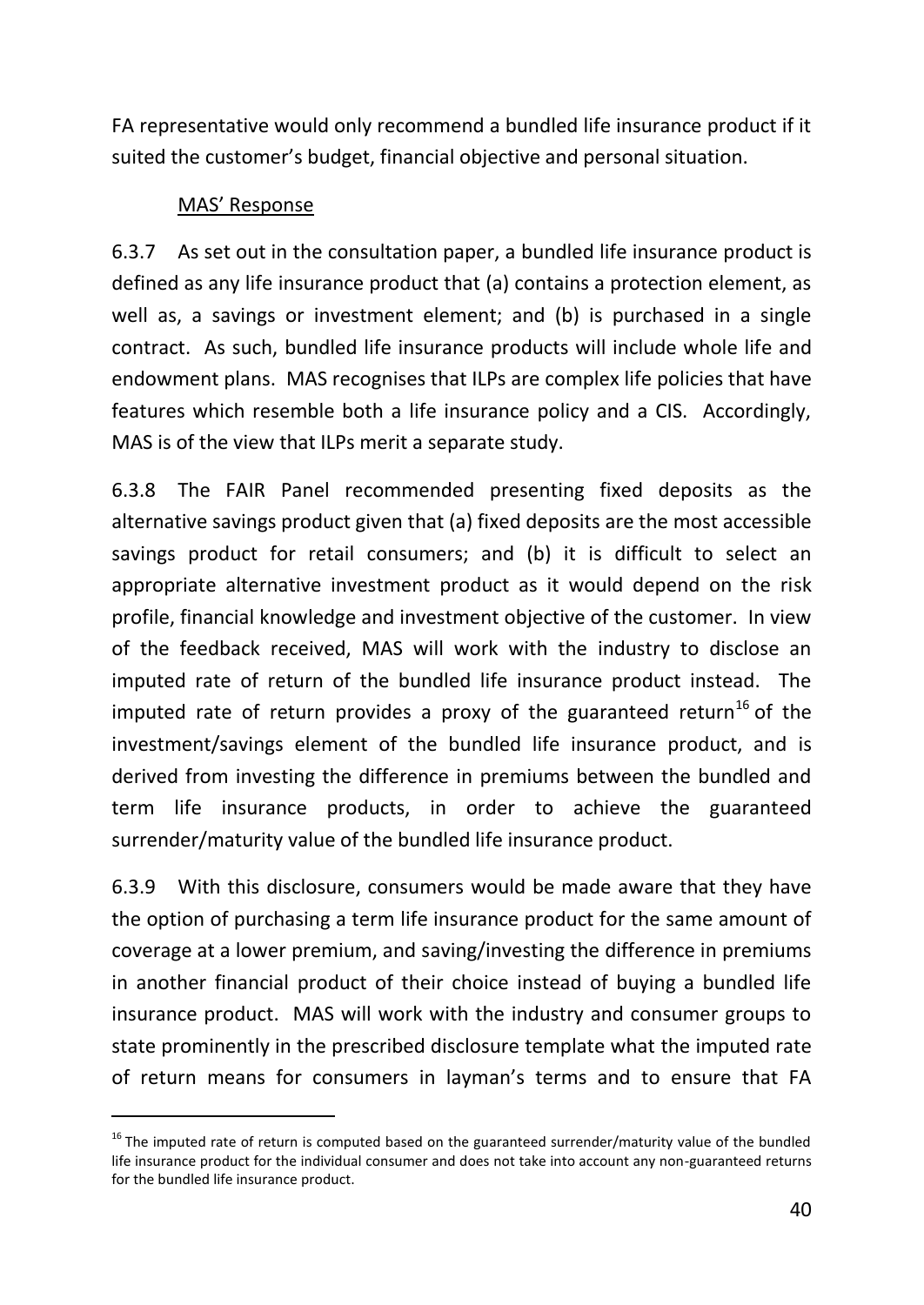representatives are adequately trained to explain to consumers how to interpret the imputed rate of return. MAS will also work with MoneySENSE to make available resources for consumers to understand the imputed rate of return.

6.3.10 MAS would like to clarify that FA firms and representatives would be required to use the most comparable term life insurance product (including "basic insurance" term life products, described in section 6.2 above) that they offer, given that some life insurance companies may not offer term life insurance products that match the coverage duration of the bundled life insurance product.

6.3.11 MAS recognises that costs and returns should not be the sole considerations of consumers in their decision to purchase a life insurance product. As stated in paragraph 4.34 of the consultation paper, it is also important to highlight to consumers the salient features of bundled life insurance products vis‐a‐vis term life insurance products so that consumers can make a meaningful comparison of the two products. As such, MAS will work with the industry to require FA representatives to disclose to consumers salient features of the two products, for example that term life insurance products have no surrender value and the death benefit is fixed throughout the policy term, whereas whole life insurance products provide surrender values and also additional bonuses which are not guaranteed.

### **Disclosure of Trailer Fees for Collective Investment Schemes**

6.3.12 The FAIR Panel recommended requiring fund managers to disclose trailer fees paid to FA firms for CIS in the PHS. Although a number of respondents indicated support for this proposal, some respondents cited confidentiality obligations between fund managers and their distributor FA firms as a reason for not supporting this proposal. They commented that this proposal could possibly cause a strain in relationships between fund managers and their distributors given that the trailer fees paid to the various distributors would now be more easily compared. Some respondents also gave feedback on implementation issues relating to the calculation of trailer fees and frequency of updates to the relevant documents.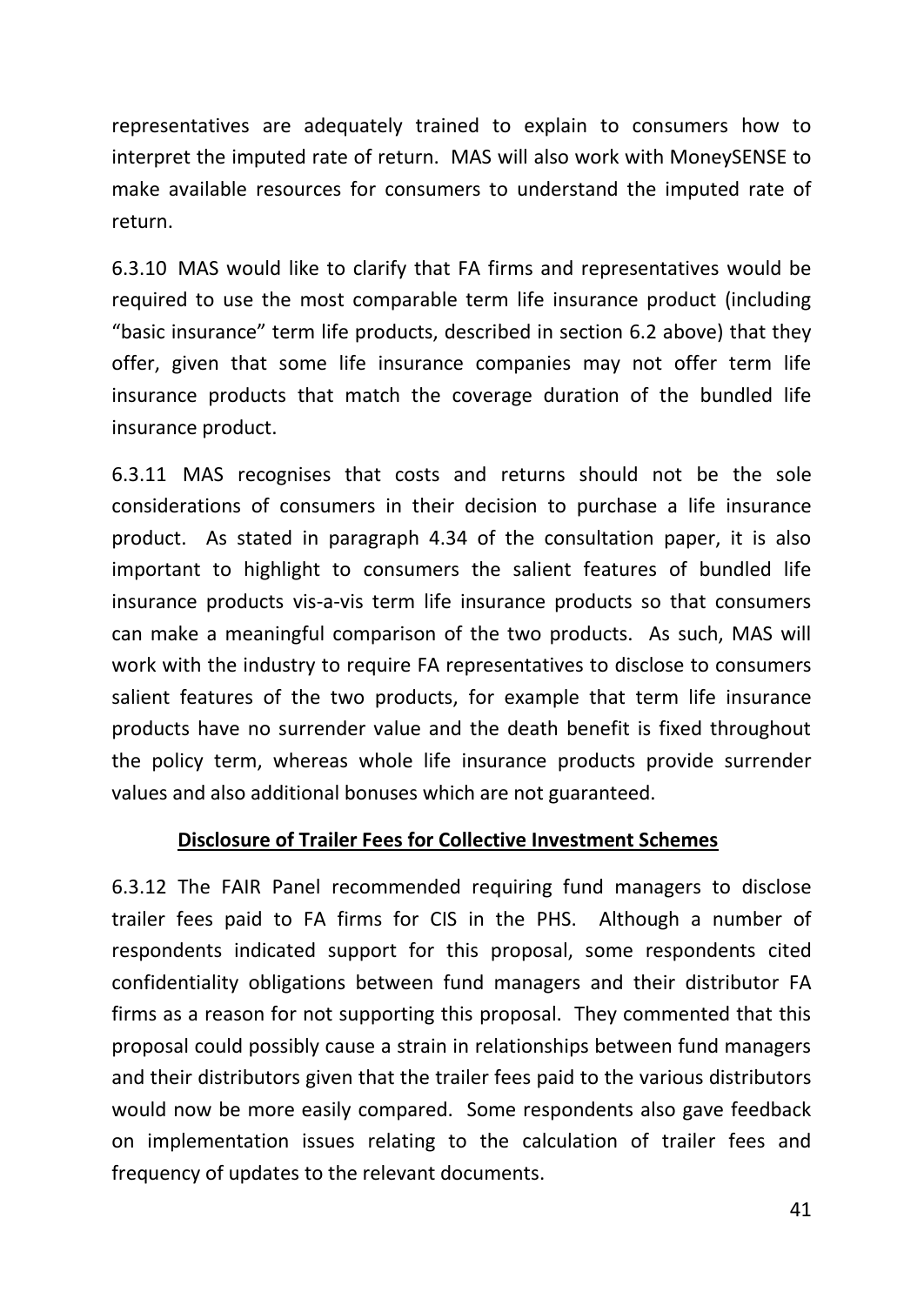## MAS' Response

6.3.13 MAS would like to clarify that FA firms are currently already required to disclose in writing all remuneration they receive for making recommendations on investment products (including trailer fees received from fund managers) to their customers under paragraph 16 of the Notice on [Information to Clients and Product Information Disclosure](http://www.mas.gov.sg/~/media/MAS/Regulations%20and%20Financial%20Stability/Regulations%20Guidance%20and%20Licensing/Financial%20Advisers/Notices/FAAN03%20%20Product%20Information%20and%20Disclosure%2020%20Feb%2013.pdf) (FAA-N03). However, the format of disclosure is currently not prescribed. MAS understands that FA firms utilise their own formats of disclosure to meet the requirements set out in FAA-N03. As such, this proposal would allow consumers to compare trailer fees paid by fund managers to the fund distributors (i.e. the FA firms) more easily. MAS will work with the industry on the implementation details, such as the calculation of the trailer fees and the frequency of updates.

# **Disclosure of Total Expense Ratios of Participating Funds**

6.3.14 The FAIR Panel recommended requiring life insurance companies to disclose the total expense ratio of participating funds, averaged over three years in the Product Summary.

6.3.15 Some respondents expressed support for the recommendation but highlighted the need to ensure that the information on expense ratios is useful and comprehensible to consumers.

## MAS' Response

6.3.16 MAS agrees with the feedback and will work with the industry and MoneySENSE on consumer education initiatives to ensure that FA representatives are adequately trained to explain to consumers how the total expense ratios of participating funds should be interpreted.

## **Cover Page to Benefit Illustration (BI) and Product Summary**

6.3.17 The FAIR Panel recommended requiring life insurance companies to add a cover page to the BI and Product Summary to highlight specific information to consumers. Some respondents felt that the addition of a cover page was a good idea. There were also suggestions made to the list of items to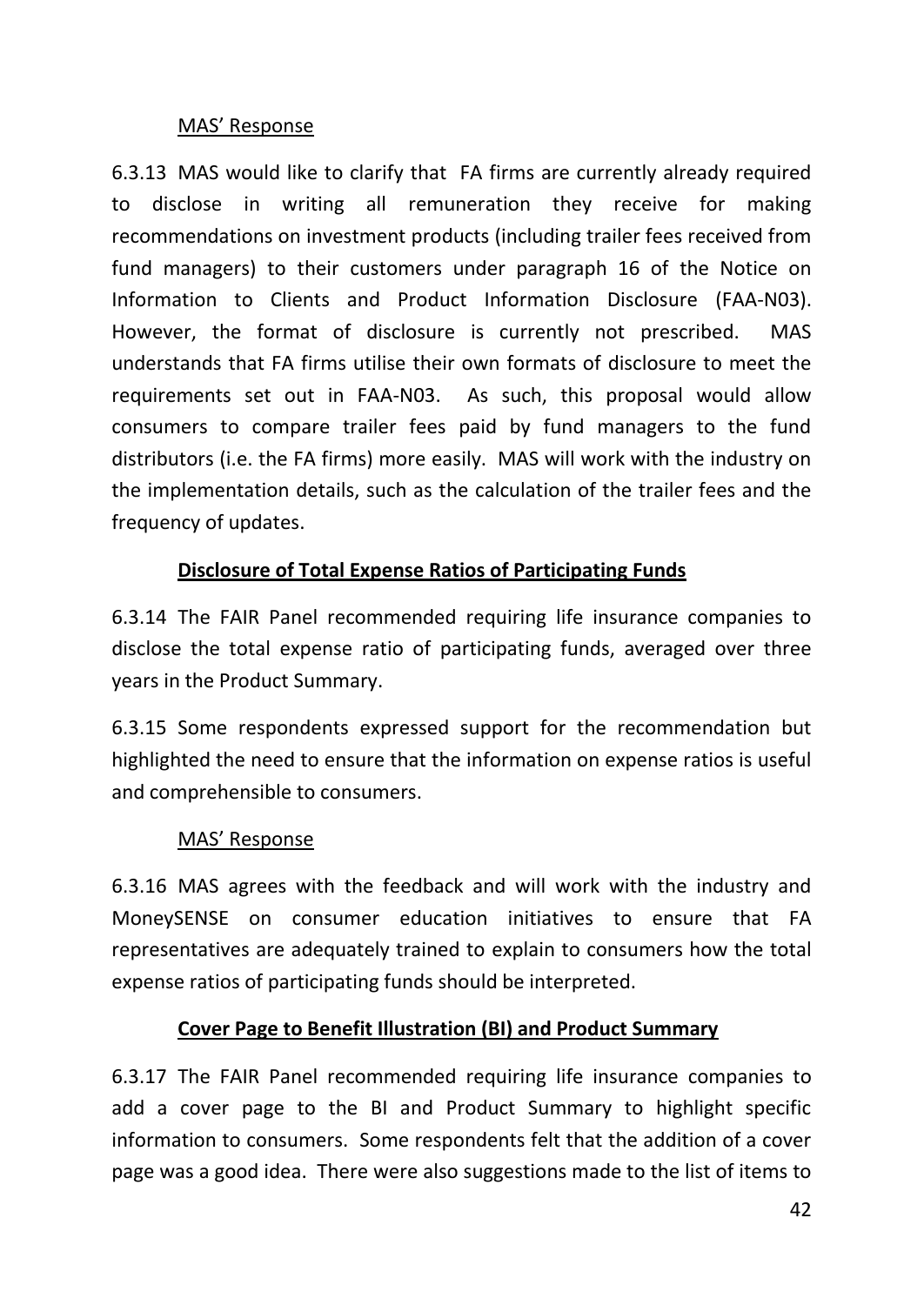be highlighted in the cover page. A few respondents expressed concerns that an additional document might confuse consumers.

## MAS' Response

6.3.18 MAS would like to clarify that all the information displayed in the cover page would already be contained in the BI or Product Summary. Hence, the purpose of the cover page is to highlight the more critical information upfront.

6.3.19 MAS will work with the industry to make the cover page simple and easy to understand for the consumer.

# **7 THRUST FIVE – PROMOTING A CULTURE OF FAIR DEALING**

# **7.1 Commission Payout Structure of Regular Premium Life Insurance Products**

## **Period of Commission Payout**

7.1.1 The FAIR Panel proposed that commissions for regular premium life insurance policies be paid over a minimum period of six years or the policy term, whichever is shorter. This is to better align the interests of FA firms and representatives with that of their customers and ensure the provision of quality after-sales services to customers. Feedback received on this proposal was mixed. Several respondents agreed with the proposal, since the commission payout period for most regular premium life insurance products is currently set at six years. Those who disagreed felt that the payout period of six years was too long. They were concerned that representatives would lose the bulk of the deferred commissions when they retire or join another FA firm, and commented that the proposal does not serve the purpose of improving the quality of FA services.

7.1.2 Three respondents suggested spreading the commissions over the premium payment years rather than policy years, as commissions are systemconfigured to be paid upon the receipt of premiums. Any adjustment to such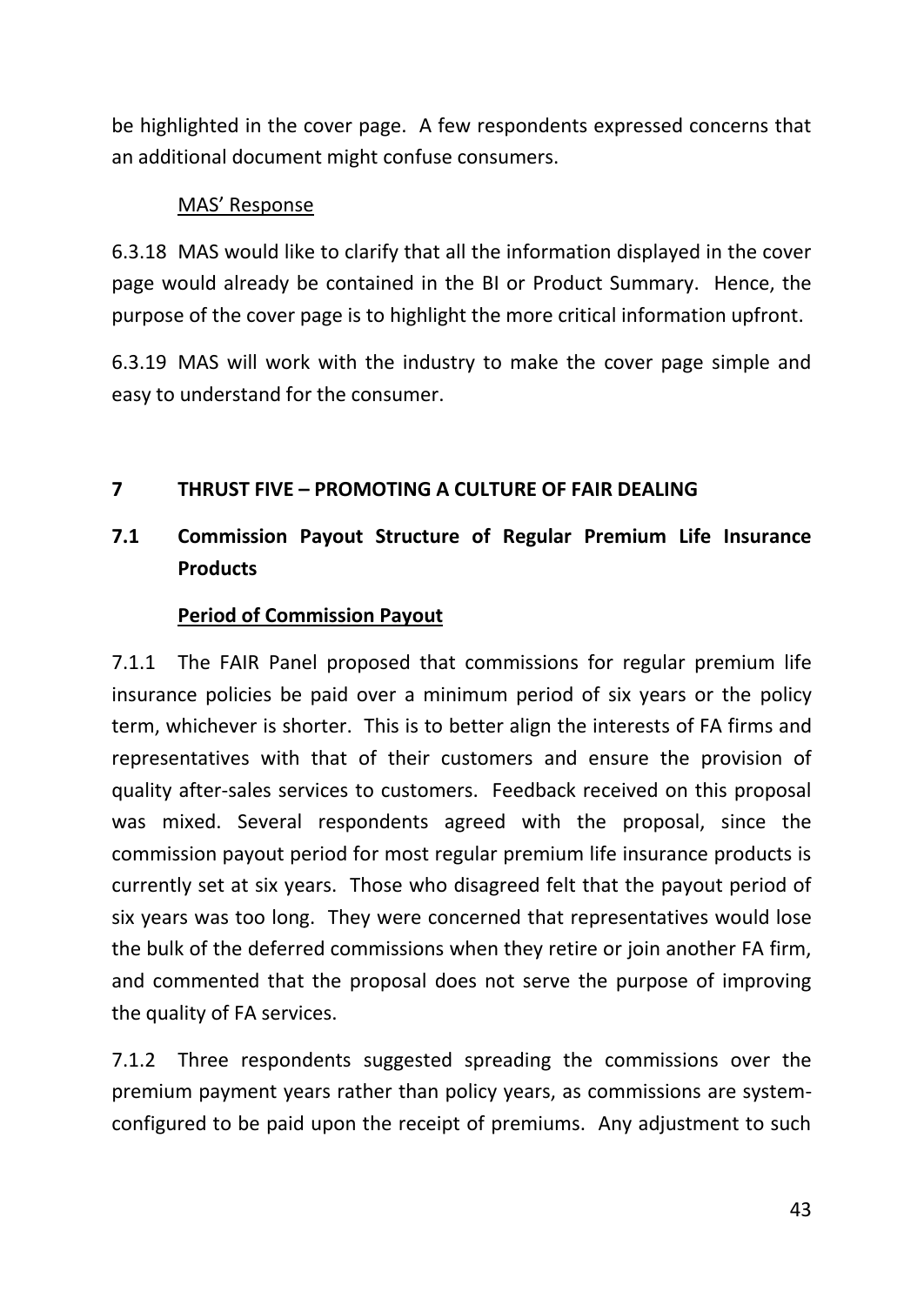system configuration would be costly and could result in higher product costs being passed on to customers.

7.1.3 Four respondents asked whether the proposal is applicable to banks, since banks pay their representatives a fixed salary plus variable incentives, which cannot be directly attributed to a specific policy.

## MAS' Response

-

7.1.4 MAS notes that the policy term of most life insurance products extend beyond 10 years. Thus, a commission payout period of six years is reasonable and better aligns the interest of the FA firm and representative with that of the policy holder.

7.1.5 MAS agrees with the suggestion to spread commissions over the premium payment period, as opposed to the policy term as this does not detract from the objective of the original proposal. Accordingly, we will revise the proposal to require commissions paid by the product manufacturers to FA firms (such as banks, CMS licensees and LFAs) and their representatives, where appropriate, to be distributed over a minimum period of six years or the premium payment period of the policy, whichever is shorter.

# **Re-Distributing Commissions – Cap on First Year Commissions**

7.1.6 Currently, 49% to 55% of total commissions are paid to FA firms and representatives in the first year of a life insurance policy. In order to align the interests of FA firms and representatives with that of their customers, and to promote a culture of fair dealing, the FAIR Panel proposed capping the first year commissions<sup>17</sup> paid to FA firms and representatives at 40% of total commissions, with the remaining commissions paid out evenly over the next five years or the remaining policy years, whichever is shorter.

7.1.7 The majority of the respondents disagreed with the proposal to cap first year commissions. These respondents highlighted that the income of FA representatives could be significantly impacted by the proposal. This could

 $17$  This refers to the commissions paid to FA firms and representatives in the first year of a regular premium life insurance policy.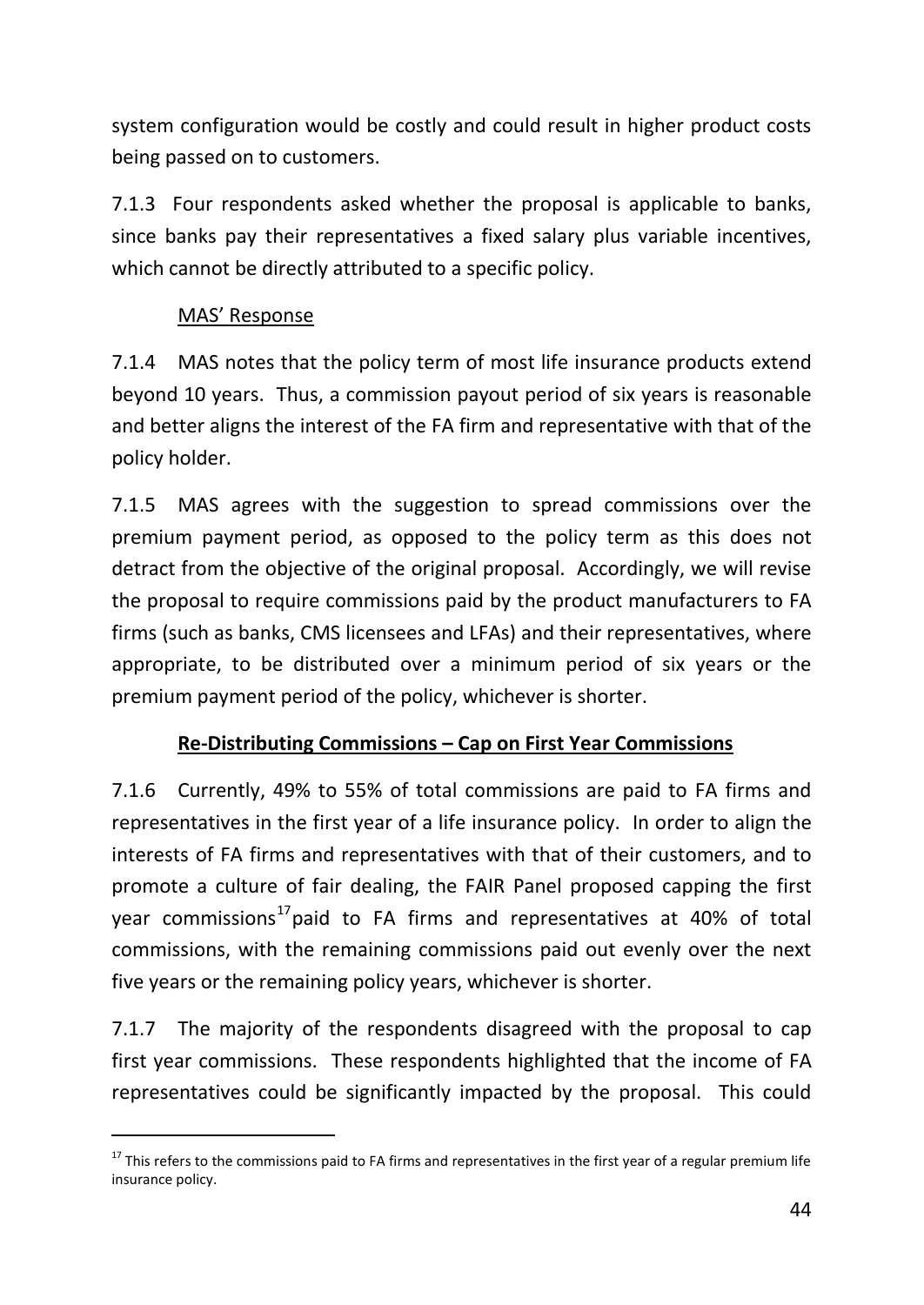result in the remuneration package for FA representatives becoming less competitive, leading to recruitment and retention problems. These respondents also commented that the proposal would result in FA firms having reduced cash flow to meet their operating expenses. Many respondents commented that the objective of aligning the interest of FA representatives with that of customers could be better achieved through the FAIR proposal on adopting a BSC approach to remuneration.

## MAS' Response

7.1.8 MAS has considered the comments. We agree that the BSC framework is a better means to align the interests of FA firms and representatives with that of their customers. Capping first year commissions at 40% will impact good and errant representatives alike, while BSC will only penalise the latter. Arguably, with an effective BSC framework, a cap on first year commission may not be necessary. However, as the BSC framework is relatively new and its effectiveness is yet to be determined, capping first year commissions may still be useful. Instead of capping the first year commissions at 40% of total commissions, MAS will impose a 55% cap on first year commissions, which is the practice now for most regular premium life insurance products. The remaining 45% of commissions will be paid out over the next five years or the remaining premium payment years, whichever is shorter. MAS will review the cap on first year commissions where appropriate, after we have ascertained the effectiveness of the other FAIR initiatives, including the robustness of the BSC framework.

## **7.2 BSC Framework for Remuneration of FA Representatives**

### **Applicability of the BSC Framework**

7.2.1 The FAIR Panel proposed a BSC framework incorporating non‐sales key performance indicators (KPIs) in the remuneration structure for FA representatives and their supervisors, so as to better align their interests with their customers'. Most respondents were supportive of the proposal. Four respondents shared that they were already using a BSC framework to mitigate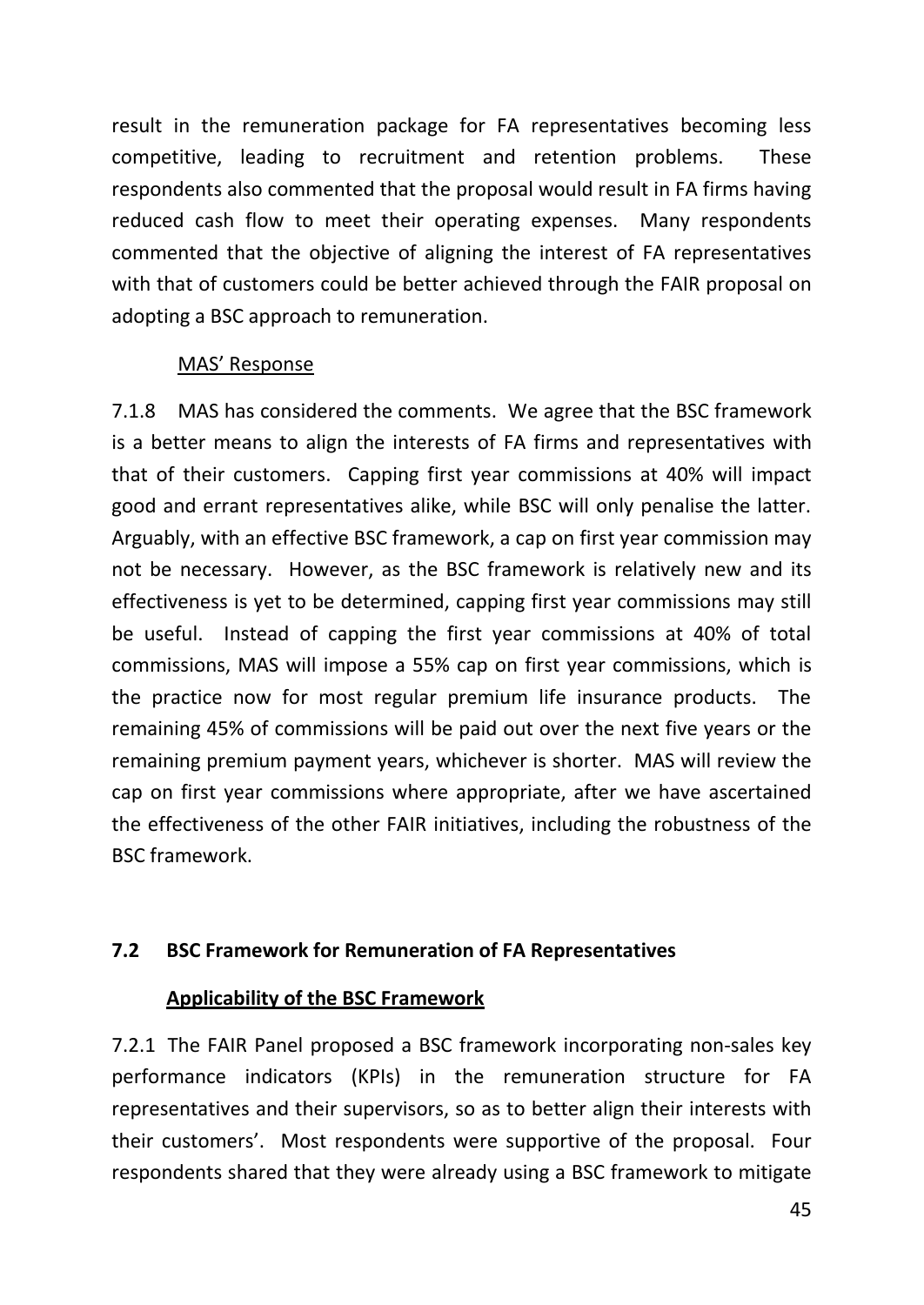the conflicts of interest resulting from their sales volume-led remuneration models.

7.2.2 Some respondents sought clarification on whether the BSC framework will apply to FA firms which serve certain clientele types who are more investment savvy, in particular, private banking clients, AIs, institutional investors, overseas investors, corporate clients and high net worth investors. Clarifications on the applicability of the BSC framework were also sought from FA firms issuing research reports, product manufacturers distributing investment products solely through third party FA firms, and securities brokers providing execution-related advice. One respondent asked if advice provided on transactions for hedging purposes can be carved out from the posttransaction checks, as these are primarily needs-driven to manage customers' existing exposures. Another respondent enquired whether the BSC framework applies to products that are not subject to the Notice on Recommendations on Investment Products (FAA-N16).

## MAS' Response

7.2.3 The primary objective of the BSC framework is to ensure that FA representatives provide quality advice and recommendations that suit the specific needs of their customers. This is underpinned by section 27 of the FAA which requires FA firms and their representatives to have a reasonable basis for recommending any investment product to a customer. FAA-N16 further sets out the standards to be maintained by FA firms and their representatives with respect to recommendations made on investment products. Accordingly, the BSC framework will only apply to FA firms and representatives who are subject to section 27 of the FAA and FAA-N16.

7.2.4 Notwithstanding paragraph 7.2.3, all FA firms are strongly encouraged to apply the principles of the BSC framework in the remuneration model for representatives that deal with other clientele types or FA services.

## **Proportion of Remuneration to be Subject to the Non-Sales KPIs**

7.2.5 Feedback received on this proposal was mixed. Some respondents agreed with the proposal to apply the BSC framework to a larger proportion of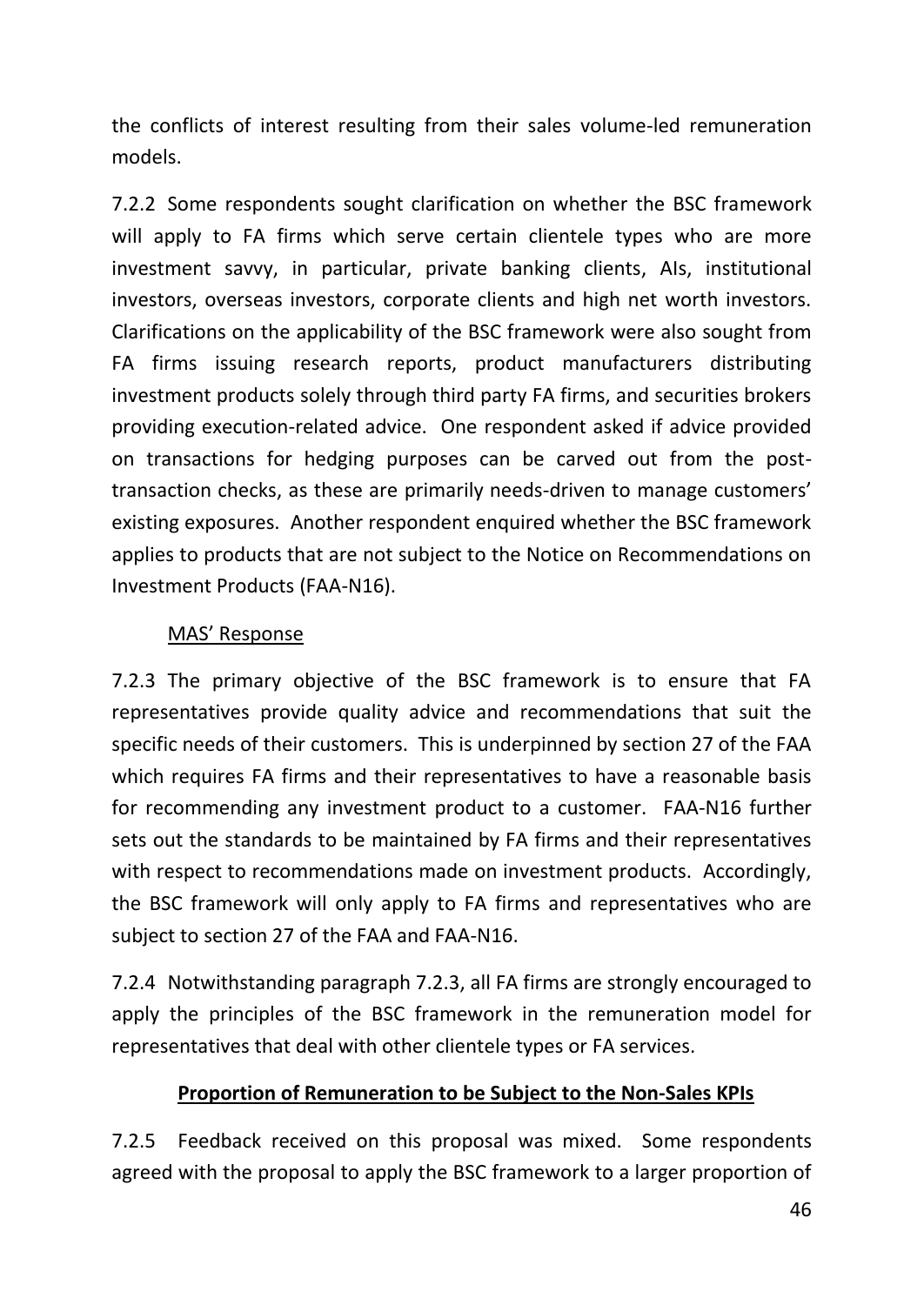the supervisor's remuneration for the performance of their representatives on the non-sales KPIs. However, some respondents disagreed and proposed that FA representatives and their supervisors be treated the same. Further, one respondent suggested that the performance of representatives and supervisors on the non-sales KPIs should not account for more than 20% of their total remuneration.

7.2.6 One respondent highlighted that as FA firms have different remuneration models, each firm should be left to decide for itself the proportion of remuneration that is subject to the non-sales KPIs.

7.2.7 Two respondents were not supportive of applying the BSC framework to representatives who are not remunerated based on sales volume. Three respondents felt that only variable remuneration should be subject to the nonsales KPIs, and not the total remuneration.

## MAS' Response

7.2.8 The objective of the BSC framework is to promote good behaviour and to encourage representatives to provide quality advice and suitable recommendations. Quality of advice and suitability of recommendations are thus the important drivers of a representative's remuneration, rather than sales volume. As remuneration drives behaviour, a significant proportion of an FA representative's remuneration should be based on the representative's performance on the non-sales KPIs. As supervisors have influence and responsibility over how their representatives conduct their FA activities, they should be remunerated according to the performance of their representatives under the BSC framework.

7.2.9 MAS has worked with the relevant industry associations and agreed on the following principles for the BSC framework:

(a) A representative's performance on the non-sales KPIs should be factored into all variable remuneration that is tied to sales volume paid to the representative, as volume-based remuneration poses inherent conflict to customers' interest;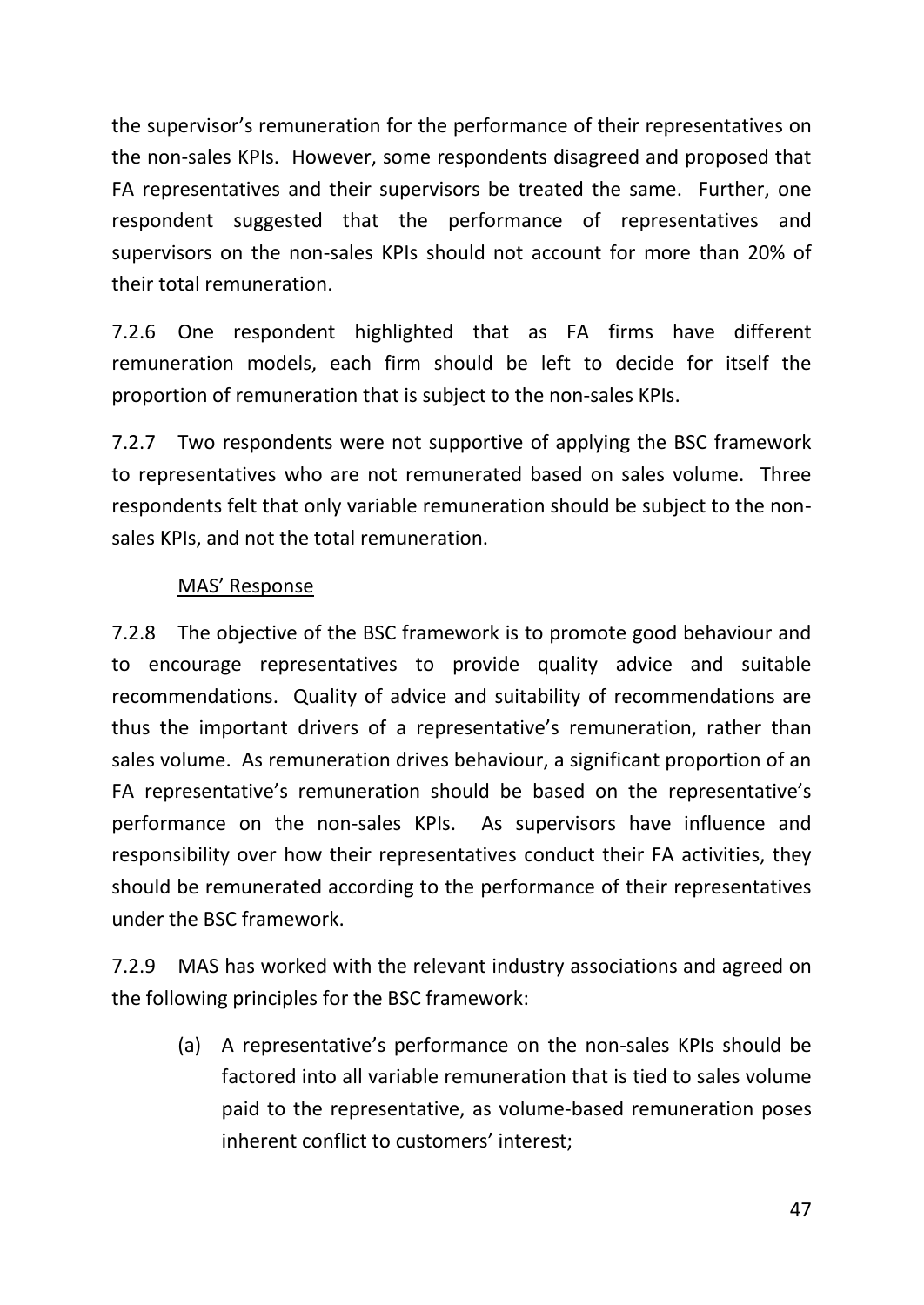- (b) A representative's performance on the non-sales KPIs will be assessed based on sample checks on the representative's total portfolio of transactions and any infractions discovered will be factored into the variable remuneration that the representative is entitled to; and
- (c) A representative who performs poorly under the BSC framework will be put on probation and be subject to close supervision by his or her FA firm, and a consistent poor performer will be terminated.

7.2.10 Notwithstanding paragraph 7.2.9(a), FA representatives and supervisors who are paid a fixed fee or salary that is not tied to sales volume will still be subject to monitoring under the BSC framework and their performance on the non-sales KPIs under the BSC framework has to be factored into their appraisals, including pay reviews and considerations for promotion.

## **Non-Sales KPIs**

7.2.11 MAS proposed four non‐sales KPIs in the BSC framework, covering the following areas:

- (a) Quality of Advisory and Sales Process;
- (b) Suitability of Product Recommendations;
- (c) Adequacy of Information Disclosure; and
- (d) Customer Complaints.

7.2.12 Six respondents asked whether they can add other non-sales KPIs such as compliance with continuing professional development requirements and persistency ratios.

### MAS' Response

7.2.13 MAS accepts that there are other non-sales KPIs that could be incorporated in the BSC framework to meet the specific business objectives of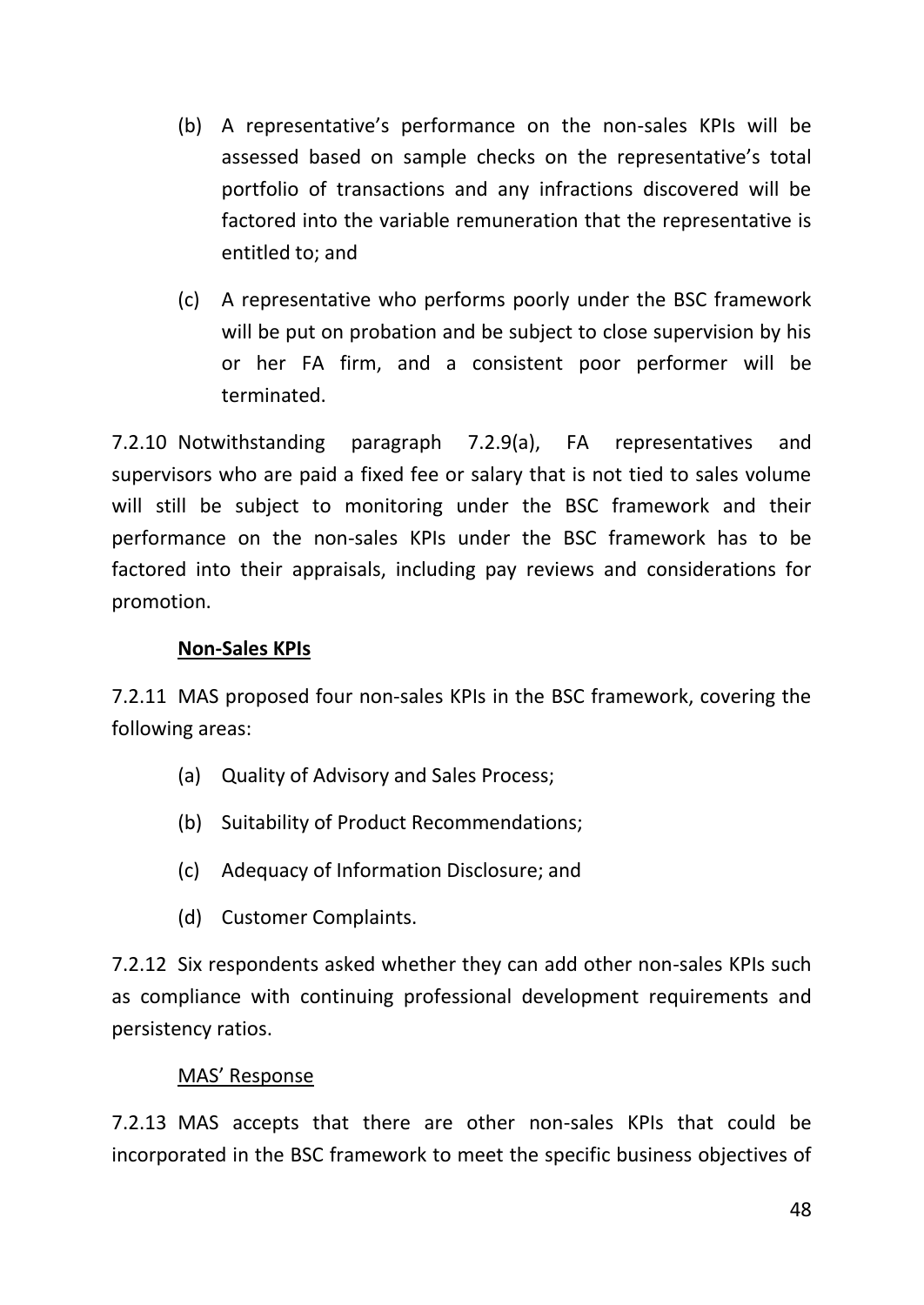FA firms. However, to ensure a consistent approach across all FA firms, any additional non-sales KPIs must not dilute the proportion of remuneration that is subject to the prescribed non-sales KPIs under the BSC framework. In other words, the amount of remuneration that is tied to the performance of the representative on the additional non-sales KPIs must be in addition to the remuneration that is subject to deduction under the prescribed non-sales KPIs.

7.2.14 MAS recognises that customer complaints serve more as a detection mechanism rather than as a KPI, and will reclassify it as a measurement method instead. In its place, we will introduce a new KPI – "Standards of Professionalism and Ethical Conduct" to capture poor market conduct practices that do not fall under the other three KPIs.

7.2.15 We will also rename the KPI "Quality of Advisory and Sales Process" to "Understanding Customers' Needs" to better reflect what is being assessed under this KPI (i.e. whether there is sufficient fact-find conducted to understand the circumstances and needs of the customer).

## **Methods for Measuring Non-Sales KPIs**

7.2.16 The FAIR Panel proposed that supervisors perform pre‐transaction documentation reviews and customer call‐backs on all sales conducted by their FA representatives, and that FA firms set up an Independent Sales Audit (ISA) Unit to perform post‐transaction checks on the quality of FA services rendered by their representatives. Such checks could be done on a sampling basis and include documentation checks and customer surveys. Mystery shopping exercises conducted by MAS or industry associations to assess whether FA representatives are dealing with customers fairly, can also serve as an effective assessment tool to complement the measurement methods adopted at the firm level.

7.2.17 Several respondents expressed concerns that the non-sales KPIs are subjective and difficult to assess. Any ambiguity in the standards for passing the non-sales KPIs, for instance, the suitability of recommendation, may lead to subjectivity in the assessment process. It is therefore important for the industry to use a common definition of the non-sales KPIs so that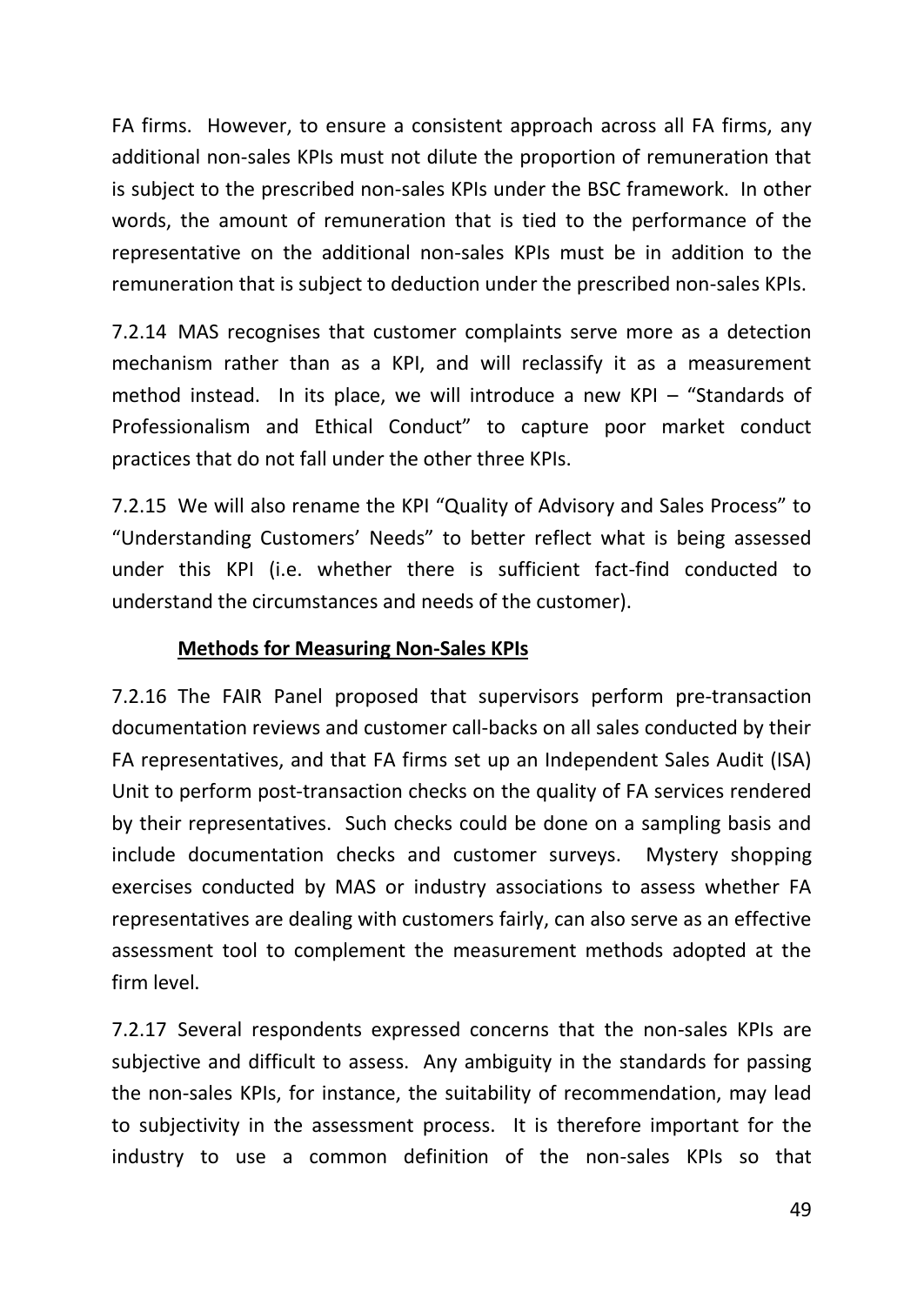representatives are assessed based on similar standards. One respondent highlighted that the standards required under the non-sales KPIs should be reasonable such that most FA representatives are able to achieve them assuming they conduct themselves in a proper and fair manner.

7.2.18 Two respondents gave the feedback that most FA firms currently have policies and procedures to ensure that representatives deal fairly with customers when providing FA services, and these are tailored to their business models and scale of operations. In this regard, the respondents expressed the view that FA firms should be given the flexibility to decide on the appropriate measurement methods, rather than comply with a one-size-fits-all approach which can be unduly onerous for some firms.

7.2.19 One respondent commented that the proposal to require all transactions to be subject to the pre-transaction documentation reviews and customer call-backs was cumbersome.

## MAS' Response

7.2.20 Despite policies and processes put in place by FA firms to raise market conduct standards, MAS' mystery shopping exercise in 2011 showed that a third of the recommendations provided to the mystery shoppers were unsuitable. This calls for tighter checks on the quality of the advisory and sales process and the suitability of recommendations made. It is therefore essential that we set a minimum standard for measuring the non-sales KPIs so that the performance of representatives across different FA sectors and firms are assessed in a consistent manner.

### **Pre-Transaction Checks**

### **(i) Full-Scale Documentation Reviews by Supervisors**

7.2.21 Two respondents shared that it is the current practice for FA firms to conduct full-scale pre-transaction documentation reviews, while five others felt that such reviews are too onerous and could lead to an increase in distribution costs and delays in transaction processing for price-sensitive products such as dual currency investments. In this regard, respondents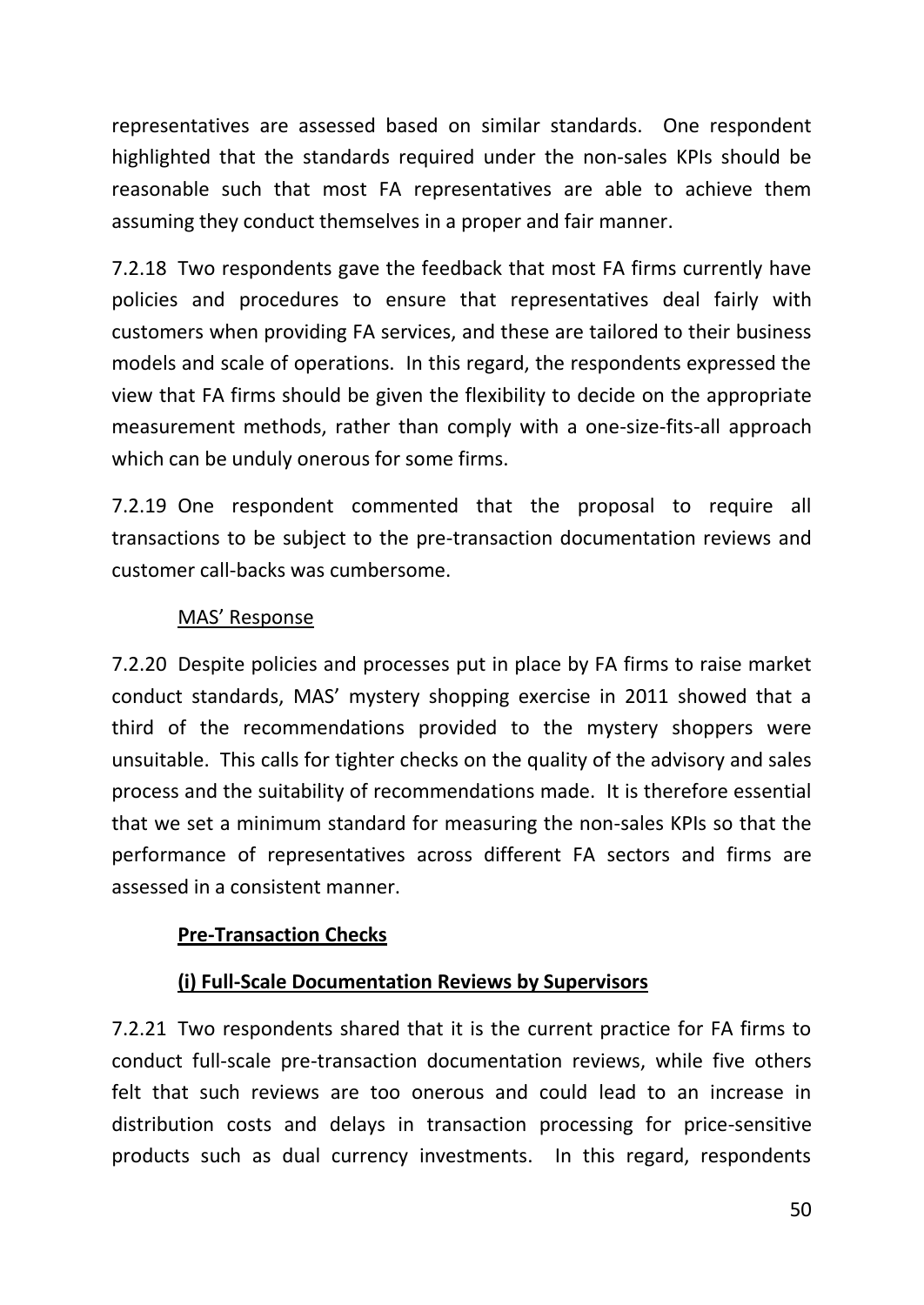suggested giving FA firms the flexibility to decide on the type of transactions to be reviewed.

7.2.22 Two respondents asked if the pre-transaction documentation reviews can be conducted through other means besides checks by the supervisors such as reviews by back-office functions or using system-based checks.

7.2.23 One respondent sought clarification on whether the documentation reviews can be conducted during the free-look or cancellation period.

## MAS' Response

7.2.24 The full scale pre-transaction documentation reviews is the first level of checks on the quality of advisory service provided by FA representatives to customers. For transactions not selected for sample review by the ISA Unit, this review is the only check, and should therefore be applied to all transactions.

7.2.25 MAS accepts that the pre-transaction documentation reviews can be conducted by parties other than the supervisors, such as back-office functions or through system-based checks, so long as the FA firm can demonstrate that these alternatives are equally effective in ensuring that the advisory and sales process conducted by its representatives is robust.

7.2.26 MAS disagrees that the pre-transaction documentation reviews can be conducted during the free-look or cancellation period. This is because customers who change their minds about purchasing an investment product during the free-look or cancellation period will still have to bear any change in value of the product since the purchase and other relevant fees and charges. To better safeguard the interest of customers, it is important that supervisors or other parties review all product recommendations before they are effected so that any unsuitable sale would not be put through at the outset.

## **(ii) Full-Scale Customer Call‐Backs by Supervisors**

7.2.27 Many respondents objected to the proposal requiring supervisors to conduct pre-transaction customer call-backs on all sales conducted by their representatives. Concerns highlighted include raising the ire of customers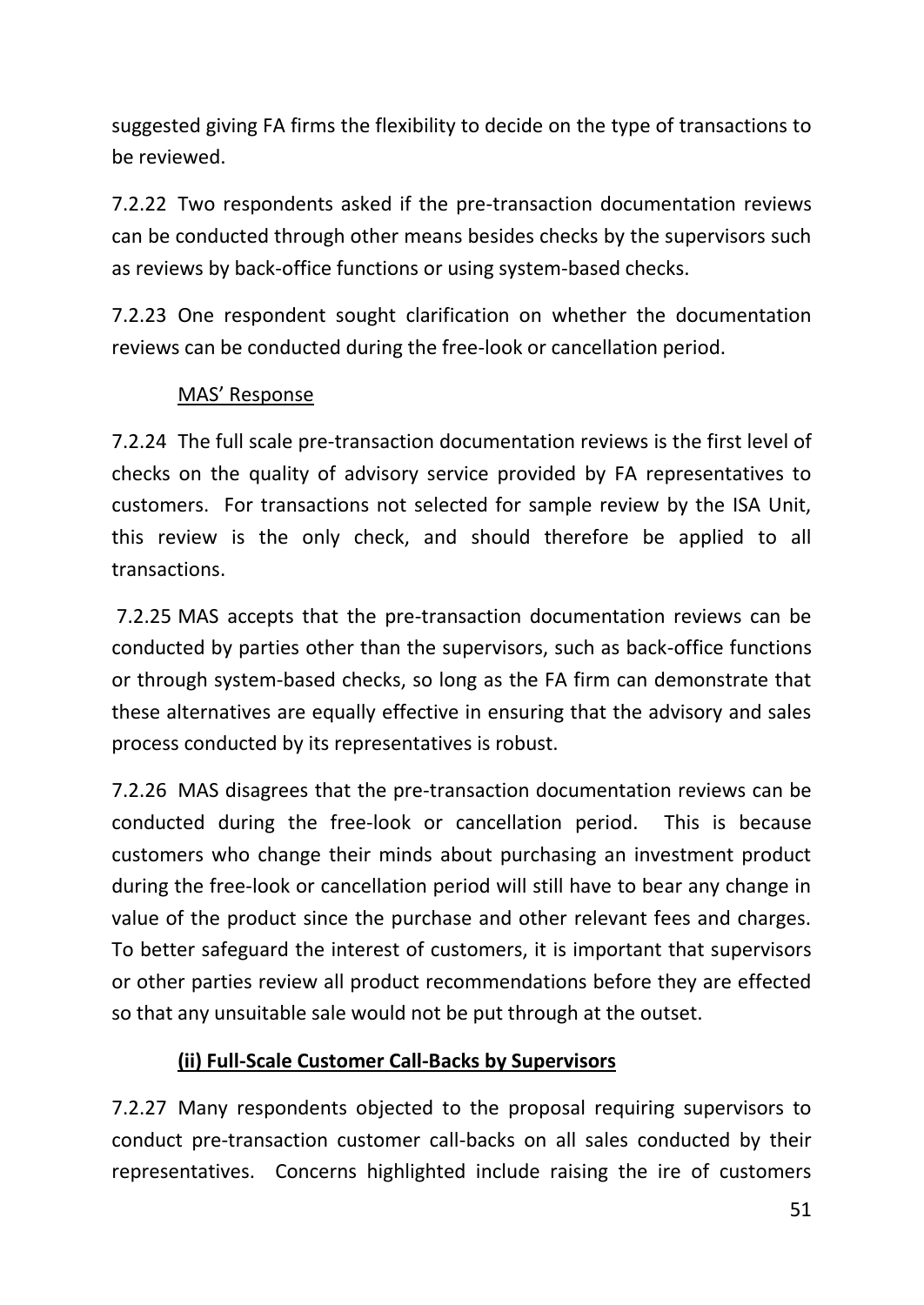(especially from those who invest regularly), unproductive use of supervisors' time, misconception among customers that their FA representatives are incompetent, and practical difficulties if customers are not contactable or refused to be surveyed.

7.2.28 A few respondents counter-proposed that FA firms adopt a risk-based approach in deciding on the type of customers or transactions for which customer call-backs need to be performed. For example, customer call-backs can be performed in cases involving vulnerable customers, the first three transactions of new representatives, transactions involving large sums of investments, and transactions where the risk of the investment product does not match the risk profile of the customer. One respondent suggested that there should be a structured script for the conduct of customer call-backs.

7.2.29 One respondent suggested post-transaction surveys as a substitute for the customer call-backs. Another respondent felt that it would be sufficient if customers certify on a checklist during the advisory session that specific information has been disclosed to them and that the products recommended are suitable.

7.2.30 One respondent highlighted that the customer call-backs should be conducted on a post-transaction basis so as to minimise delays in transaction processing for time-sensitive trades which could result in losses in a market downturn.

## MAS' Response

-

7.2.31 MAS has considered the feedback and agrees with most of the responses. In this regard, we will only require FA firms to conduct full-scale pre-transaction customer call-back for sales involving vulnerable customers<sup>18</sup> and sales conducted by the following representatives:

<sup>&</sup>lt;sup>18</sup> MAS will work with the industry on a consistent definition of "vulnerable customers". Vulnerable customers will typically be customers who (a) are aged 62 and above; (b) are retired or unemployed; (c) are not proficient in spoken or written English; or (d) have attained academic qualifications which are up to or below secondary school level.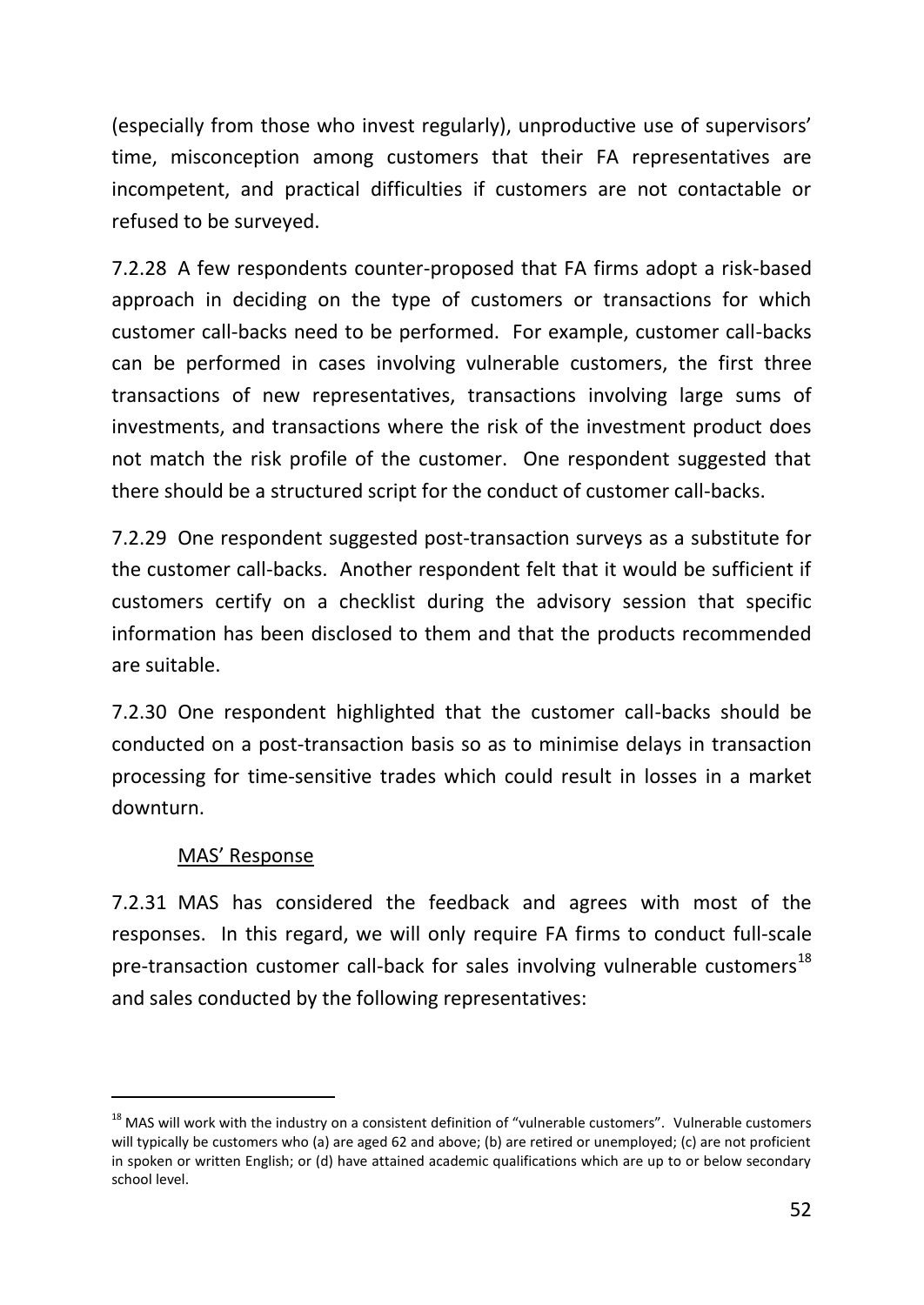- (a) those with BSC failings in the past 12 months or adverse records arising from reference checks;
- (b) those with a two-year persistency rate that is lower than 75% for the sale of life insurance products; or
- (c) those under close monitoring by the FA firm.

7.2.32 We would like to clarify that infractions discovered during the pretransaction full-scale checks by supervisors will not be taken into account when assessing the performance of representatives on the non-sales KPIs as any infractions found during this stage would have to be rectified by the representatives before the purchase is processed.

7.2.33 As customer call-backs or surveys serve as an additional check and feedback channel on the quality of the advisory sessions, MAS does not agree with the suggestion for customers to certify during the advisory sessions that specific information has been disclosed to them and that they agree with the products being recommended to them.

# **Post-Transaction Checks**

7.2.34 All respondents agreed with the proposal for FA firms to set up an ISA Unit to perform post-transaction checks on the quality of FA services rendered by their FA representatives.

7.2.35 To be effective in performing post-transaction checks, one respondent stressed that the ISA Unit must not report to the FA Business Head and should have direct access to Senior Management. The ISA Unit should also be staffed by appropriately qualified, experienced and senior persons to ensure that the review process is robust and effective. The ISA Unit should also submit monthly audit reports to Senior Management so that they are aware of the quality of FA services provided by their representatives.

# MAS' Response

7.2.36 MAS will require all FA firms to set up an ISA Unit for the purpose of performing quarterly post-transaction sample checks on the quality of FA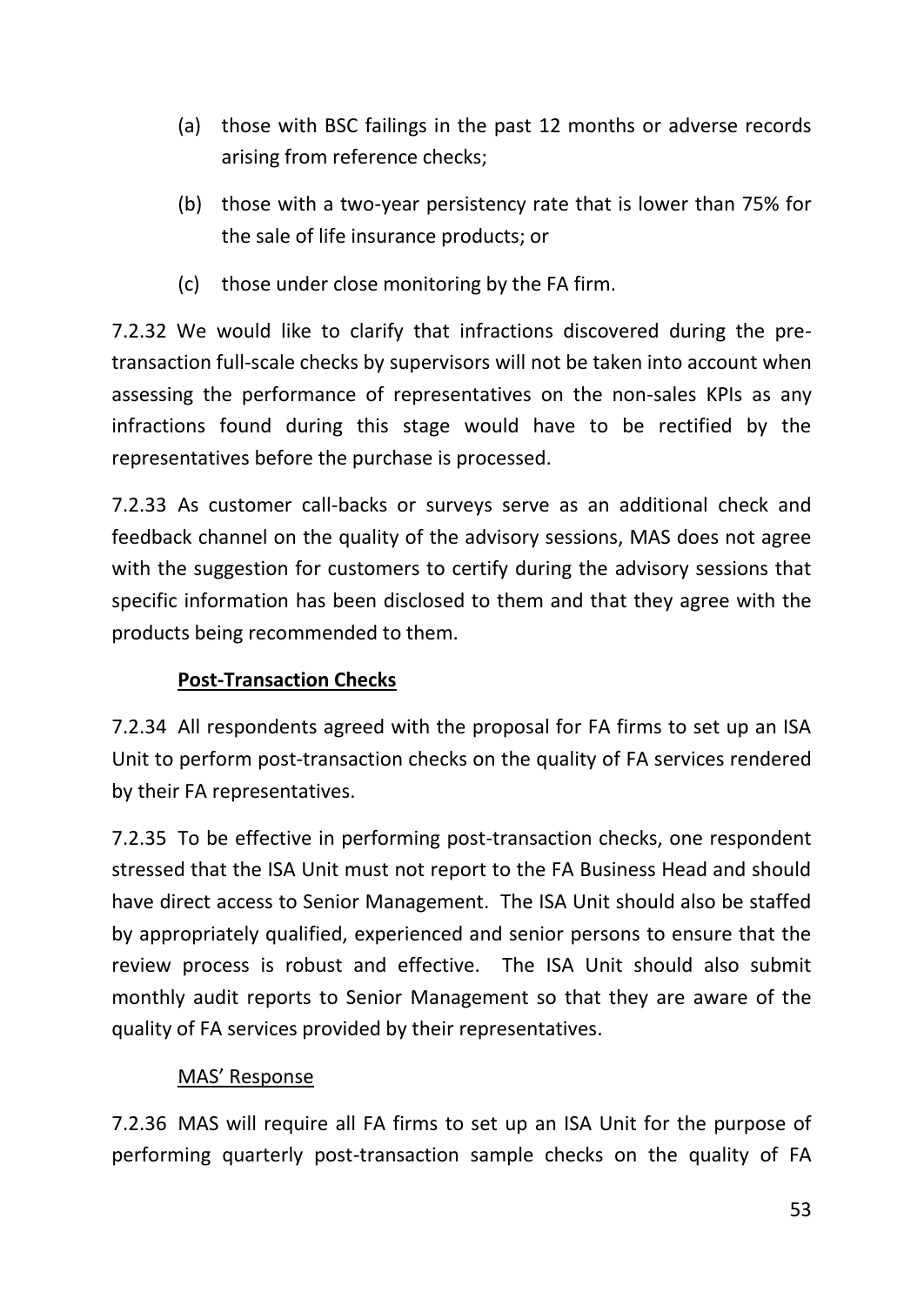services rendered by their representatives. To ensure independence, the unit should be staffed by individuals who are not involved in the provision of FA services. It should have direct access to the Board and Senior Management, and should provide regular reports to the Board and Senior Management on the achievement of the non‐sales KPIs by the firm's FA representatives. It is acceptable for an existing function within the FA firm which is independent of the FA business and staffed with competent persons, for example, the Compliance or Risk Management functions, to assume the duties of the ISA Unit. In addition, this function can be outsourced to third party service providers who are capable of performing this role.

7.2.37 On a quarterly basis, all FA representatives will be assigned a BSC grading based on the number and severity of infractions uncovered from the post-transaction sample checks by the ISA Unit, mystery shopping surveys and customer complaints. The quarterly BSC grading will determine the amount of remuneration that the representative is entitled to for that quarter. The infractions will be classified as either major or minor. A major infraction is one which has a material impact on the interests of customers or impinges on the fitness and propriety of the FA representative, in relation to the provision of FA services, and involves any of the following:

- (a) Recommending a product that is clearly unsuitable for a customer, based on information declared by the customer;
- (b) Recommending a customer to enter into switching transactions that are unnecessary and purely for the representative's benefit;
- (c) Failing to provide and explain material information on the product to a customer that if properly disclosed would have resulted in the customer not purchasing that product;
- (d) Failing to execute a customer's instructions without valid cause resulting in the customer incurring losses; or
- (e) Wilful acts of misrepresentation or other serious misconduct.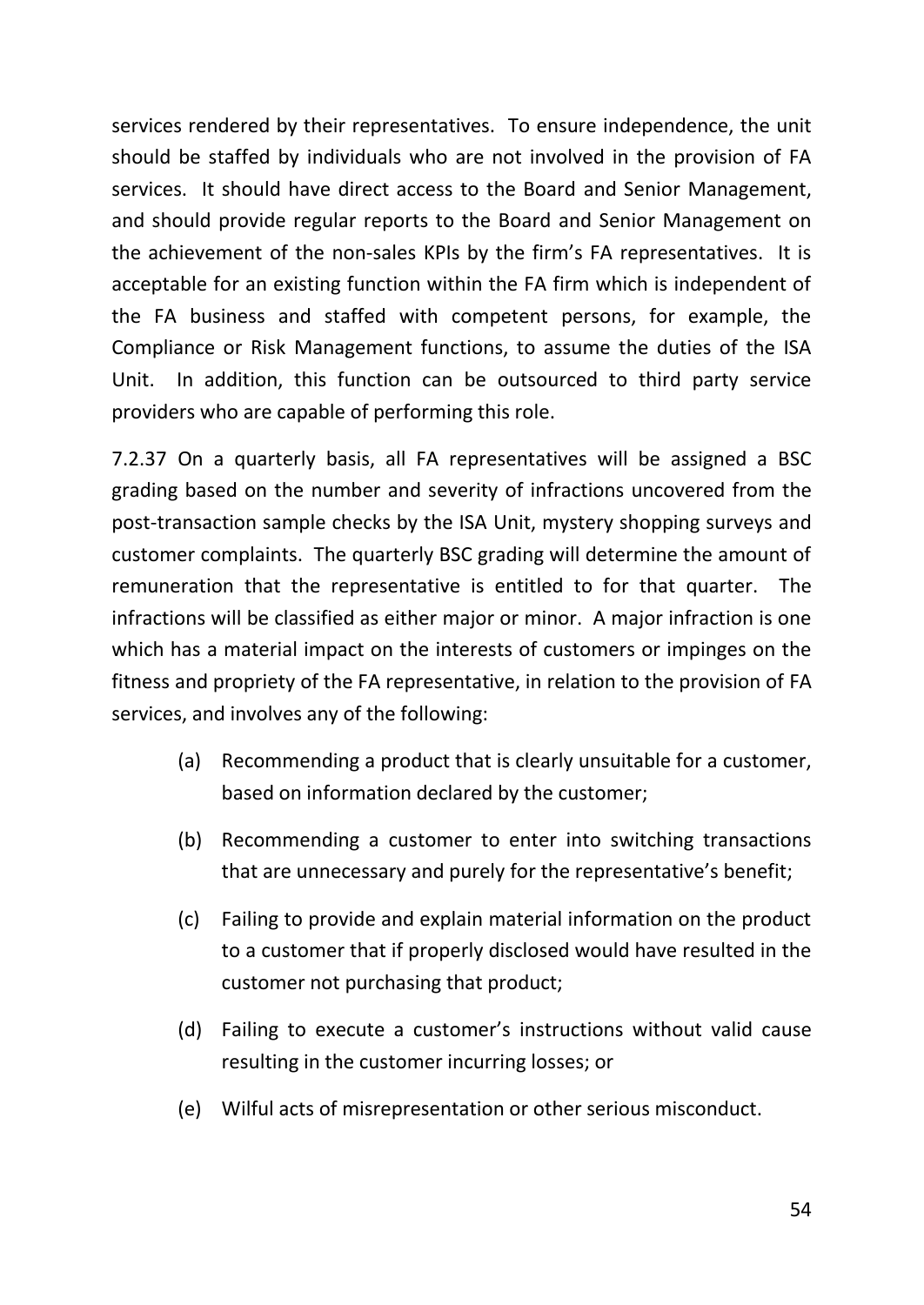Major infractions are meant to capture deliberate acts of misconduct or cases of gross negligence. A minor infraction is one which has some impact on the interests of customers in relation to the provision of FA services but is not deemed as a major infraction. The BSC framework is not intended to penalize representatives for minor administrative lapses or errors that do not have an adverse impact on customers.

7.2.38 The effect of the BSC framework is such that compliant representatives without any infraction or with minimal minor infractions noted in a quarter will be entitled to their full variable remuneration in that quarter. In other words, the remuneration of such representatives will not be affected by the BSC framework. However, at the extreme, a representative with one or more major infractions or 30% or more cases with minor infractions in a quarter will risk losing all or a large proportion of the variable remuneration that he or she would otherwise be entitled to in that quarter.

7.2.39 Supervisors are responsible for the quality of FA services provided by their representatives. Accordingly, for supervisors whose remuneration is tied to the sales volume of their representatives, this portion of their remuneration will be proportionately affected by the performance of their representatives on the non-sales KPIs under the BSC framework.

### **Other Feedback**

7.2.40 Two respondents suggested that MAS mandate a fee-based remuneration structure for all FA firms.

### MAS' Responses

7.2.41 MAS has considered changing the remuneration structure of representatives by capping or banning commissions. However, it is not clear if Singaporeans are ready for a move towards a fee-based regime. Based on a survey we conducted in April 2012, 80% of the respondents indicated that they were not prepared to pay an up-front fee for advice. It is also possible that implementation of a fee-based regime could result in consumers needing to pay more for their protection or investment needs, especially for consumers with smaller investments. In addition, there could be other unintended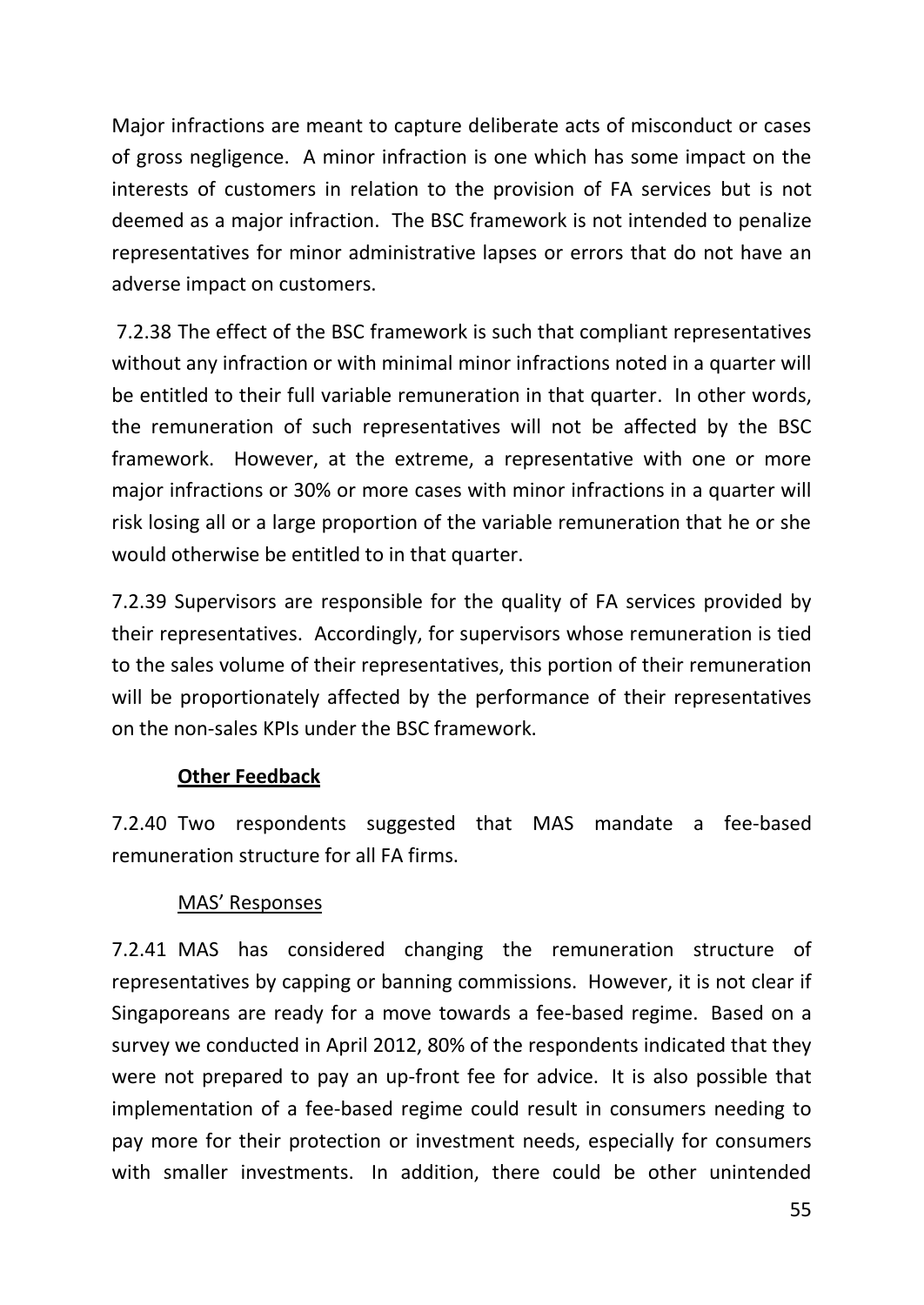consequences, such as a reduction in the number of FA representatives in the industry, exacerbating the lack of financial and protection planning by consumers. We will review this after a period of time, taking into consideration the effectiveness of the current measures and the experience that other countries have with the fee-based regime.

## **7.3 Banning of Product-Specific Incentives for FA Representatives**

7.3.1 We received strong support for the recommendation to ban productspecific incentives given to FA representatives. Several respondents suggested that the ban be extended to include product-specific incentives given by product manufacturers (e.g. fund managers and life insurance companies) to FA firms and FA representatives and not be limited to incentives given by FA firms to FA representatives.

7.3.2 In addition, several respondents sought clarification on whether the proposal was applicable only to specific products (e.g. unit trust A versus unit trust B) or also for particular product classes (e.g. collective investment schemes versus ILPs). Two respondents suggested extending the ban on the giving of product incentives to include product classes.

7.3.3 Two respondents suggested allowing a transition period before the ban is imposed, to allow FA firms some time to make adjustments to their incentive structure and systems.

7.3.4 Other feedback included suggestions to provide exemptions for certain products, for example mortgage reducing assurance plans, where the risks of product pushing is less evident. Clarification was also sought on whether MAS would provide exemptions for cases where incentives are not made known upfront to FA representatives but are only announced and paid to FA representatives at the end of the marketing campaign.

## MAS' Response

7.3.5 MAS agrees with the feedback that product manufacturers should not be allowed to pay FA firms and their representatives additional cash or non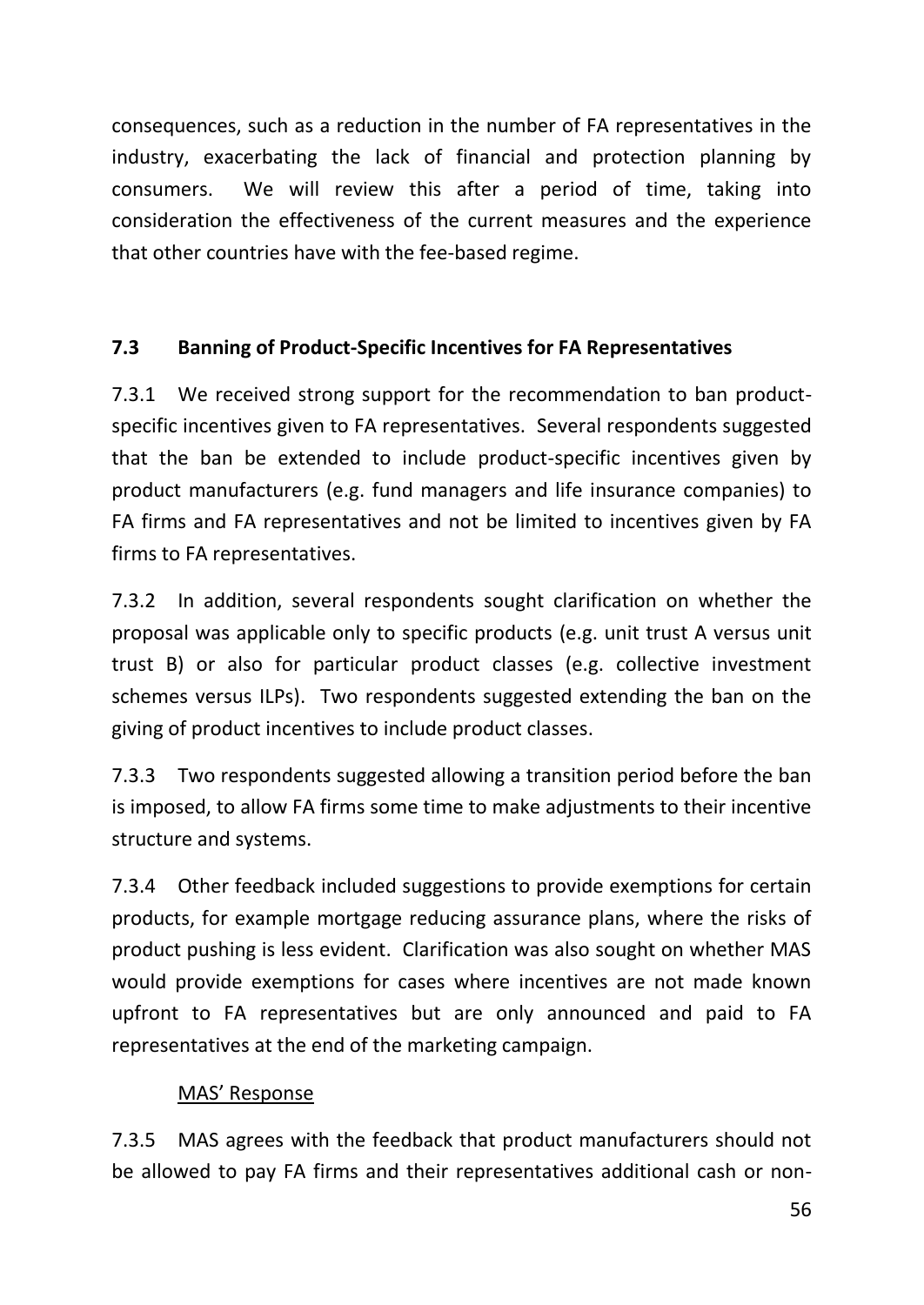cash incentives, that are over and above the typical commissions and which are tied to the sales volume of investment products. This will prevent product manufacturers, which may not be distributors, from circumventing the ban by providing such additional incentives directly to FA representatives. In addition, this will mitigate the risk of FA firms putting pressure on their FA representatives to meet certain sales targets so as to receive these additional incentives provided by the product manufacturers.

7.3.6 We are mindful that if we allow additional cash and non-cash incentives that are over and above the typical commissions, to be paid for the sale of products in a particular product class, this may encourage FA representatives to recommend products from a particular product class over another, even if it is not in the customers' best interests to purchase these products. This would not be desirable, and may result in representatives recommending certain classes of products over other more suitable ones, to the detriment of consumers.

7.3.7 As such, we will extend the ban on the payment of additional cash and non-cash incentives to product manufacturers as well as product classes. The ban would only apply to incentives that are given to FA firms and FA representatives on a seasonal or short-term basis, for example, incentive trips or cash prizes given to FA representatives if they hit a particular sales target during a promotional campaign.

7.3.8 However, we recognise that it is important for consumers to be adequately protected for life's unexpected events. As such, we will not apply the ban on product-specific incentives and product class incentives to the sale of pure protection products such as term life insurance products.

## **7.4 Accountability for Fair Dealing Responsibilities in FA Firms**

7.4.1 MAS consulted on incorporating the assessment of the Board and Senior Management's efforts in promoting a culture of fair dealing within their organisations into MAS' risk assessments and regulatory reviews of FA firms.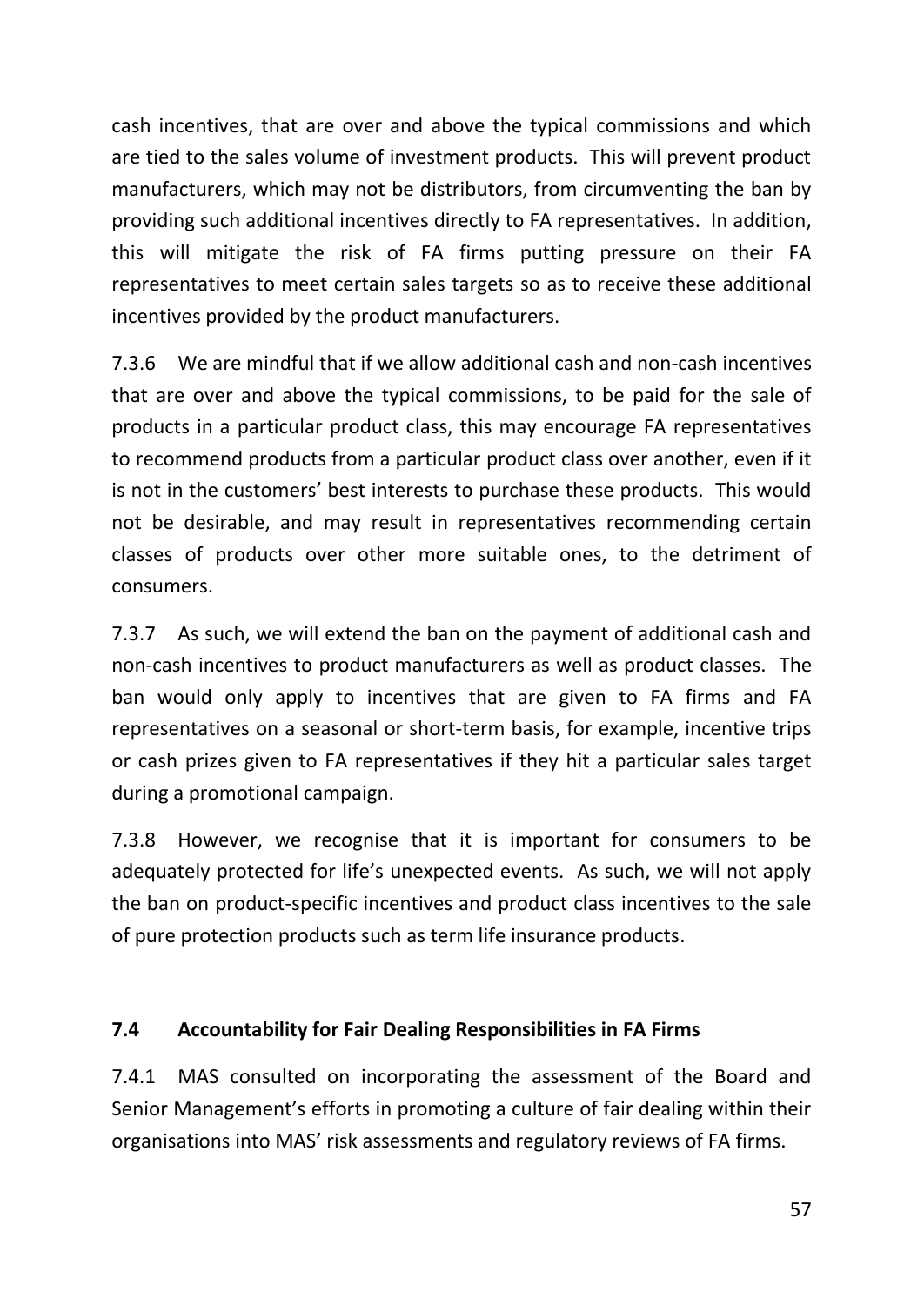7.4.2 Most respondents supported this recommendation, with four respondents requesting further clarity and guidance on MAS' expectations of the Board and Senior Management. Two respondents commented on the limited applicability of the Guidelines on Fair Dealing – Board and Senior Management Responsibilities for Delivering Fair Dealing Outcomes to Customers (the Fair Dealing Guidelines) to certain businesses. Two other respondents also cautioned that new fair dealing requirements may impose high compliance costs on FA firms.

# MAS' Response

7.4.3 Given the strong support for this recommendation, MAS will include our assessment of the Board and Senior Management's efforts in achieving the five Fair Dealing Outcomes into our supervisory and risk assessments of FA firms.

7.4.4 We would like to clarify that this recommendation does not impose any new requirements per se. Nonetheless, MAS will provide greater clarity and guidance on the Board and Senior Management's responsibilities for delivering fair dealing outcomes in the Fair Dealing Guidelines.

# **7.5 Complaints Handling and Resolution (CHR) Processes**

# **Independent Process**

7.5.1 Most respondents were supportive of the proposal requiring the unit resolving complaints to be independent of the unit against which the complaint is made.

7.5.2 Some respondents commented that frontline business units would be better positioned to respond to complaints compared to an independent unit, and that the requirement for an independent unit would raise compliance cost. Others commented that non face-to-face channels (such as call centres) and face-to-face channels (such as sales or service employees who deal directly with customers) should be considered to be independent from their business unit.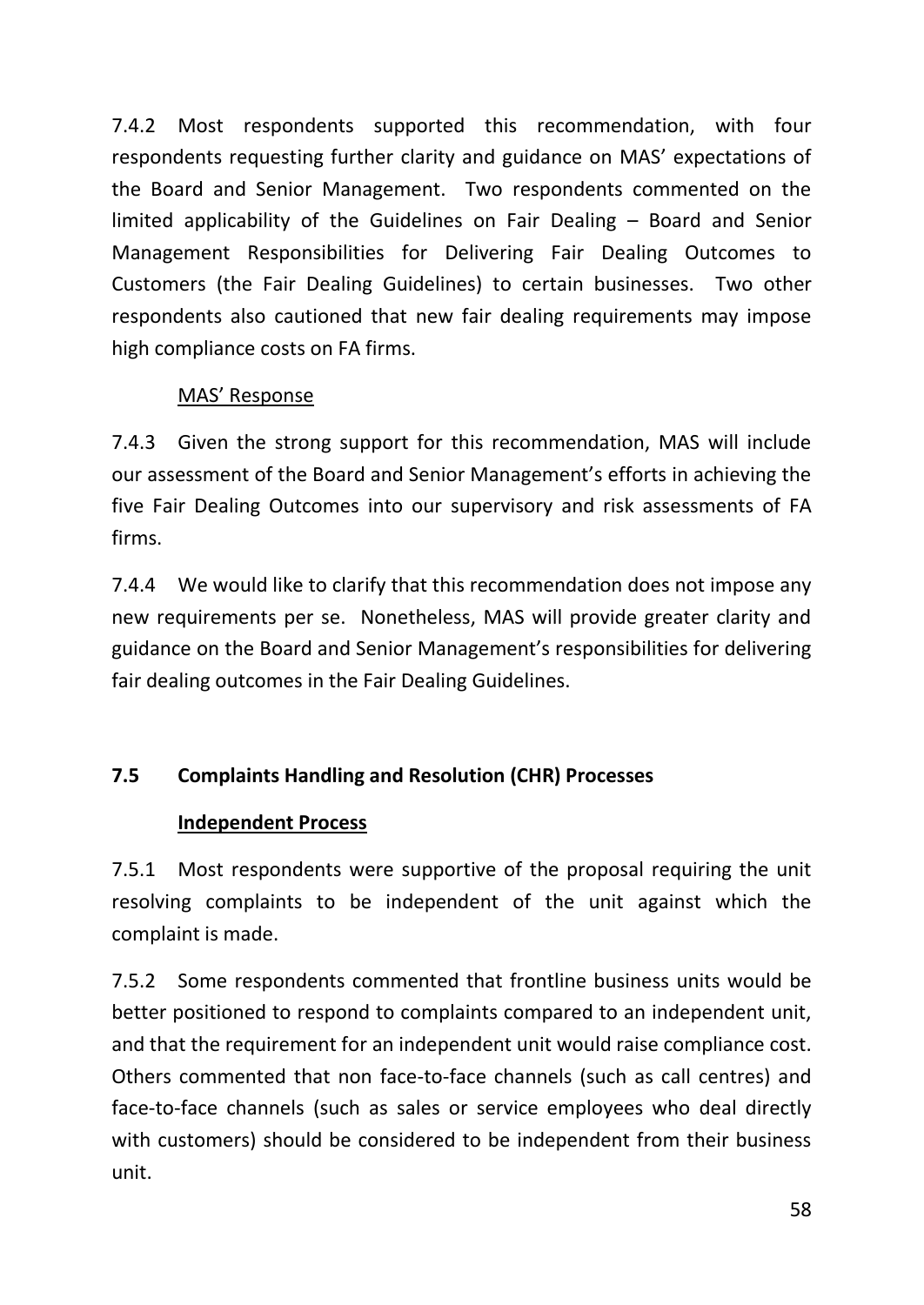7.5.3 Other respondents suggested that monitoring of the CHR process should be done independently with a central complaints management system together with a process in place to escalate complaints to other departments or Senior Management if necessary.

7.5.4 A member of the public suggested that MAS investigate and handle complaints against Senior Management and top salespersons as internal compliance units were not "truly independent".

## MAS' Response

-

7.5.5 As business conduct complaints<sup>19</sup> are serious, MAS maintains its view that it is important that the unit responsible for handling and resolving such complaints be independent of the FA firm's sales and advisory function. This is to mitigate possible conflicts of interest and assure customers that their complaints are treated independently and fairly. We will therefore retain this requirement.

7.5.6 FA firms can appoint their compliance units to be the independent unit responsible for handling and resolving complaints as the compliance unit is required to be independent of the sales and advisory function.

7.5.7 We agree that a centralised complaints management system would be useful. Complaints are a valuable indicator to FA firms of potential problems that they should address. Having a centralised system will allow FA firms to track complaints data and take proactive measures to prevent more complaints arising from similar root causes. FA firms will also be required to establish clear internal processes for assessing the merits of each complaint, including criteria to determine when a complaint should be escalated to Senior Management for direction where necessary.

7.5.8 Complaints that are resolved by the close of the next business day will be exempted from the requirement to send a written acknowledgement, and FA firms will be allowed to exclude such complaints from the set of data to be

 $19$  Examples of such complaints include those that concern acts involving dishonesty or fraud, inappropriate advice, mis‐selling, or inadequate disclosure by the FA firms and representatives.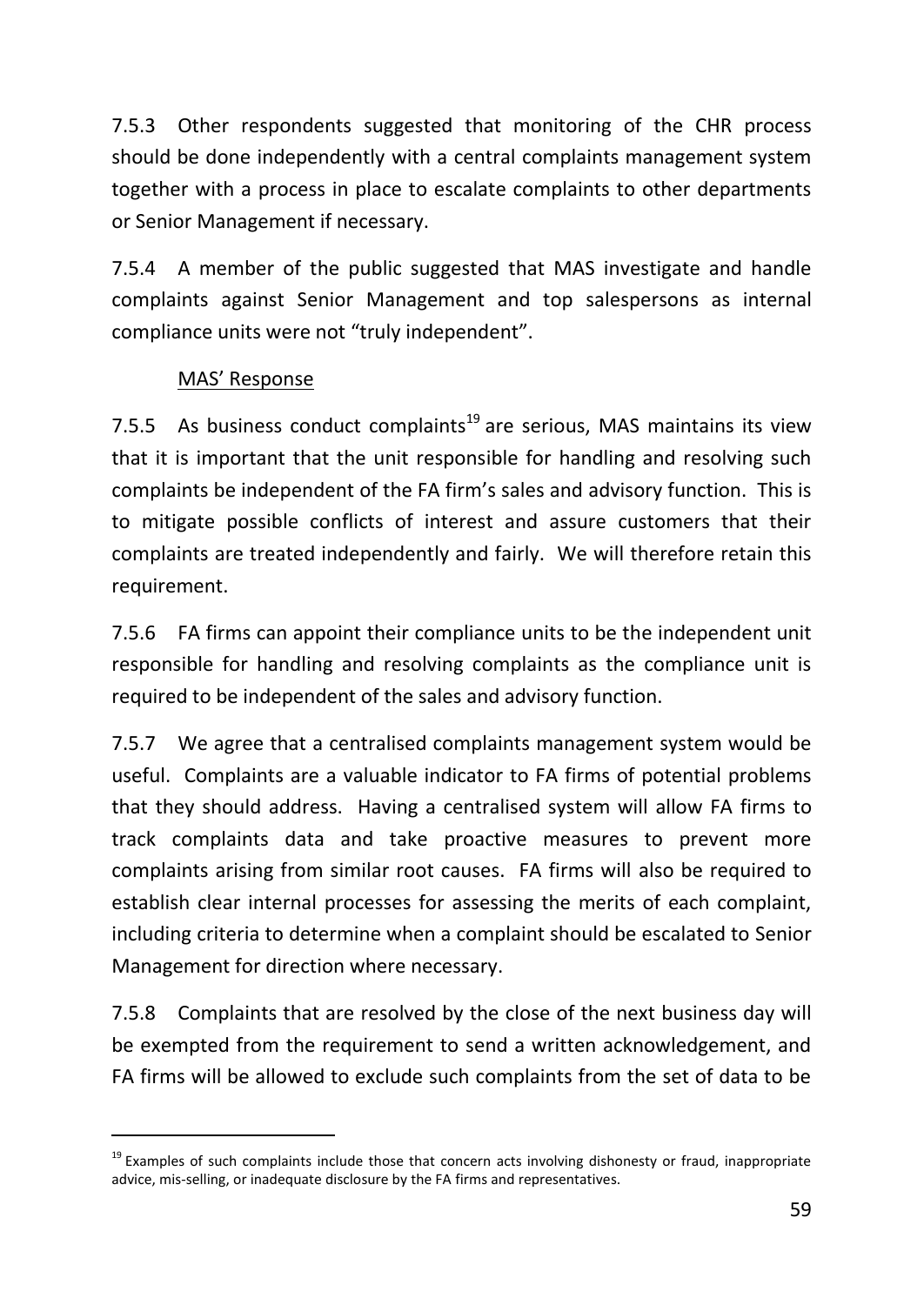reported to MAS. These should ameliorate concerns that compliance costs could be raised significantly.

7.5.9 The CHR requirements are designed to place the onus on the Board and Senior Management of an FA firm to ensure that the firm handles and resolves all complaints independently and fairly. This includes complaints against Senior Management and key staff members. If a complainant is not satisfied with the FA firm's handling and resolution of the complaint, he or she may refer the complaint to the Financial Industry Disputes Resolution Centre (FIDReC)**.** FIDReC is an independent institution that provides consumers with a one-stop avenue for resolving disputes in the banking, insurance and capital market sectors. In MAS' supervision of FA firms, we will assess whether the FA firm's complaint handling framework and processes are adequate and compliant with the regulatory requirements.

## **Application of "Business Days" to all Timelines**

7.5.10 One respondent suggested using "business days" instead of "calendar days" to take into account the non-business days when the complaints handling staff are unable to work on the case.

## MAS' Response

7.5.11 MAS agrees to apply "business days" instead of "calendar days" for all stipulated timelines in the consultation paper.

## **Six-Week Timeline**

7.5.12 One respondent suggested for the "six-week timeline" to exclude the settlement process for complaints alleging mis-selling. This means that the FA firms could propose a settlement offer to the complainant by the end of six weeks and thereafter, the timeline for final resolution would depend on whether the complainant accepts the offer or wishes to negotiate further.

7.5.13 One respondent commented that the proposed requirements were too onerous, costly and inconsistent with the objectives of FIDReC and that FA firms should have the flexibility to determine their own CHR processes.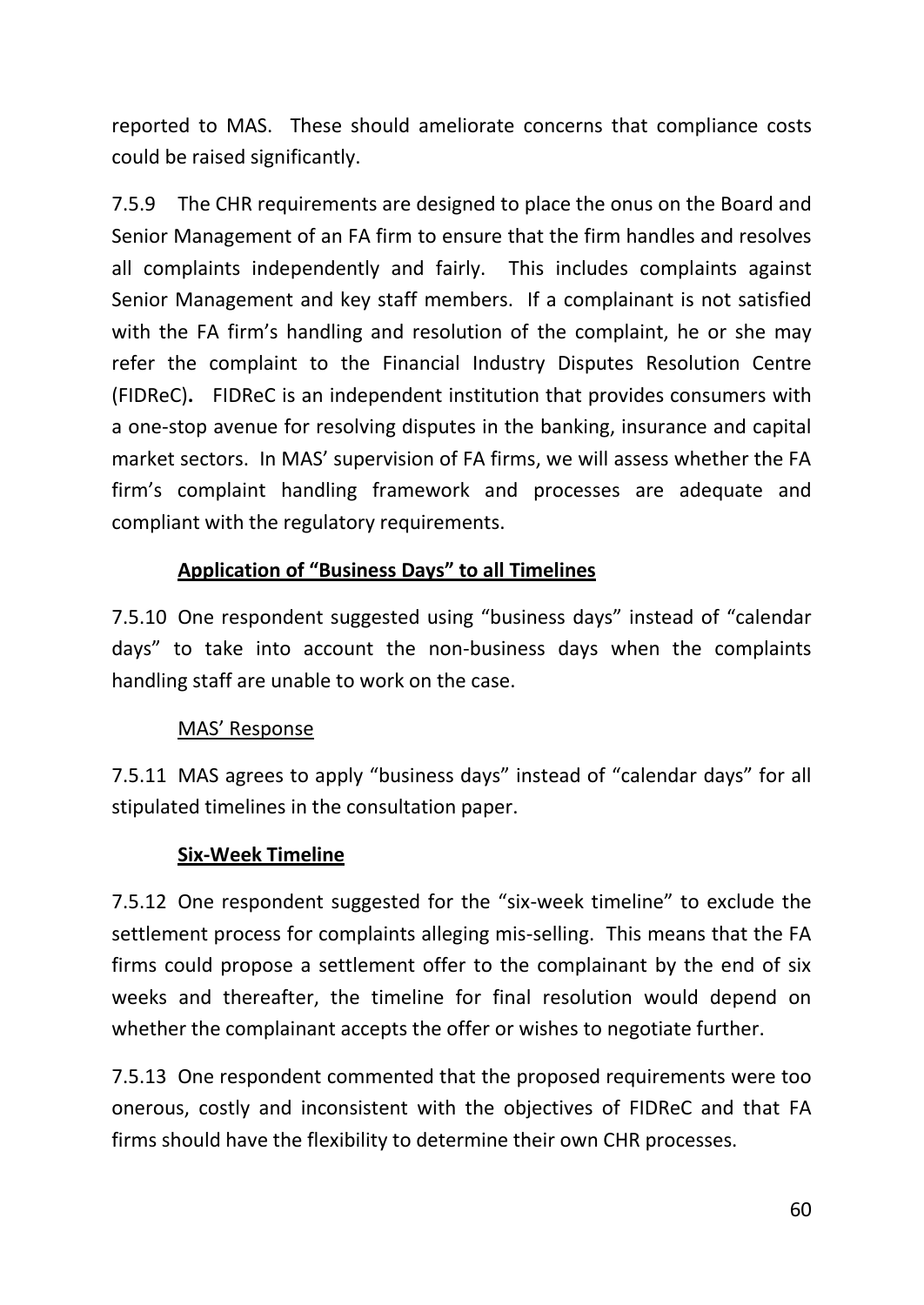## MAS' Response

7.5.14 Our proposal was intended to include situations where the FA offers a settlement. In this regard, we would like to clarify that the FA firm must, by the end of 30 business days, provide:

- (a) a final response setting out its position on the complaint;
- (b) an offer to settle the complaint; or
- (c) for more complicated cases, a written response informing the complainant of the reasons for the delay, an indicative timeframe for a final response, and his or her right to refer the complaint to an approved dispute resolution scheme under the MAS (Dispute Resolution Schemes) Regulations 2007.

7.5.15 MAS disagrees that the CHR requirements are too onerous. In fact, most respondents agreed with the proposed requirements. The proposed requirements do not conflict with the objectives of FIDReC as the FA firm is the first point of contact for complainants and it should strive to resolve most complaints at this stage through an independent and prompt CHR process.

# **Scope of the CHR Recommendations**

7.5.16 Some respondents sought clarification on whether the CHR recommendations would apply only to FAA-related complaints.

# MAS' Response

7.5.17 The proposed recommendations will apply to complaints in relation to business conduct requirements under the FAA. They do not apply to complaints about the commercial practices or service standards of an FA firm, given that these arise from the FA firm's commercial decisions. We note that financial institutions subscribe to various industry codes to promote good commercial practices and high levels of service standards.

7.5.18 Although the CHR requirements apply only to business conduct complaints from retail customers, all FA firms are strongly encouraged to apply the standards and principles in the CHR recommendations to complaints from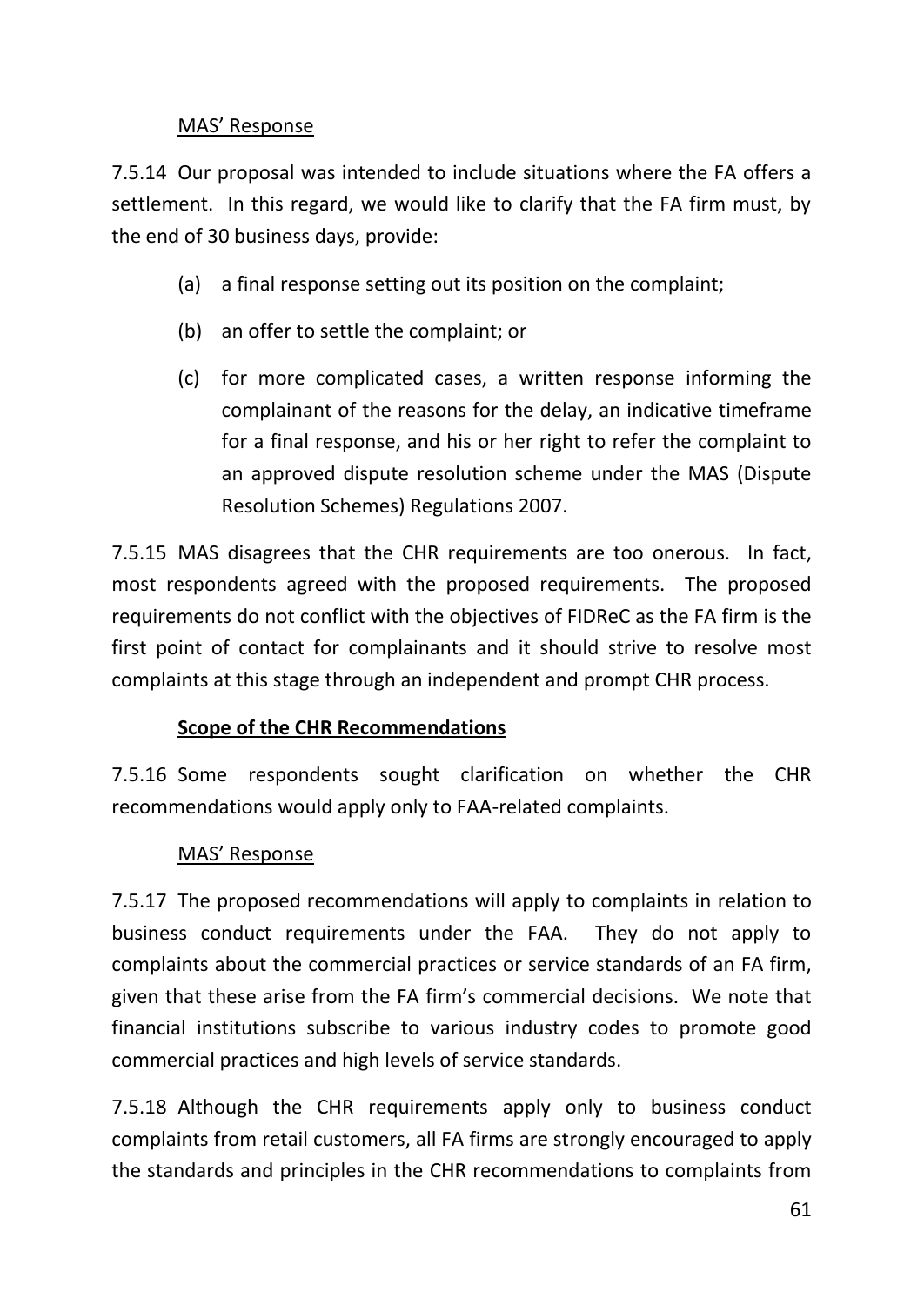non-retail customers as well as other types of complaints. Where complaints on commercial practices or service standards raise broader regulatory concerns, MAS will work with the relevant industry associations or the FA firms concerned to address the issues.

## **Acknowledgement of Complaints**

7.5.19 Some respondents sought clarification on whether electronic acknowledgement in the form of email or SMS would be considered as acknowledgement. Other respondents asked whether verbal acknowledgement could be an alternative to written acknowledgement.

7.5.20 One respondent queried whether there is a need to send an acknowledgement if the complaint is resolved within one day.

## MAS' Response

7.5.21 We would like to clarify that email and SMS notifications are acceptable. These can be in the form of a simple generic acknowledgement that serves to assure the complainant that his or her complaint has been received and is being reviewed. MAS is of the view that a verbal acknowledgement on its own would not suffice as it may be difficult to track for record-keeping purposes. As mentioned in paragraph 7.5.8, complaints that are resolved by the close of the next business day will be exempted from the requirement to send a written acknowledgement. This is to encourage prompt resolution and to reduce administrative burden for minor complaints.

### **Tracking and Management of Complaints Data**

7.5.22 Some respondents sought clarification on what types of complaints data should be tracked and reported to MAS, and how MAS would use the complaints data reported. A few respondents felt that MAS should request complaints data on an ad-hoc basis instead of requiring FA firms to submit complaints data to MAS on a biannual basis.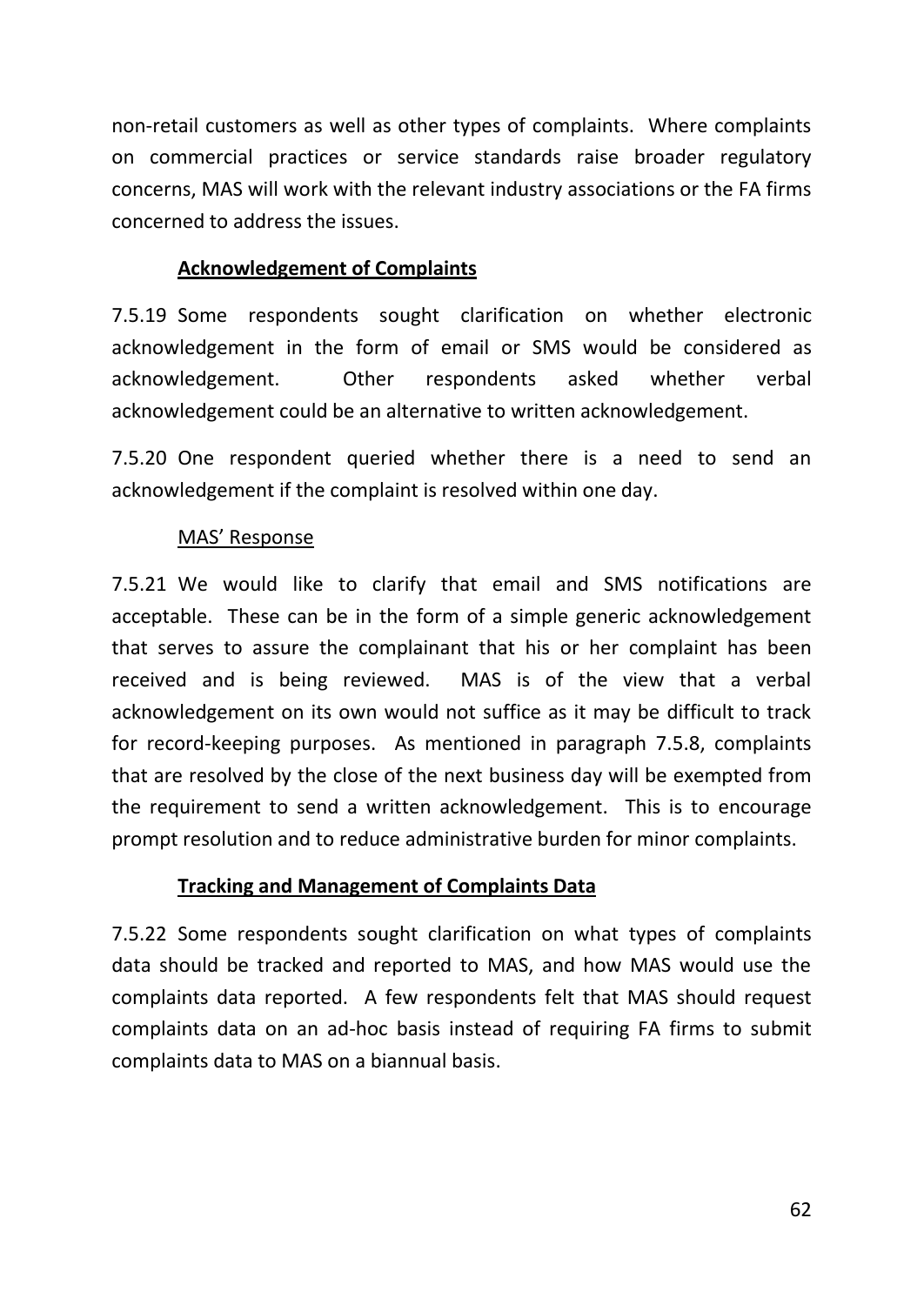## MAS' Response

7.5.23 FA firms' submission of complaints statistics would enable MAS to monitor possible widespread or regular failure by an FA firm in complying with any business conduct requirement. This allows MAS to assess if there is a need to further inspect or assess a particular firm's business conduct practices. MAS may publish such complaints statistics on a consolidated industry basis or as aggregated complaints statistics at firm level to enhance transparency across the industry.

7.5.24 MAS will be issuing a separate consultation paper on the draft Financial Advisers (Complaints Handling and Resolution) Regulations. The consultation paper will further elaborate on the types of complaints data that should be reported to MAS.

# **7.6 Involvement of Industry Associations in Promoting Fair Dealing**

- 7.6.1 We consulted on the recommendation for industry associations to:
	- (a) Formulate a set of key performance indicators to measure their members' achievement of the fair dealing outcomes;
	- (b) Establish monitoring mechanisms such as customer surveys and mystery shopping exercises to measure their members' progress in achieving the fair dealing outcomes; and
	- (c) Share the results of the fair dealing assessments with the public and MAS on a regular basis.

7.6.2 Most respondents supported this recommendation. One respondent suggested that only selected information and findings from the results of assessments be made public. Some respondents suggested using customer focus groups, seminars and training sessions as platforms to share fair dealing initiatives. Another respondent was of the view that MAS should not place reliance on the industry associations in the promotion of fair dealing as there may be potential conflicts of interest.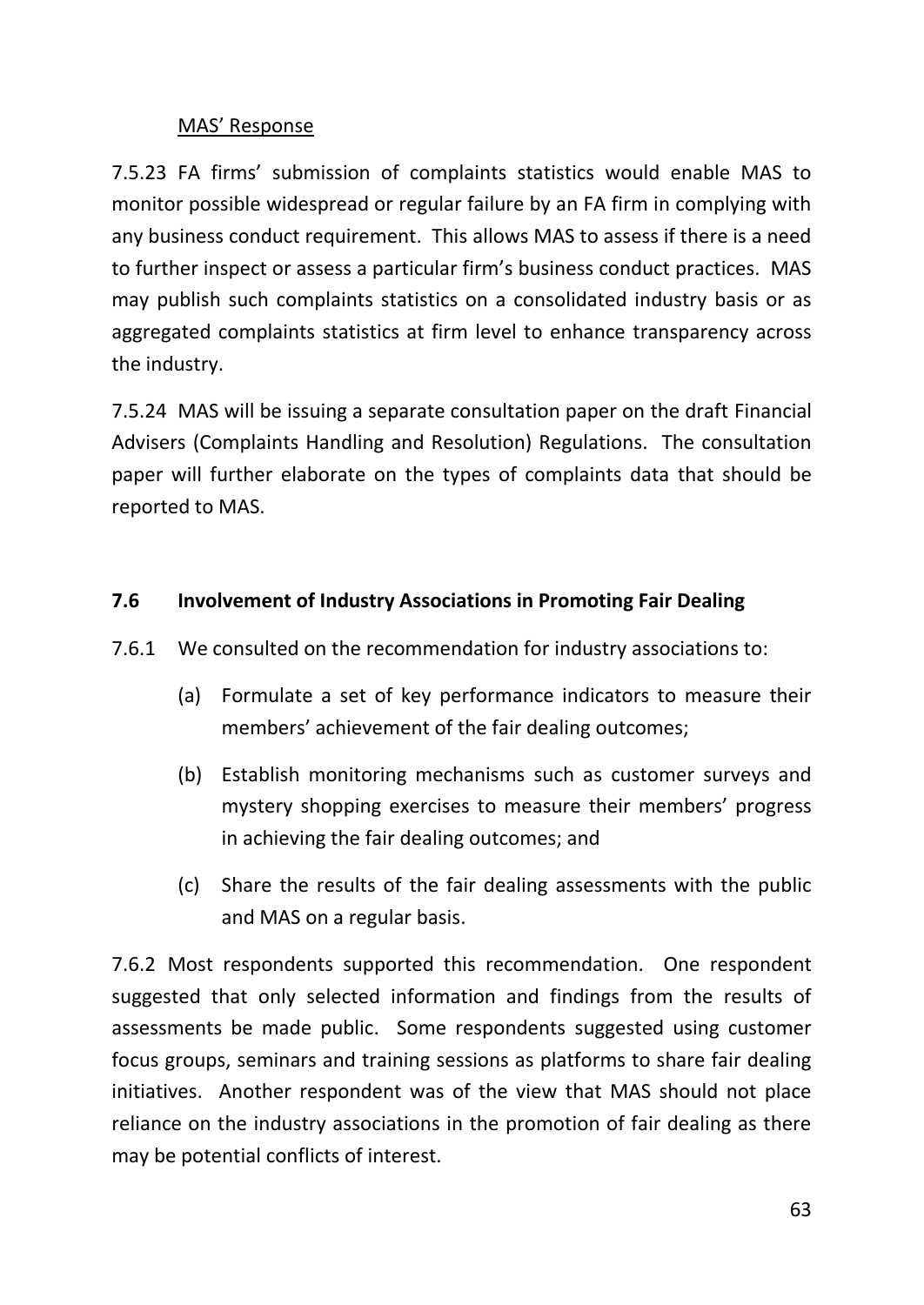## MAS' response

7.6.3 MAS will not prescribe the format for publishing the fair dealing assessments. However, MAS would support greater disclosure of the results of the assessments over time.

7.6.4 MAS encourages the industry associations to use customer focus groups, seminars and training to share their fair dealing initiatives.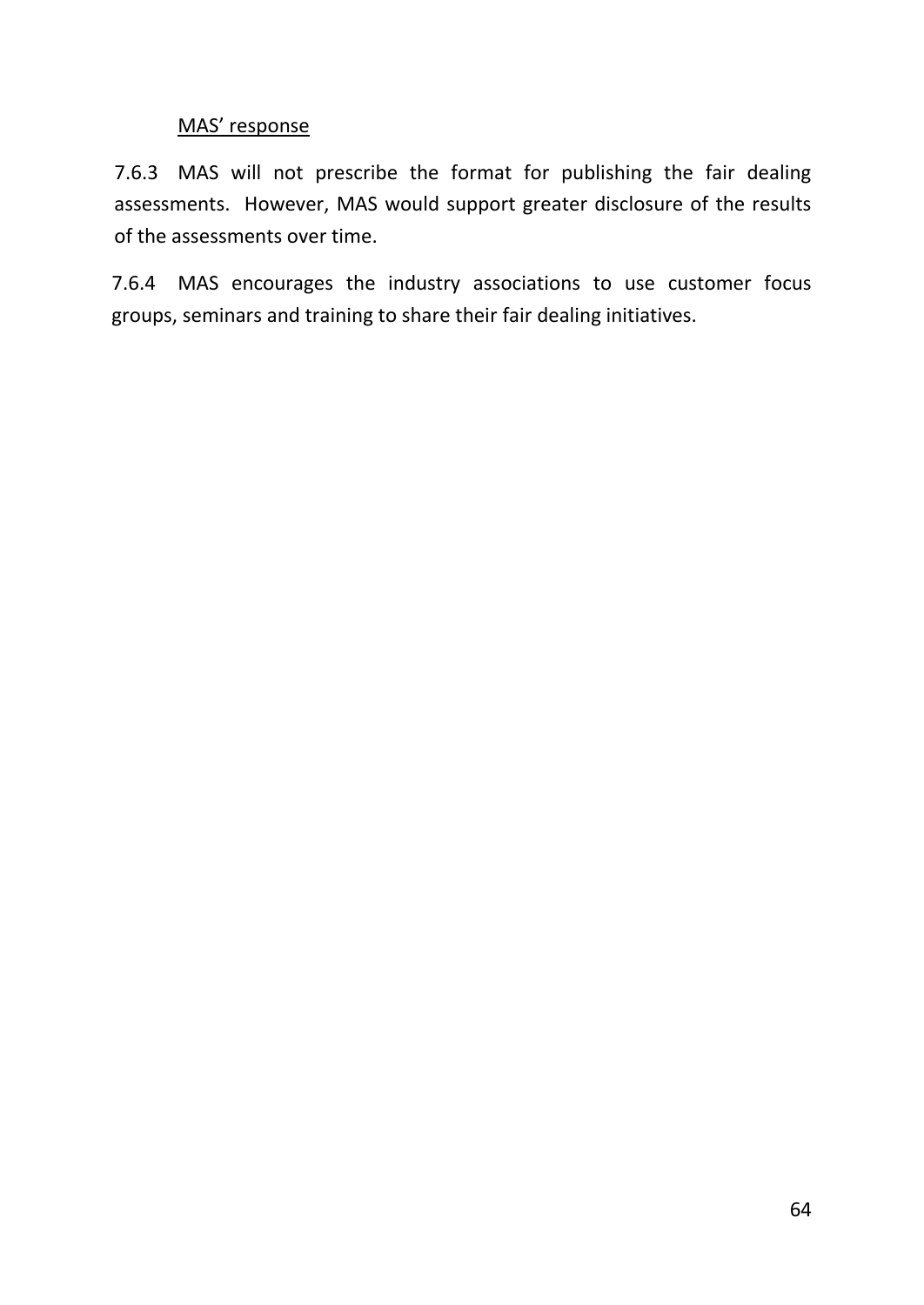#### **LIST OF RESPONDENTS**

#### Corporates/Associations

- 1. Allianz Global Investors Singapore Ltd
- 2. Aon Consulting Singapore Pte Ltd
- 3. Association of Financial Advisers Singapore
- 4. Association of Independent Asset Managers Singapore
- 5. Aviva Ltd
- 6. Bank of Singapore Ltd
- 7. Charles Monat Associates Pte Ltd
- 8. *Joint submission by:* Citibank NA Singapore Branch, Citicorp Investment Bank (S) Ltd, Citigroup Global Markets Singapore Pte Ltd and Citigroup Global Markets Singapore Securities Pte Ltd
- 9. Consumers Association of Singapore
- 10. Coutts & Co Ltd, Singapore Branch
- 11. Financial Alliance Pte Ltd
- 12. FPA Financial Corporate Pte Ltd
- 13. Friends Provident International Ltd
- 14. iFAST Financial Pte Ltd
- 15. The Insurance and Financial Practitioners Association of Singapore (IFPAS) Alliance
- 16. IPG Financial Services Pte Ltd
- 17. IPP Financial Advisers Pte Ltd
- 18. Investment Management Association of Singapore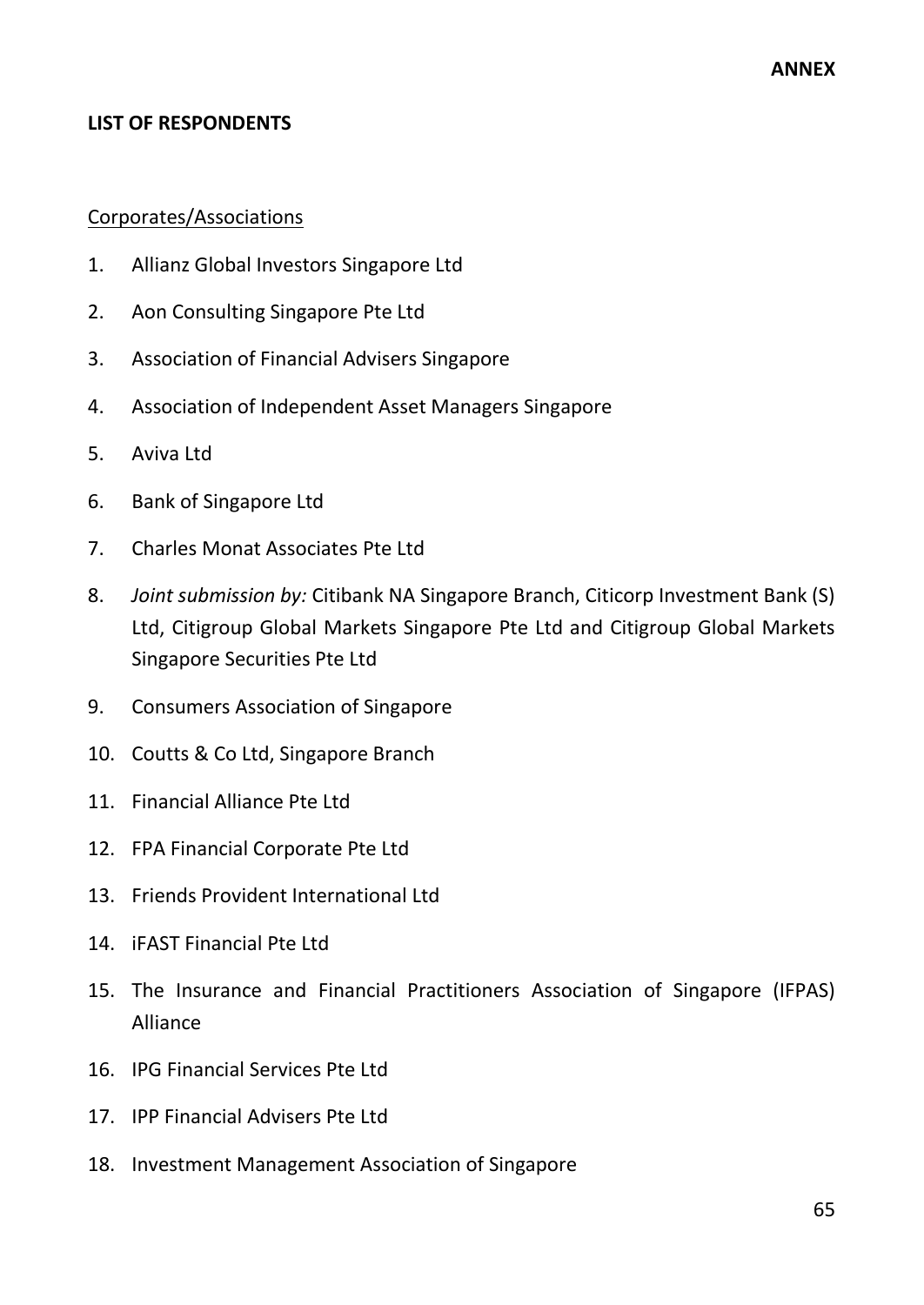- 19. Jardine Lloyd Thompson Pte Ltd
- 20. Life Insurance Association Singapore (LIA)
- 21. Life Planning Associates Pte Ltd
- 22. National Australia Bank Singapore Branch
- 23. Phillip Securities Pte Ltd
- 24. Professional Investment Advisory Services Pte Ltd
- 25. Promiseland Independent Pte Ltd
- 26. Providend Ltd
- 27. Rockwills International Pte Ltd
- 28. SingCapital Pte Ltd
- 29. Sumitomo Mitsui Banking Corporation
- 30. The Association of Banks in Singapore
- 31. Towers Watson & Co
- 32. Unicorn Financial Solutions Pte Ltd
- 33. United Overseas Bank Ltd
- 34. Vanguard Investments Singapore Pte Ltd
- 35. Walton International Group (S) Pte Ltd
- 36. Zurich Insurance Group

### **Individuals**

- 1. Sony Adhiguna
- 2. Chan Ting Fong
- 3. Jairus Cheon
- 4. Charles Chew